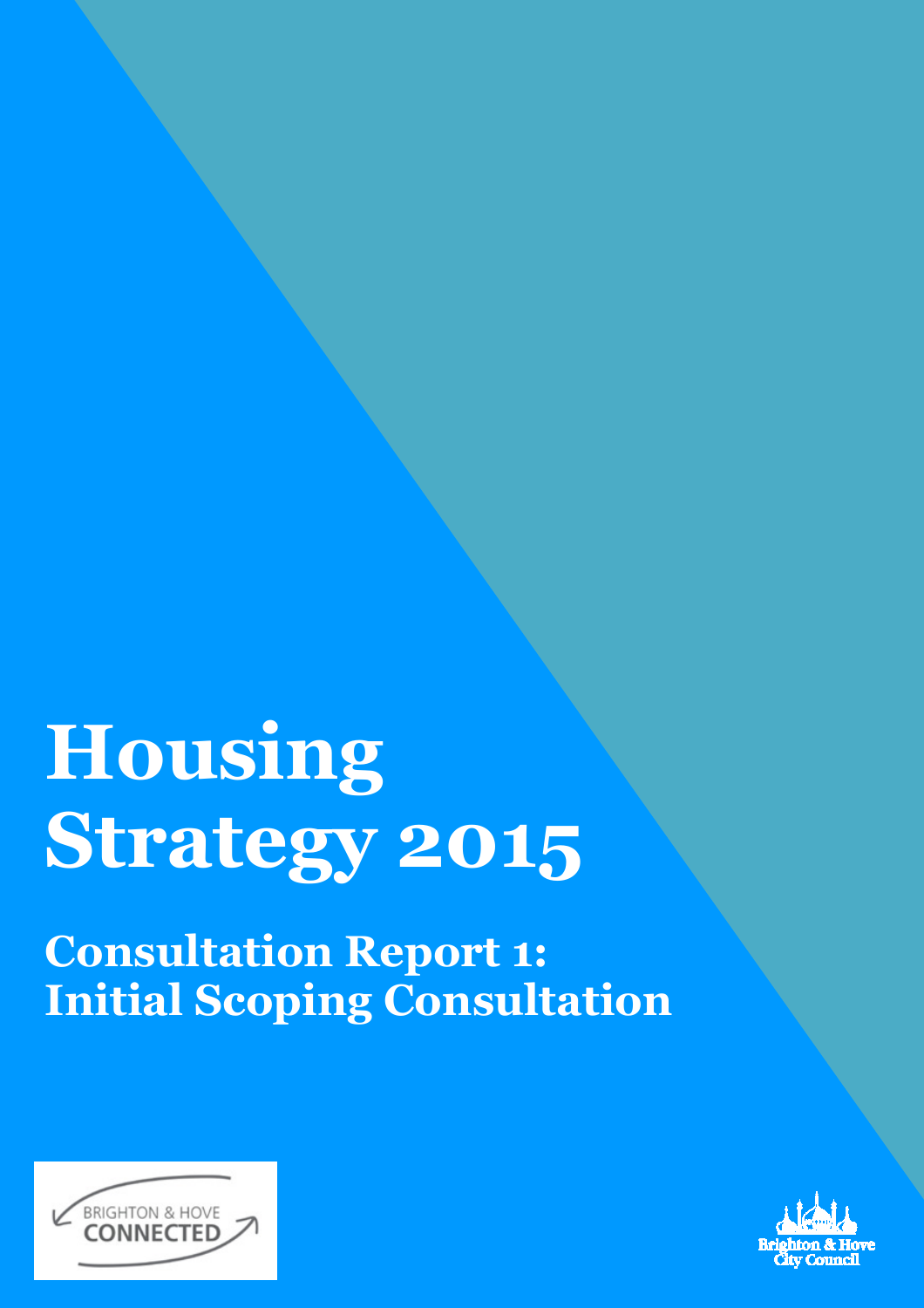#### **Contents**

| <b>Introduction</b>                                                                                                                      | 4              |
|------------------------------------------------------------------------------------------------------------------------------------------|----------------|
| <b>Housing Stakeholder Event</b><br><b>Affordable Housing</b>                                                                            | 5<br>6         |
| <b>BME Communities</b>                                                                                                                   | 6              |
| Community Land Trusts and Co-operative Housing                                                                                           | $\overline{7}$ |
| <b>Family Housing</b>                                                                                                                    | 9              |
| <b>HMO Licencing</b>                                                                                                                     | 10             |
| <b>Housing Related Support</b>                                                                                                           | 11             |
| <b>Older People</b>                                                                                                                      | 13             |
| <b>Private Rented Sector</b>                                                                                                             | 15             |
| <b>Students</b>                                                                                                                          | 17             |
| Sustainability                                                                                                                           | 19             |
| <b>Black &amp; Minority Ethnic (BME) Community Event</b>                                                                                 | 21             |
| Q1. What do you think are the main issues around BME and housing                                                                         |                |
| in B&H? - Affordability & Access                                                                                                         | 21             |
| Q2. Neighbourhood Harassment, Immigration checks by landlords,                                                                           |                |
| <b>Landlord Harassment in PRS</b>                                                                                                        | 22             |
| Q3. Traveller Sites                                                                                                                      | 22             |
| Q4. Other issues                                                                                                                         | 22             |
| Q5. What should the council be doing to address housing situation?<br>Q6. Are you aware of good practice in other areas that the council | 24             |
| could adopt?                                                                                                                             | 25             |
| Q7. Is there anything else you want to say about housing?                                                                                | 25             |
| <b>Disability Get involved Event</b>                                                                                                     | 26             |
| <b>Consultation in Smaller Settings</b>                                                                                                  | 27             |
| <b>Advice Network</b>                                                                                                                    | 27             |
| Affordable Housing Delivery Partnership                                                                                                  | 27             |
| <b>Age Friendly City Group</b>                                                                                                           | 27             |
| <b>Age Friendly City Network</b>                                                                                                         | 27             |
| <b>BME Needs Analysis Steering Group</b>                                                                                                 | 28             |
| <b>Brighton &amp; Hove Connected</b>                                                                                                     | 28             |
| <b>Carers Centre</b>                                                                                                                     | 28             |
| <b>Co-Housing Network</b>                                                                                                                | 29             |
| <b>Community Land Trusts</b>                                                                                                             | 29             |
| <b>Community Works</b>                                                                                                                   | 29             |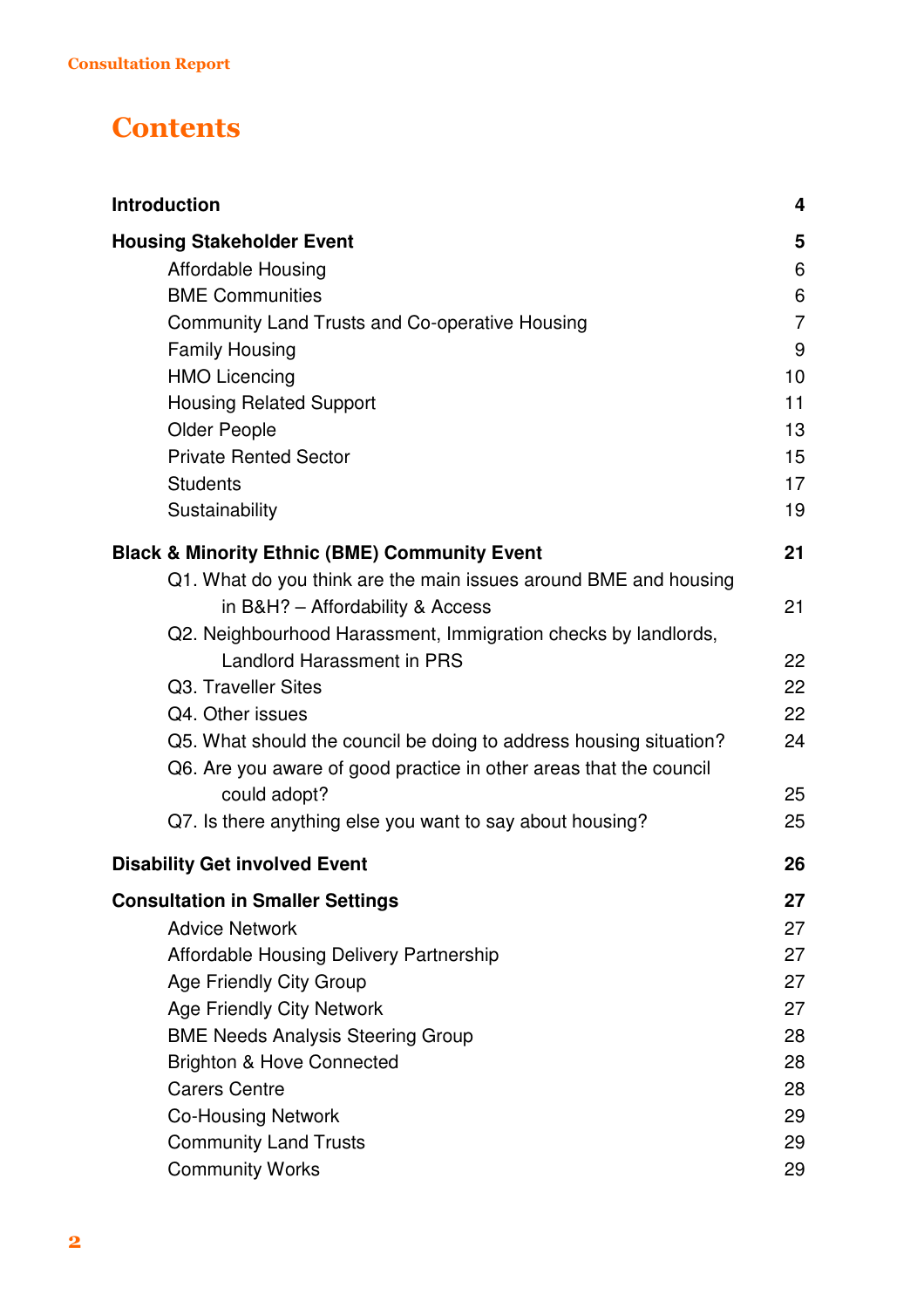| <b>Community Works Event</b>                           | 29 |
|--------------------------------------------------------|----|
| Housing Related Support Provider Forum                 | 30 |
| Leaseholders                                           | 30 |
| <b>LGBT HIP</b>                                        | 30 |
| <b>LGBT Network</b>                                    | 31 |
| <b>National Landlords Association</b>                  | 31 |
| <b>Older Person's Council</b>                          | 31 |
| Probation                                              | 31 |
| Southern Landlords Association                         | 32 |
| University of Brighton Students Union                  | 32 |
| University Of Sussex - Director                        | 32 |
| University of Sussex Students Union                    | 33 |
| Violence Against Women and Girls                       | 34 |
| Vulnerable Adult Who Are Parents Meeting               | 34 |
| <b>YMCA Downs Link Group</b>                           | 34 |
| <b>Brighton &amp; Hove City Council</b>                | 35 |
| Adult Social Care Directorate Management Team          | 35 |
| <b>Adult Social Care Commissioning</b>                 | 35 |
| <b>Children and Families</b>                           | 35 |
| Dementia Action Plan - Project Officer                 | 36 |
| Children's Services Directorate Management Team        | 37 |
| Commissioning Manager - Learning Disabilities & Autism | 37 |
| <b>Planning Directorate Management Team</b>            | 38 |
| Public Health Directorate Management Team              | 38 |
| <b>Regeneration Directorate Management Team</b>        | 38 |
| <b>Consultation Portal Responses</b>                   | 39 |
| <b>Affordable Housing</b>                              | 39 |
| <b>BME Communities and Housing</b>                     | 41 |
| <b>Community Land Trusts</b>                           | 42 |
| <b>Family Housing</b>                                  | 43 |
| <b>HMO Licencing</b>                                   | 44 |
| <b>Housing Related Support</b>                         | 45 |
| <b>LGBT Communities and Housing</b>                    | 47 |
| <b>Older People</b>                                    | 48 |
| <b>Private Rented Sector</b>                           | 49 |
| <b>Student Housing</b>                                 | 50 |
| Sustainability                                         | 51 |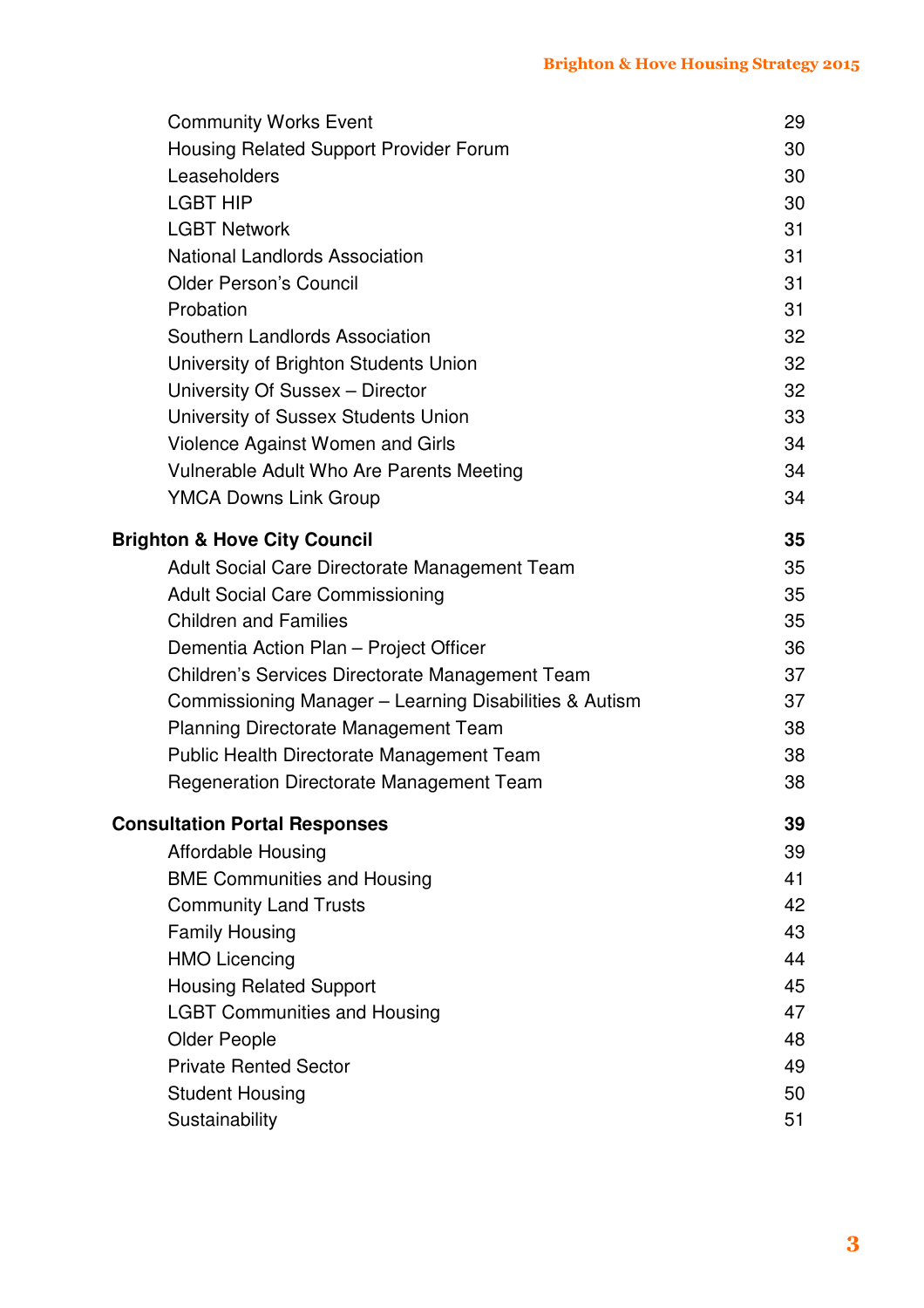### Introduction

This document reports the findings from our nine months period of consultation and engagement that helped to develop the new citywide Housing Strategy.

It reports on the key themes that have emerged from the scoping and consultation phase that ended in June 2014 and the formal consultation that was undertaken throughout the summer.

During the consultation we supported three events with community groups, stakeholders and housing professionals and met with services providers, commissioners and service users in small group settings and workshops.

In addition there was an eight week consultation event facilitated through the council's consultation portal, and the consultation was promoted via social media using the council's Twitter account and Facebook page using #futurebrightonhousing.

Throughout the consultation we reported to Strategic Housing Partnership and Housing Committee on the consultation and provide statistical updates on costs and demand. In addition we have also met with neighbouring authorities to discuss approaches to reviewing housing strategies.

Please note that the views and opinions expressed in this report are those of the stakeholders responding to our consultation and do not necessarily represent the views and policies of the council.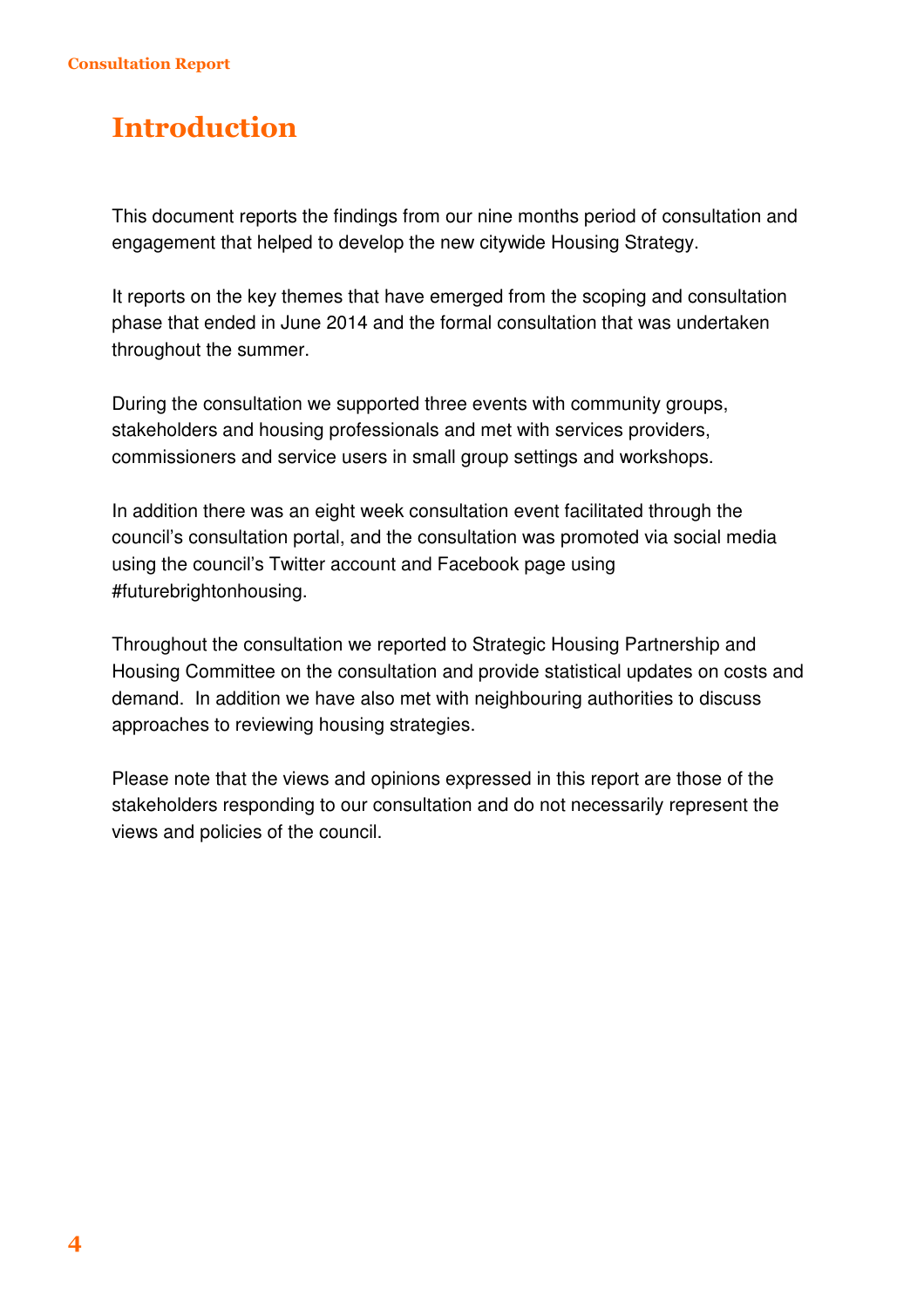### Housing Stakeholder Event

The event was held on the  $17<sup>th</sup>$  June 2014 at Hove Town Hall we had key note presentations from:

- Richard Lambert Chief Executive of National Landlords Association
- Ken Glendinning Head of Area at Home & Communities Agency
- Andy Winter Chief Executive at Brighton Housing Trust

Interactive workshops were hosted by community groups and partners covering:

- Students and housing (Sussex Student Union)
- Private rented sector (Northwood Estate Agents)
- Community Land Trusts (Brighton CLT)
- Plder people (Older Person's Council)
- Housing Related Support (BHT)
- Affordable housing (Hyde)
- BME Communities (BME Community Partnership)
- Sustainability (BHESCo),
- HMO licencing (Brighton & Hove City Council)
- Family housing (Brighton & Hove City Council)

#### Findings from the Housing Stakeholder event

130 people attended the conference from partner agencies, community groups, and internal staff. Delegates attending represented a wide variety of organisations and sectors including:

- Sussex Police
- Registered Providers
- BHCC Housing Support Services
- Letting Agents
- BME Community Groups
- Older Person's Council
- BHCC Adult Social Care
- Student Unions
- University Staff
- Councillors (from all three parties represented on the local council)
- LGBT community groups
- Private landlords
- Tenant groups
- **BHCC Planning**
- Drug & alcohol services
- Domestic violence services
- BHCC Community Safety Team
- Probation
- Volunteers from local agencies

Workshop hosts were asked to seek feedback on the successes and challenges in each area: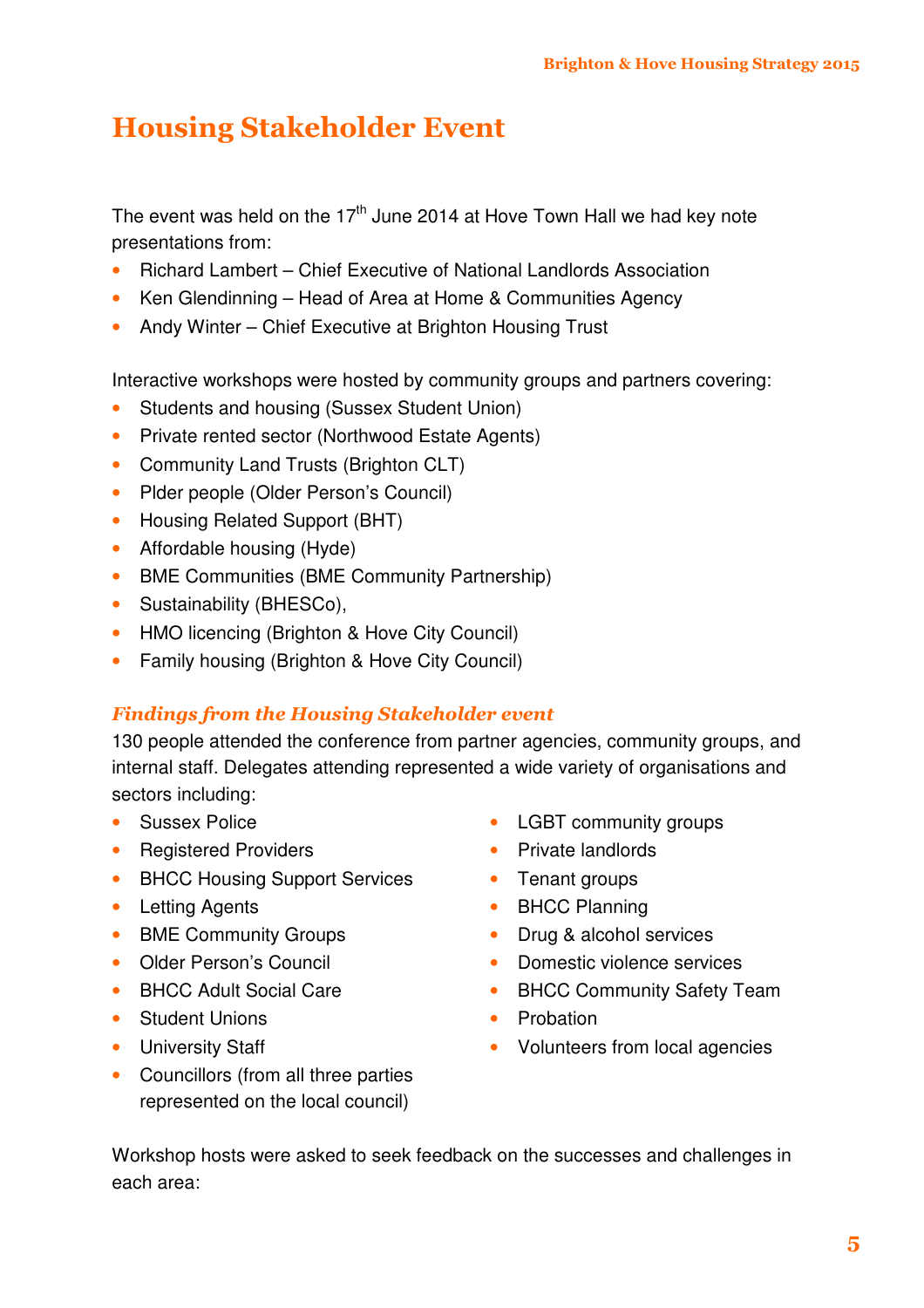| <b>Workshop</b>    | <b>Feedback</b>                                                                                            |
|--------------------|------------------------------------------------------------------------------------------------------------|
| <b>Affordable</b>  | What do you want in the new strategy?                                                                      |
| <b>Housing</b>     | Define both parts of affordability - 80% market rent, and<br>$\bullet$<br>35% of wages                     |
|                    | <b>Housing Co-ops</b><br>$\bullet$                                                                         |
|                    | Sort out the planning department so that commercial<br>$\bullet$<br>properties can be converted into homes |
|                    | Rent controls<br>$\bullet$                                                                                 |
|                    | <b>Increase LHA</b><br>$\bullet$                                                                           |
|                    | Consider building on the urban fringe<br>$\bullet$                                                         |
|                    | Joint work and developments with other local authorities<br>$\bullet$                                      |
|                    | Challenges of delivering affordable housing in the city                                                    |
|                    | Housing associations have abandoned their core mission<br>$\bullet$<br>of providing social housing         |
|                    | Cuts in government subsidies<br>$\bullet$                                                                  |
|                    | Housing associations forced into being more commercial<br>$\bullet$                                        |
|                    | Restricted land around Brighton – do we build in the<br>$\bullet$<br>national park?                        |
|                    | Other thoughts                                                                                             |
|                    | Clarify and removing restrictions on height<br>$\bullet$                                                   |
|                    | <b>Build higher</b><br>$\bullet$                                                                           |
|                    | A strategy that reflects demographics and demand<br>$\bullet$                                              |
|                    | A more robust approach to s106<br>$\bullet$                                                                |
|                    | A more flexible approach to wheelchair adapted properties<br>- over provision at the moment                |
|                    | <b>Higher density developments</b><br>$\bullet$                                                            |
|                    | Make better use of council land and assets<br>$\bullet$                                                    |
|                    | More council developments<br>$\bullet$                                                                     |
|                    | Regulation of letting agents and fees<br>$\bullet$                                                         |
| <b>BME</b>         | Equalities is considered a add-on and is not central to job<br>$\bullet$                                   |
| <b>Communities</b> | descriptions                                                                                               |
|                    | Anti-immigration agenda creates sub-conscious feelings<br>$\bullet$                                        |
|                    | amongst organisations and workers that disadvantage                                                        |
|                    | BME communities and create hostility                                                                       |
|                    | Are assessments of BME households responsive to their                                                      |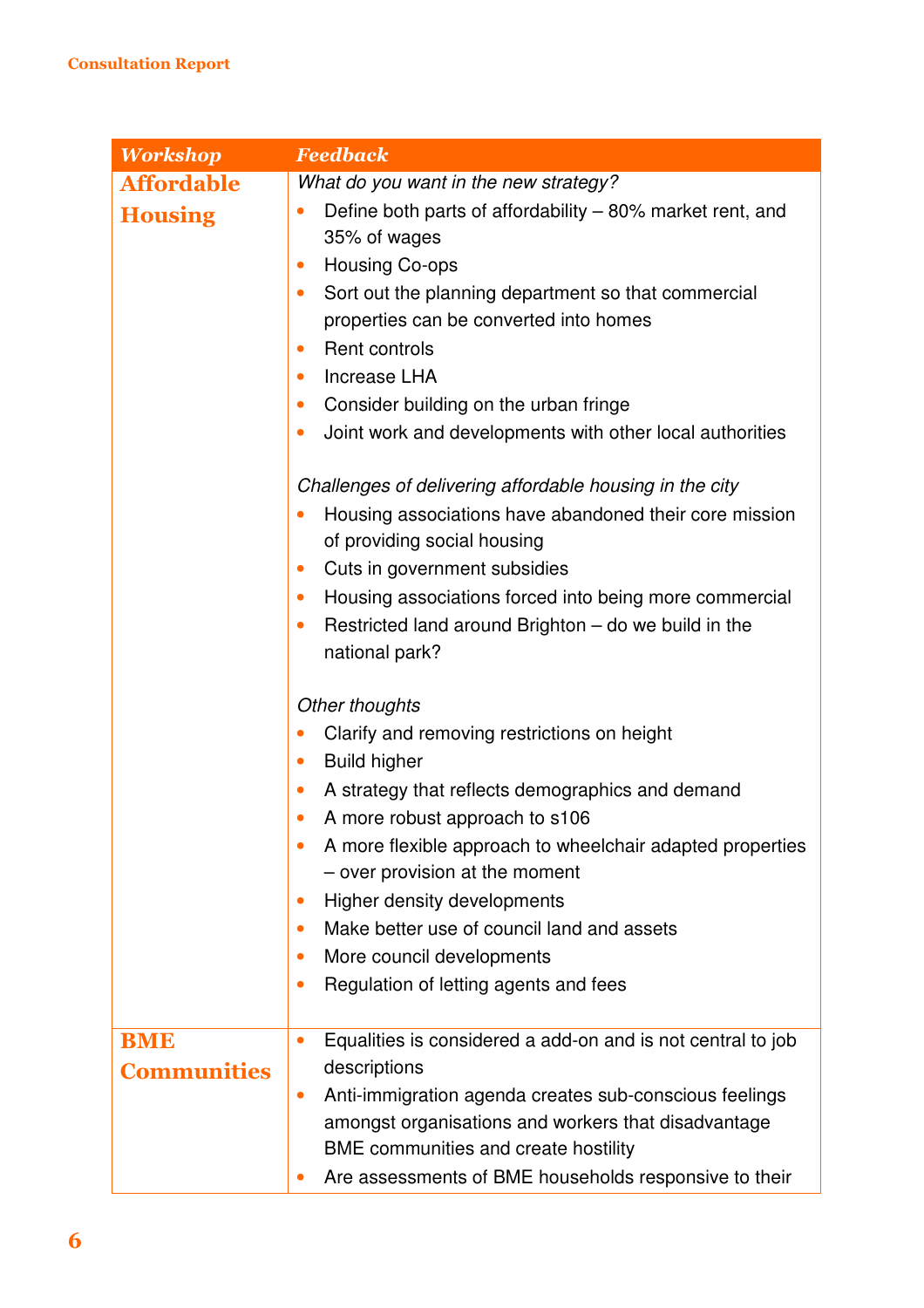|                    | cultural backgrounds e.g. homeless assessment, housing<br>options staff etc.<br>Immigration Act - checks by landlords may reduce access<br>to housing for non-EU migrants even if they are legally<br>here<br>Do building plans reflect changing demographics and<br>$\bullet$<br>larger household sizes, especially for BME households<br>Need for staff to be trained to confront and challenge<br>$\bullet$<br>racism e.g. BME staff in hostels suffering racism from<br>residents<br>Need for greater professional curiosity amongst housing<br>$\bullet$<br>and social care staff if household is not from a usual client<br>group e.g. refugees<br>Lack of BME staff in our core public services e.g. on the<br>$\bullet$<br>front desk in housing. Could engender confidence but also<br>create cultural change and knowledge for other staff |
|--------------------|------------------------------------------------------------------------------------------------------------------------------------------------------------------------------------------------------------------------------------------------------------------------------------------------------------------------------------------------------------------------------------------------------------------------------------------------------------------------------------------------------------------------------------------------------------------------------------------------------------------------------------------------------------------------------------------------------------------------------------------------------------------------------------------------------------------------------------------------------|
|                    | CJ Falicov - "A comparative framework of migration"<br>$\bullet$                                                                                                                                                                                                                                                                                                                                                                                                                                                                                                                                                                                                                                                                                                                                                                                     |
|                    | Some BME communities are being exploited for labour and<br>$\bullet$<br>there are links to poor quality/overcrowded housing<br>particularly Eastern European communities                                                                                                                                                                                                                                                                                                                                                                                                                                                                                                                                                                                                                                                                             |
|                    | Lack of trust within some BME communities to report<br>$\bullet$                                                                                                                                                                                                                                                                                                                                                                                                                                                                                                                                                                                                                                                                                                                                                                                     |
|                    | crimes so get stuck in exploitative situations                                                                                                                                                                                                                                                                                                                                                                                                                                                                                                                                                                                                                                                                                                                                                                                                       |
|                    | Positive Change?                                                                                                                                                                                                                                                                                                                                                                                                                                                                                                                                                                                                                                                                                                                                                                                                                                     |
|                    | Concerted effort to get more BME staff in housing frontline<br>roles - look at advertising stage, recruitment process,<br>interview process                                                                                                                                                                                                                                                                                                                                                                                                                                                                                                                                                                                                                                                                                                          |
|                    | We need to make the Council somewhere that everyone                                                                                                                                                                                                                                                                                                                                                                                                                                                                                                                                                                                                                                                                                                                                                                                                  |
|                    | wants to work!                                                                                                                                                                                                                                                                                                                                                                                                                                                                                                                                                                                                                                                                                                                                                                                                                                       |
| <b>Community</b>   | <b>Positive Outcomes from CLT's</b>                                                                                                                                                                                                                                                                                                                                                                                                                                                                                                                                                                                                                                                                                                                                                                                                                  |
| <b>Land Trusts</b> | Protecting land from being sold off                                                                                                                                                                                                                                                                                                                                                                                                                                                                                                                                                                                                                                                                                                                                                                                                                  |
| and Co-            | Unlocks land not commercially attractive<br>$\bullet$                                                                                                                                                                                                                                                                                                                                                                                                                                                                                                                                                                                                                                                                                                                                                                                                |
| operative          | Enabling wide access<br>$\bullet$                                                                                                                                                                                                                                                                                                                                                                                                                                                                                                                                                                                                                                                                                                                                                                                                                    |
| <b>Housing</b>     | Space for creative solutions<br>$\bullet$                                                                                                                                                                                                                                                                                                                                                                                                                                                                                                                                                                                                                                                                                                                                                                                                            |
|                    | Land released for community benefit<br>$\bullet$                                                                                                                                                                                                                                                                                                                                                                                                                                                                                                                                                                                                                                                                                                                                                                                                     |
|                    | More housing                                                                                                                                                                                                                                                                                                                                                                                                                                                                                                                                                                                                                                                                                                                                                                                                                                         |
|                    | Community rebuilding<br>$\bullet$                                                                                                                                                                                                                                                                                                                                                                                                                                                                                                                                                                                                                                                                                                                                                                                                                    |
|                    | Genuinely affordable rents                                                                                                                                                                                                                                                                                                                                                                                                                                                                                                                                                                                                                                                                                                                                                                                                                           |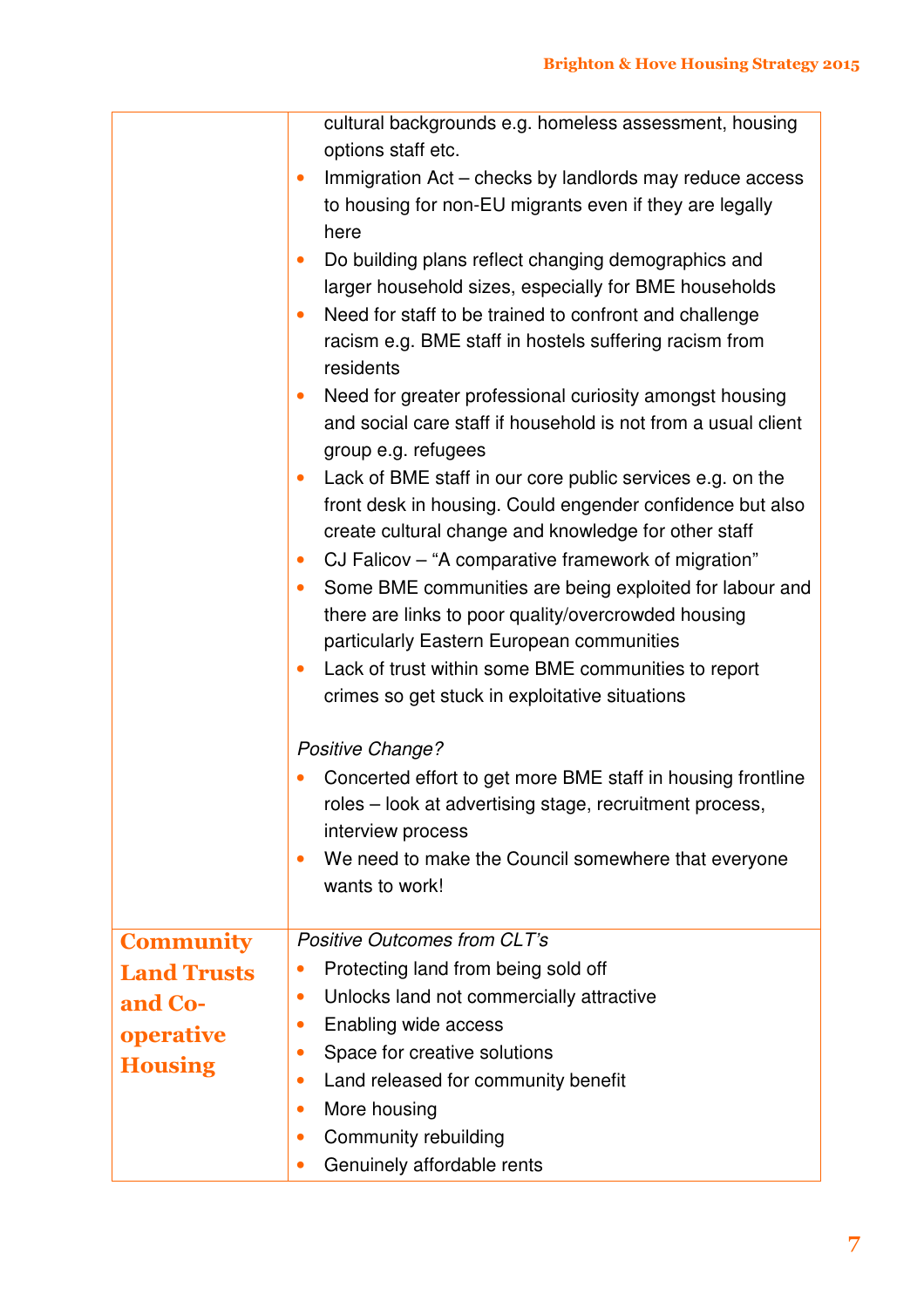| $\bullet$ | Other community facilities                        |
|-----------|---------------------------------------------------|
| $\bullet$ | People participation = genuine sense of belonging |
| $\bullet$ | Releasing investment in the city                  |
| $\bullet$ | Effective and efficient land use                  |
| $\bullet$ | Creativity                                        |
| $\bullet$ | Skill development                                 |
| $\bullet$ | Achievement                                       |
| $\bullet$ | Job creation                                      |
| $\bullet$ | Transformative                                    |
| $\bullet$ | In perpetuity                                     |
| $\bullet$ | Secure homes                                      |
| $\bullet$ | Provides opportunity and hope                     |
| $\bullet$ | The future legacy                                 |
| $\bullet$ | Stronger communities - more involved              |
| $\bullet$ | Urban Fringe $=$ low impact                       |
| $\bullet$ | Better behaved tenants                            |
| $\bullet$ | Intergenerational/mixed communities               |
|           | <b>Counteracts NIMBYism</b>                       |
|           |                                                   |
|           | <b>Barriers</b>                                   |
| $\bullet$ | Difficult to envisage                             |
| $\bullet$ | Beware right to buy erosion house by house        |
| $\bullet$ | Allocations                                       |
| $\bullet$ | Access to privileged land                         |
|           | Disposal route/best consideration                 |
| $\bullet$ | Needs a coherent policy on affordable housing     |
| $\bullet$ | Access to land – making the right choice          |
| $\bullet$ | Information sharing                               |
| $\bullet$ | <b>Bureaucracy</b>                                |
| $\bullet$ | Planning                                          |
| $\bullet$ | Other communities could be a risk or strength     |
| $\bullet$ | Resources - time                                  |
| $\bullet$ | Who is in charge of communication and engagement  |
| $\bullet$ | Perception                                        |
| $\bullet$ | Whose priorities?                                 |
| $\bullet$ | Funding - land costs                              |
| $\bullet$ | Viability - rents                                 |
| $\bullet$ | <b>Transport links</b>                            |
|           |                                                   |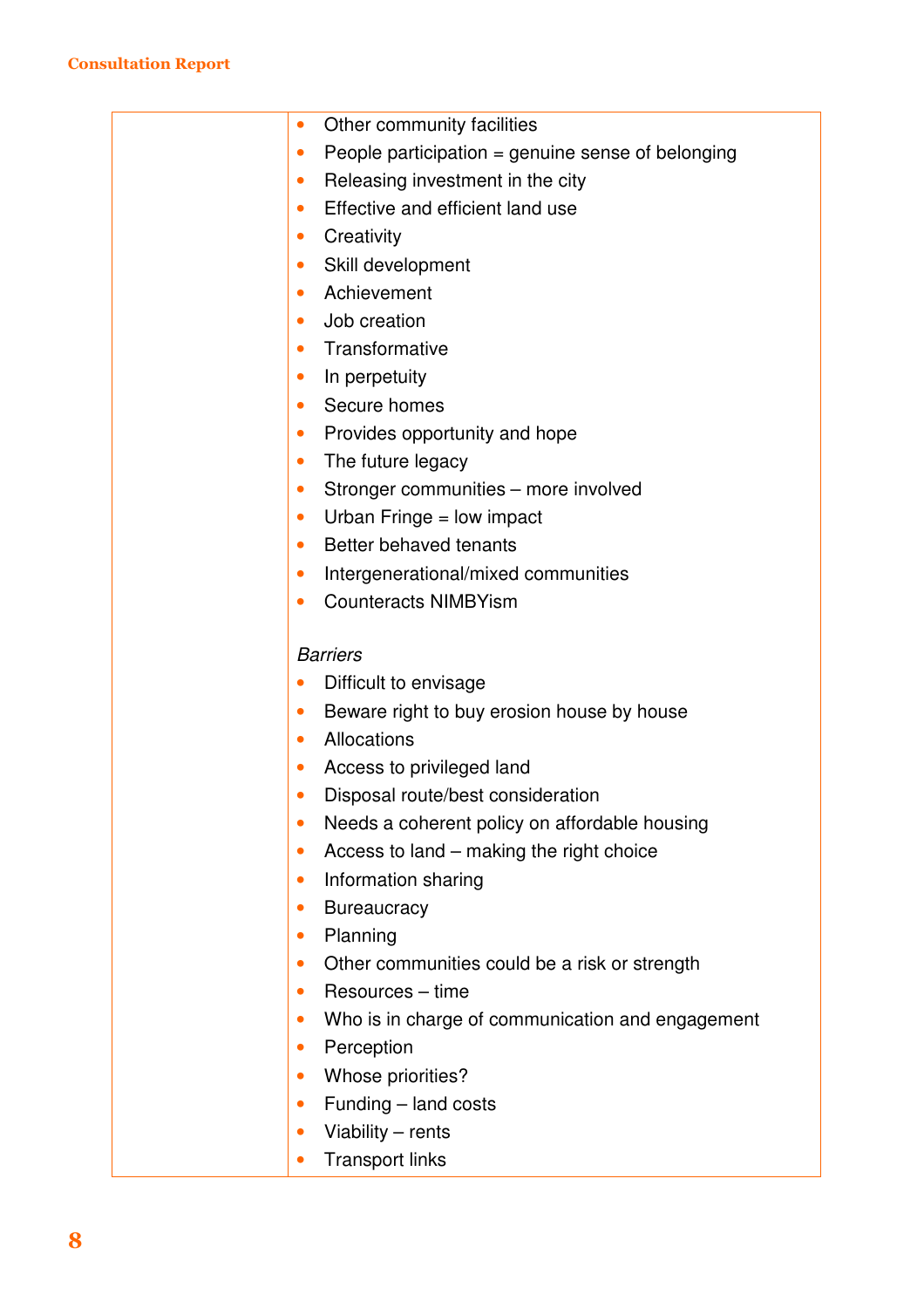|                | Infrastructure<br>$\bullet$                                                                                                                                                                                                                                       |
|----------------|-------------------------------------------------------------------------------------------------------------------------------------------------------------------------------------------------------------------------------------------------------------------|
|                | <b>Actions</b><br>Form a credible legal structure<br>Outreach<br>$\bullet$<br>Define the community benefit to be pursued<br>$\bullet$<br>Local authority and BHT on board<br>$\bullet$<br>Work needed on understanding need<br>$\bullet$<br>Dialogue<br>$\bullet$ |
|                | Early engagement<br>$\bullet$                                                                                                                                                                                                                                     |
|                | Dialogue outside of housing strategy<br>$\bullet$                                                                                                                                                                                                                 |
|                | Promotion<br>$\bullet$                                                                                                                                                                                                                                            |
|                | Political support<br>$\bullet$<br>Be inclusive<br>$\bullet$                                                                                                                                                                                                       |
|                |                                                                                                                                                                                                                                                                   |
| <b>Family</b>  | <b>Barriers</b>                                                                                                                                                                                                                                                   |
| <b>Housing</b> | Lack of housing for people with physical disabilities and                                                                                                                                                                                                         |
|                | children with physical disabilities                                                                                                                                                                                                                               |
|                | Lack of accommodation for people with learning disabilities<br>$\bullet$                                                                                                                                                                                          |
|                | and mental health issues                                                                                                                                                                                                                                          |
|                | Lack of enforcement action on perpetrators (DV and<br>$\bullet$                                                                                                                                                                                                   |
|                | Harassment) - victims get moved.                                                                                                                                                                                                                                  |
|                | Lack of sensitive lets<br>$\bullet$                                                                                                                                                                                                                               |
|                | Poverty – poor security of housing, income, food, and<br>$\bullet$<br>community                                                                                                                                                                                   |
|                | How do older people services support throughput <i>i.e.</i><br>downsizing                                                                                                                                                                                         |
|                | Requirement for an attractive local/community based older<br>$\bullet$<br>peoples housing resource                                                                                                                                                                |
|                | Families being stuck in temporary accommodation often<br>$\bullet$<br>outside their communities - bottlenecking                                                                                                                                                   |
|                | Positive contribution - how much can this support those<br>$\bullet$                                                                                                                                                                                              |
|                | who cannot work and the poorest and disabled people -                                                                                                                                                                                                             |
|                | more information needed, publicise!                                                                                                                                                                                                                               |
|                | Lack of family support services can result in young people<br>$\bullet$<br>being evicted                                                                                                                                                                          |
|                | Hostile environment towards illegal immigrants and often                                                                                                                                                                                                          |
|                | those legally staying                                                                                                                                                                                                                                             |
|                | Lack of resources with local authority means more                                                                                                                                                                                                                 |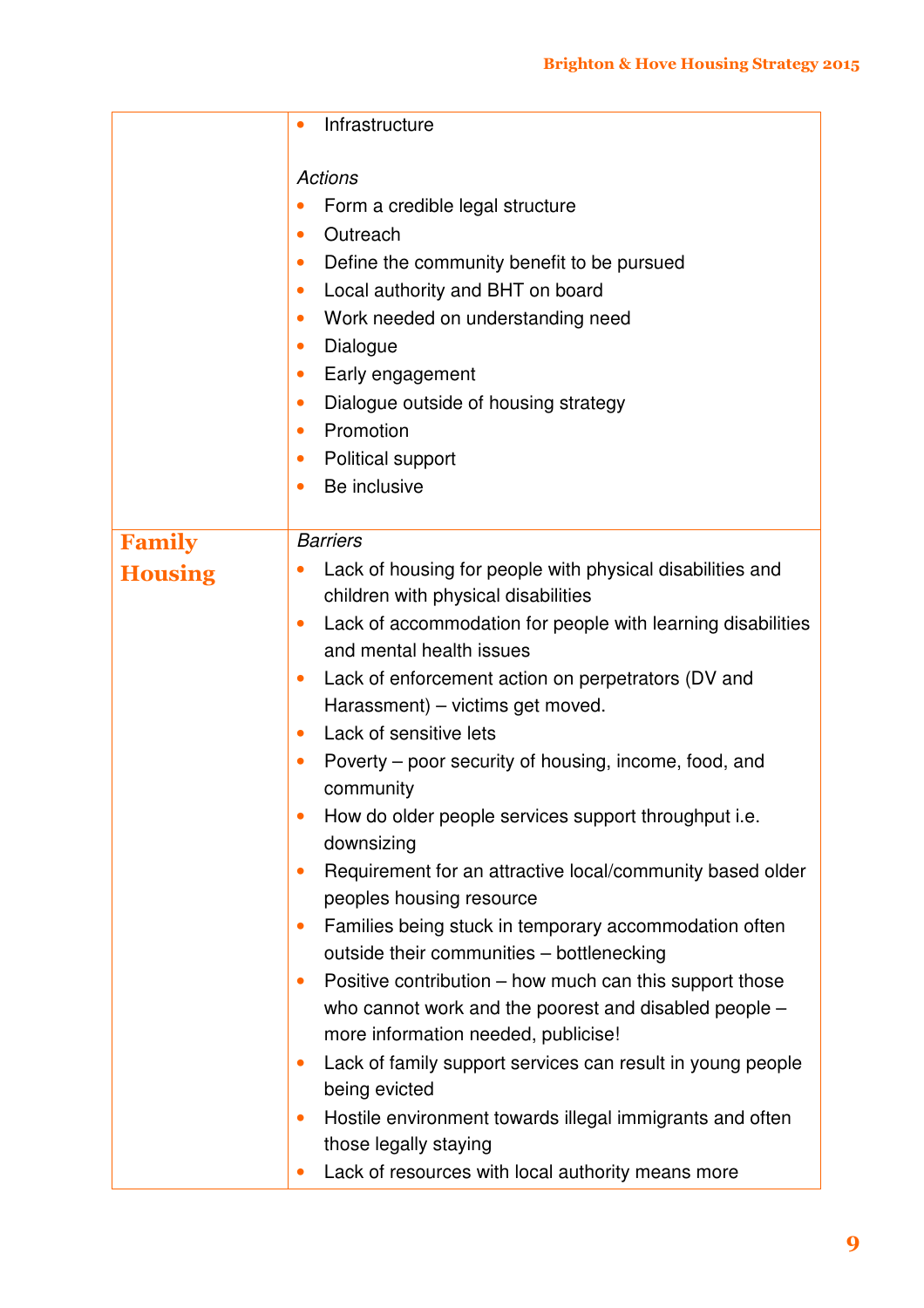|                  | pressure on voluntary groups who are not funded                                                                                  |
|------------------|----------------------------------------------------------------------------------------------------------------------------------|
|                  | Good practice/Collaboration                                                                                                      |
|                  | <b>Mediation service</b><br>$\bullet$                                                                                            |
|                  | When agencies work flexibly and are open to learning<br>$\bullet$                                                                |
|                  | about other agencies that can help e.g. experience of                                                                            |
|                  | asylum seekers and refugees                                                                                                      |
|                  | Support grassroots voluntary organisations with<br>$\bullet$                                                                     |
|                  | grants/funding                                                                                                                   |
|                  | When housing support are involved. Depleted due to lack                                                                          |
|                  | of revenue from rents                                                                                                            |
|                  | Recommendations                                                                                                                  |
|                  | <b>Prevention work</b><br>$\bullet$                                                                                              |
|                  | Greater emphasis on early intervention<br>$\bullet$                                                                              |
|                  | Support intergenerational networks<br>$\bullet$                                                                                  |
|                  | Building extensions - planning<br>$\bullet$                                                                                      |
|                  | Interpretation of homeless legislation needs to be looked at<br>$\bullet$                                                        |
|                  | again as there are concerns that there are people                                                                                |
|                  | experiencing DV as being found intentionally homeless<br>Take seriously and found out about risk posed to people in<br>$\bullet$ |
|                  | certain areas of the city and consider what you might not                                                                        |
|                  | know e.g. experience of being ousted from your community                                                                         |
|                  | - BME issues are not well understood, honour based                                                                               |
|                  | violence etc. This will impact on bidding so risk assess                                                                         |
|                  |                                                                                                                                  |
| <b>HMO</b>       | What have been the issue with HMO's and HMO licencing?                                                                           |
| <b>Licencing</b> | Confusion with planning law<br>$\bullet$                                                                                         |
|                  | Landlord cost (expensive)<br>$\bullet$                                                                                           |
|                  | Lack of information on how licences issued / article 4<br>$\bullet$                                                              |
|                  | enforced                                                                                                                         |
|                  | What have been the positive impacts of HMO licencing?                                                                            |
|                  | Improved standards and knowledge<br>$\bullet$                                                                                    |
|                  | Identified landlords – decisions have to be made who will<br>$\bullet$                                                           |
|                  | manage<br>Crucial to communicate with owners of 30% of stock<br>$\bullet$                                                        |
|                  | What needs to be done in the future for B&H and HMO's?                                                                           |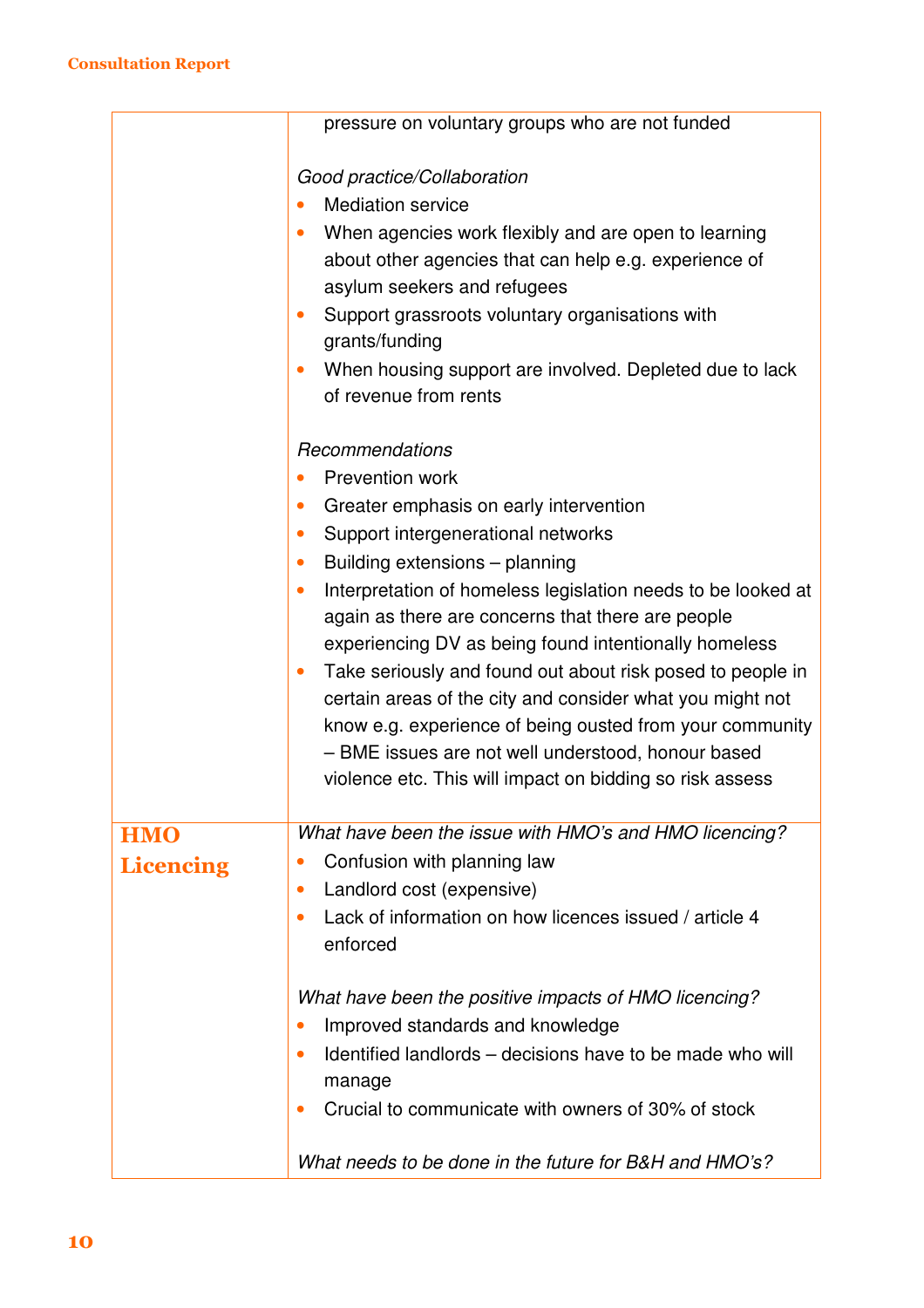|                | More working with private landlords (communication)<br>$\bullet$                        |
|----------------|-----------------------------------------------------------------------------------------|
|                | Strategic private rented partnership<br>$\bullet$                                       |
|                | More landlords to join landlords associations<br>$\bullet$                              |
|                |                                                                                         |
| <b>Housing</b> | <b>Successes</b>                                                                        |
| <b>Related</b> | $ISP - a$ clear pathway to work to $-$ clients need taken into                          |
| <b>Support</b> | account from a service perspective throughout                                           |
|                | New tiered mental health pathway - partnership working<br>$\bullet$                     |
|                | built into design - dual funded (health and HRS)                                        |
|                | Council sheltered housing programme moving from SP to<br>$\bullet$                      |
|                | HRA - less financial burden on HRS and more flexibility in                              |
|                | spend on ring fenced funds                                                              |
|                | More competition allows more services to develop for<br>$\bullet$<br>benefit of clients |
|                | An opportunity to respond to specialist needs - MH/LD<br>$\bullet$                      |
|                | Supporting the most vulnerable families and single adults<br>$\bullet$                  |
|                | $ISP =$ partnership working and better communication<br>$\bullet$                       |
|                | Provider forums<br>$\bullet$                                                            |
|                | Successfully kept allocation of funds due to good evidence<br>$\bullet$                 |
|                | of outcomes and cost benefit analysis - proves it is                                    |
|                | working, joint work with LA, cross party support, strong                                |
|                | commissioning team                                                                      |
|                | Outcomes and impacts for services and users prioritised -<br>$\bullet$                  |
|                | helps commissioners to see success of projects                                          |
|                | Joint working with CCG - innovative ways of working<br>$\bullet$                        |
|                | Very good specialist accommodation services - plus all                                  |
|                | financially viable due to rental income – close working with                            |
|                | HB to achieve best outcome                                                              |
|                | Joint working has led to better access for service user on<br>$\bullet$                 |
|                | frontline, better client experience and speed of service,                               |
|                | more flexibility for providers - if services no working can                             |
|                | suggest to commissioners to change - trust in providers                                 |
|                | Challenges                                                                              |
|                | Cultural change for clients – no council accommodation –                                |
|                | PRS as only option                                                                      |
|                | Covering the lower end of support needs spectrum - more<br>$\bullet$                    |
|                | floating/low support provision                                                          |
|                | <b>Budgets</b><br>$\bullet$                                                             |
|                |                                                                                         |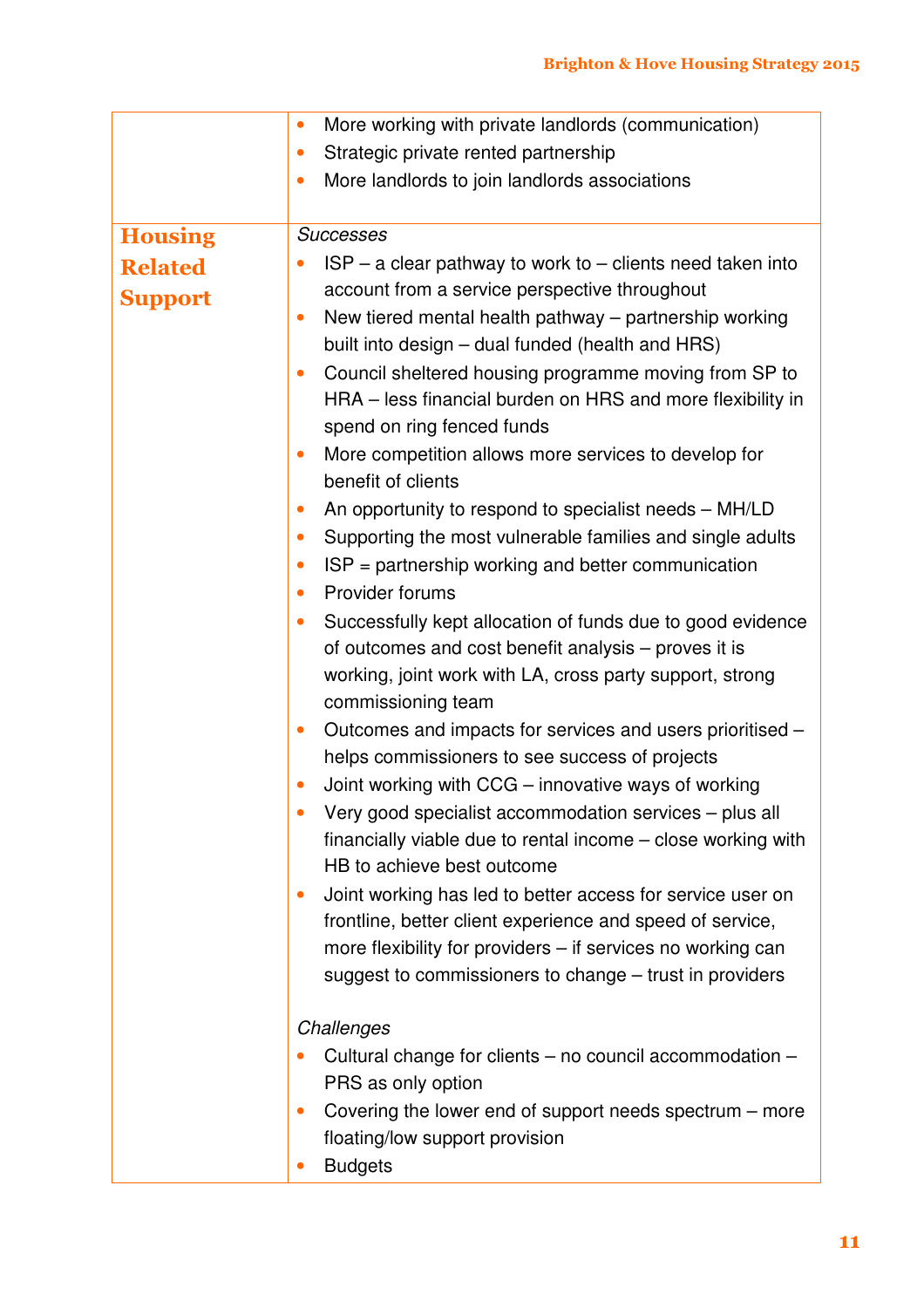| Lack of affordable move on options<br>$\bullet$                               |
|-------------------------------------------------------------------------------|
| Not a true throughput due to issues above<br>$\bullet$                        |
| PRS – guarantors, deposits<br>$\bullet$                                       |
| Finance - VFM, sustainability<br>$\bullet$                                    |
| Changing local community - immigration, health needs of<br>$\bullet$          |
| international clients                                                         |
| Welfare reform<br>$\bullet$                                                   |
| A place where people want to stay<br>$\bullet$                                |
| Lack of options for secure tenure tenants failing <i>i.e.</i> no<br>$\bullet$ |
| reverse in ISP                                                                |
| Digital by default<br>$\bullet$                                               |
| ISP – too rigid, length of stay not right for service, transfers<br>$\bullet$ |
| can be difficult, look at MH pathways                                         |
| Move on<br>$\bullet$                                                          |
| Revolving door clients – can needs be met by complex<br>$\bullet$             |
| needs pilot                                                                   |
| Doing more for less - financial pressures<br>$\bullet$                        |
| Universal credit – not knowing what will happen is hard to<br>$\bullet$       |
| plan for                                                                      |
| Increased benefit sanctions – if not economically active<br>$\bullet$         |
| potentially disallowed JSA and may not get HB                                 |
| <b>Priorities</b>                                                             |
|                                                                               |
| Behavioural services – CBT, counselling, IAPT                                 |
| Subsidy for social landlords                                                  |
| Continued joint partnership working                                           |
| Specialist link workers e.g. dual diagnosis, discharge                        |
| Provision for young adults with LD and challenging<br>$\bullet$               |
| behaviours                                                                    |
| Multi-agency panels for complex clients whose needs are<br>$\bullet$          |
| not being met adequately (roll out of move on meeting from                    |
| MH pathway)                                                                   |
| <b>Better lifeskills courses</b><br>$\bullet$                                 |
| ISP needs to be more personalised<br>$\bullet$                                |
| ISP more flexible with expected targets changed for clients<br>$\bullet$      |
| who need support longer                                                       |
| Address isolation when support services close<br>$\bullet$                    |
| Expensive places to live – services are in centre of town so<br>$\bullet$     |
| travelling from outer areas can be expensive                                  |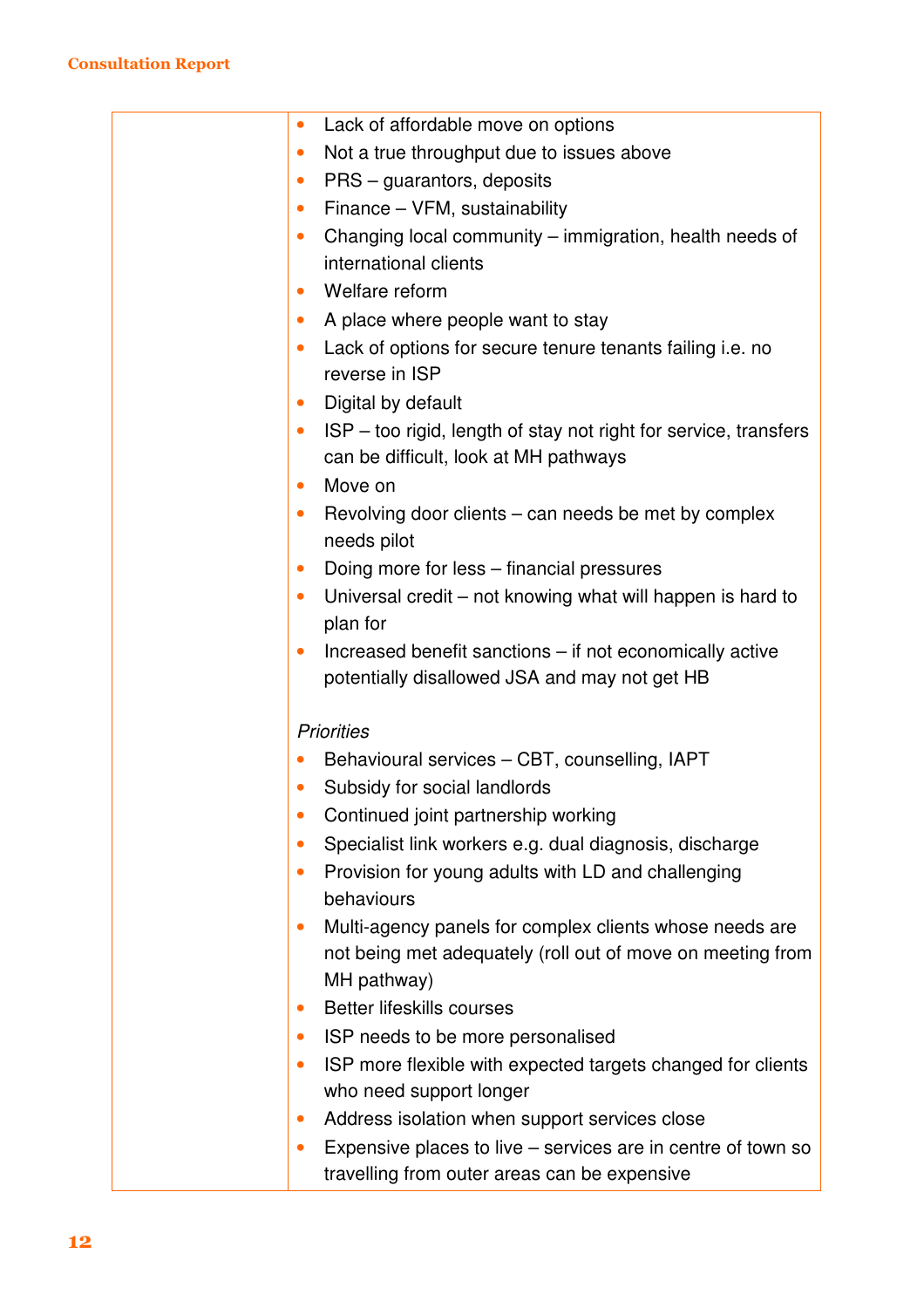|                     | Band 2 & 3 ISP providers need to look outside town centre<br>$\bullet$  |
|---------------------|-------------------------------------------------------------------------|
|                     | Universal credit – focussed work to prepare<br>$\bullet$                |
|                     | Lobby government<br>$\bullet$                                           |
|                     | Retain all service and diversity of services<br>$\bullet$               |
|                     | Better access to ISP and other services for people with LD<br>$\bullet$ |
|                     | and move on                                                             |
|                     | Referral procedures – are they held too centrally, trust<br>$\bullet$   |
|                     | assessors/providers more, joint allocations panels                      |
|                     | How will it link to Health and well-being boards?<br>$\bullet$          |
|                     | More cost benefit analysis<br>$\bullet$                                 |
|                     | Personalisation - Care Act, portals/services in place to<br>$\bullet$   |
|                     | allow people to spend personal budgets                                  |
|                     | Keep track of demographics - people moving into                         |
|                     | sheltered $-$ complex clients $-$ is there enough real support          |
|                     | for people in those schemes if they don't have a social                 |
|                     | care package                                                            |
|                     | Look again at home many people can be visited at home<br>$\bullet$      |
|                     | for floating support                                                    |
|                     | More proactive support, bring specialist support into<br>$\bullet$      |
|                     | hostels more e.g. mental health services                                |
|                     | More uniform way of reporting outcomes<br>$\bullet$                     |
|                     |                                                                         |
| <b>Older People</b> | What are the barriers for older people with regard to housing?          |
|                     | Moving from existing community and giving up their homes                |
|                     | to move into schemes                                                    |
|                     | Capital rich but income poor so lifestyle limited                       |
|                     | Finding homes in the community which are now being<br>$\bullet$         |
|                     | used by young tenants                                                   |
|                     | Mutual exchange not proactive enough in matching                        |
|                     | partners to make better use of stock                                    |
|                     | Suitability of some residents to an older persons<br>$\bullet$          |
|                     | environment <i>i.e.</i> mental health or alcohol issues                 |
|                     | Incompatibility of young and older people living together<br>$\bullet$  |
|                     | i.e. Chinese community with older parents wanting different             |
|                     | housing choices and locations to their adult children                   |
|                     | Stock condition for older people<br>$\bullet$                           |
|                     | Private landlords reluctant to do works for older people<br>$\bullet$   |
|                     | Some schemes no longer have wardens<br>$\bullet$                        |
|                     | Right to buy is a barrier to people finding homes especially            |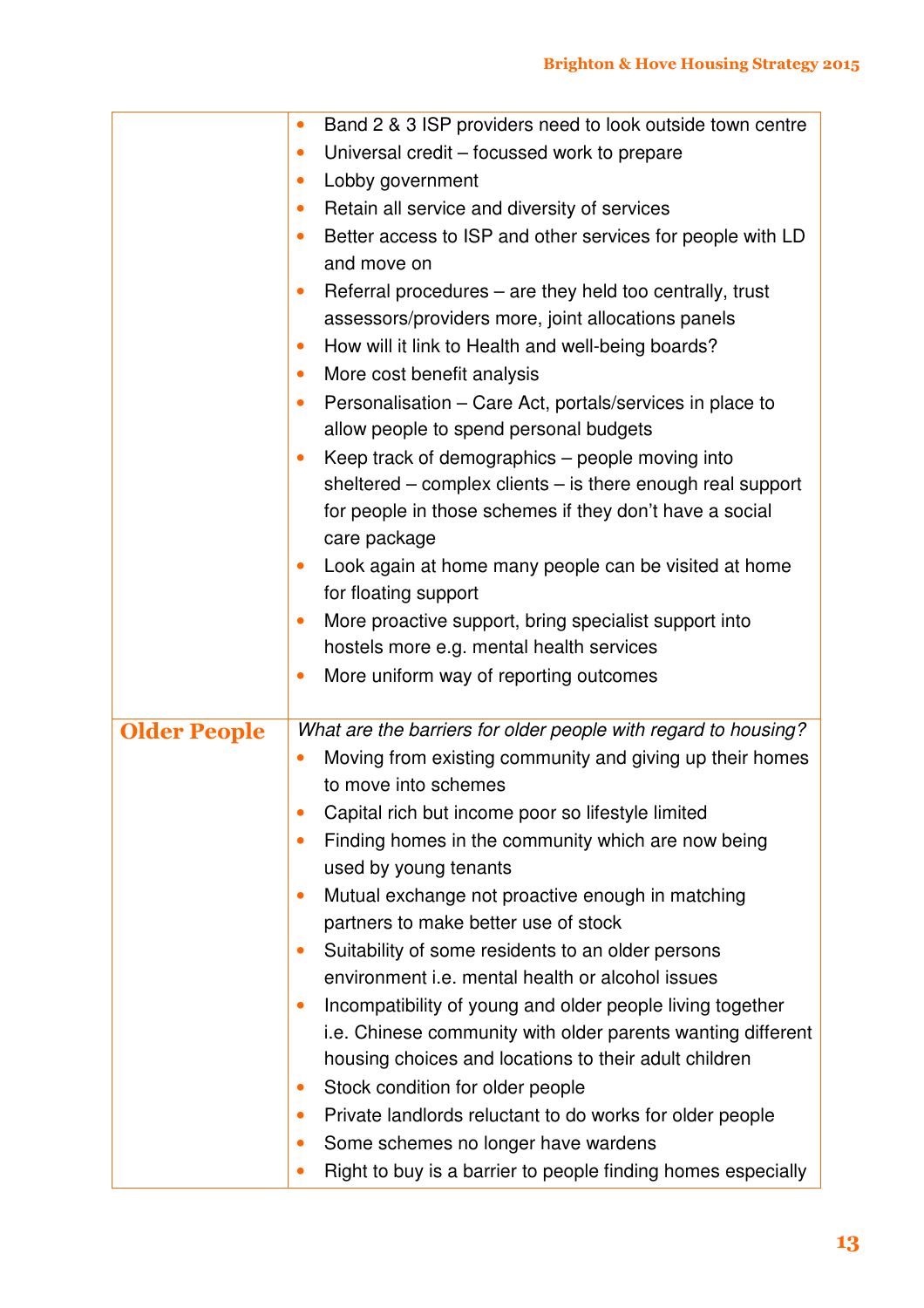| where RTB homes are under occupied<br>Break up of communities<br>Lack of car parking<br>$\bullet$<br>What needs to be changed?<br>Holistic overview of allocations policy<br>Increased supply and affordable homes<br>$\bullet$<br>Does the stock definition need to change to 'supported and<br>'older persons' so that people are best housed in the<br>accommodation/services they need - so 'supported<br>younger people' get the help they need<br>Greater acceptance of the importance of housing at Health<br>$\bullet$<br>and wellbeing boards |
|--------------------------------------------------------------------------------------------------------------------------------------------------------------------------------------------------------------------------------------------------------------------------------------------------------------------------------------------------------------------------------------------------------------------------------------------------------------------------------------------------------------------------------------------------------|
|                                                                                                                                                                                                                                                                                                                                                                                                                                                                                                                                                        |
|                                                                                                                                                                                                                                                                                                                                                                                                                                                                                                                                                        |
|                                                                                                                                                                                                                                                                                                                                                                                                                                                                                                                                                        |
|                                                                                                                                                                                                                                                                                                                                                                                                                                                                                                                                                        |
|                                                                                                                                                                                                                                                                                                                                                                                                                                                                                                                                                        |
|                                                                                                                                                                                                                                                                                                                                                                                                                                                                                                                                                        |
|                                                                                                                                                                                                                                                                                                                                                                                                                                                                                                                                                        |
|                                                                                                                                                                                                                                                                                                                                                                                                                                                                                                                                                        |
|                                                                                                                                                                                                                                                                                                                                                                                                                                                                                                                                                        |
|                                                                                                                                                                                                                                                                                                                                                                                                                                                                                                                                                        |
|                                                                                                                                                                                                                                                                                                                                                                                                                                                                                                                                                        |
|                                                                                                                                                                                                                                                                                                                                                                                                                                                                                                                                                        |
| Isolation and loneliness caused by people inappropriately<br>$\bullet$<br>housed                                                                                                                                                                                                                                                                                                                                                                                                                                                                       |
| Better mix of like minded and age specific<br>$\bullet$                                                                                                                                                                                                                                                                                                                                                                                                                                                                                                |
| Review RP stock and council stock<br>$\bullet$                                                                                                                                                                                                                                                                                                                                                                                                                                                                                                         |
| Modernise schemes<br>$\bullet$                                                                                                                                                                                                                                                                                                                                                                                                                                                                                                                         |
| Encourage 'hub' model to help people stay put<br>$\bullet$                                                                                                                                                                                                                                                                                                                                                                                                                                                                                             |
| Better use of assets<br>$\bullet$                                                                                                                                                                                                                                                                                                                                                                                                                                                                                                                      |
| Downsizing                                                                                                                                                                                                                                                                                                                                                                                                                                                                                                                                             |
| What needs to be done to bring about change?                                                                                                                                                                                                                                                                                                                                                                                                                                                                                                           |
| Co-housing as an opportunity for people to develop                                                                                                                                                                                                                                                                                                                                                                                                                                                                                                     |
| collectively and pool resources                                                                                                                                                                                                                                                                                                                                                                                                                                                                                                                        |
| Separate age specific accommodation and supported                                                                                                                                                                                                                                                                                                                                                                                                                                                                                                      |
| housing                                                                                                                                                                                                                                                                                                                                                                                                                                                                                                                                                |
| Sensitive allocations to free up housing fro older people<br>$\bullet$                                                                                                                                                                                                                                                                                                                                                                                                                                                                                 |
| Change housing system to include community connection<br>$\bullet$                                                                                                                                                                                                                                                                                                                                                                                                                                                                                     |
| as a points priority                                                                                                                                                                                                                                                                                                                                                                                                                                                                                                                                   |
| Some schemes in community - revert smaller flats back to<br>$\bullet$                                                                                                                                                                                                                                                                                                                                                                                                                                                                                  |
| age specifics                                                                                                                                                                                                                                                                                                                                                                                                                                                                                                                                          |
| Want to live in same area as people already live so<br>$\bullet$                                                                                                                                                                                                                                                                                                                                                                                                                                                                                       |
| increase stocks on estates                                                                                                                                                                                                                                                                                                                                                                                                                                                                                                                             |
| Increase priority for land to develop smaller sites<br>$\bullet$                                                                                                                                                                                                                                                                                                                                                                                                                                                                                       |
| Older people in high cost placements should be given<br>$\bullet$                                                                                                                                                                                                                                                                                                                                                                                                                                                                                      |
| priority on waiting list                                                                                                                                                                                                                                                                                                                                                                                                                                                                                                                               |
| Is 50 the right age for sheltered – should this be raised?<br>$\bullet$                                                                                                                                                                                                                                                                                                                                                                                                                                                                                |
| Take sheltered housing out of bidding process<br>$\bullet$                                                                                                                                                                                                                                                                                                                                                                                                                                                                                             |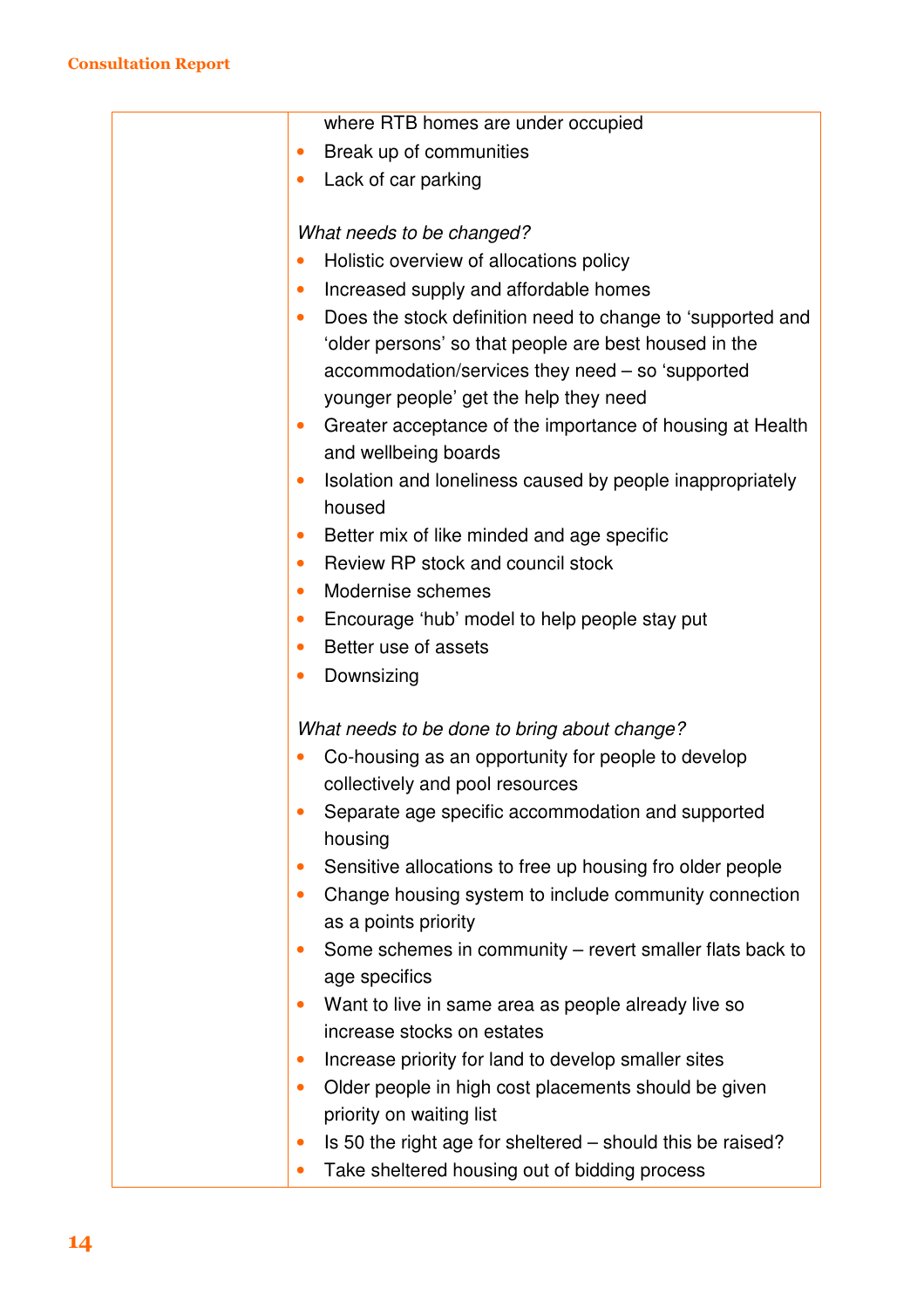|                      | Downsizing schemes<br>$\bullet$                                      |
|----------------------|----------------------------------------------------------------------|
|                      | Better targeted lettings<br>$\bullet$                                |
|                      | Review private nursing homes<br>$\bullet$                            |
|                      |                                                                      |
| <b>Private</b>       | <b>Issues for PRS</b>                                                |
| <b>Rented Sector</b> | Very little of it is affordable                                      |
|                      | Very little of it is under LHA<br>$\bullet$                          |
|                      | Cost of deposits<br>$\bullet$                                        |
|                      | HB paid directly to landlords - changing<br>$\bullet$                |
|                      | Insurance policies against having HB tenants<br>$\bullet$            |
|                      | Requesting guarantors<br>$\bullet$                                   |
|                      | Reassuring agency fees<br>$\bullet$                                  |
|                      | Deregulation of agencies<br>$\bullet$                                |
|                      | Security of tenure<br>$\bullet$                                      |
|                      | <b>Disrepair</b><br>$\bullet$                                        |
|                      | Rent increases<br>$\bullet$                                          |
|                      | Cost of moving<br>$\bullet$                                          |
|                      | Lack of supply to meet need<br>$\bullet$                             |
|                      | Discrepancy between rent and LHA locally<br>$\bullet$                |
|                      | Self contained accommodation for under 35's<br>$\bullet$             |
|                      | Council tax on non-self-contained<br>$\bullet$                       |
|                      | Lots of competition for the same properties<br>$\bullet$             |
|                      | Fear of revenge evictions if you complain about repairs<br>$\bullet$ |
|                      | Getting back deposit<br>$\bullet$                                    |
|                      | Guarantor not understanding role                                     |
|                      | Inflation<br>$\bullet$                                               |
|                      | Ongoing fees throughout tenancy<br>$\bullet$                         |
|                      | Landlords can cherry pick so avoid risk<br>$\bullet$                 |
|                      | Welfare reform/sanctions = less security<br>$\bullet$                |
|                      | Lack of availability of family homes<br>$\bullet$                    |
|                      | Outdated heating and energy provision<br>$\bullet$                   |
|                      | Damp<br>$\bullet$                                                    |
|                      | Poorly converted properties (not<br>$\bullet$                        |
|                      | insulated/soundproofed/building regulations compliant)               |
|                      | Some poor agents                                                     |
|                      | <b>Positives of PRS</b>                                              |
|                      | Meets demand                                                         |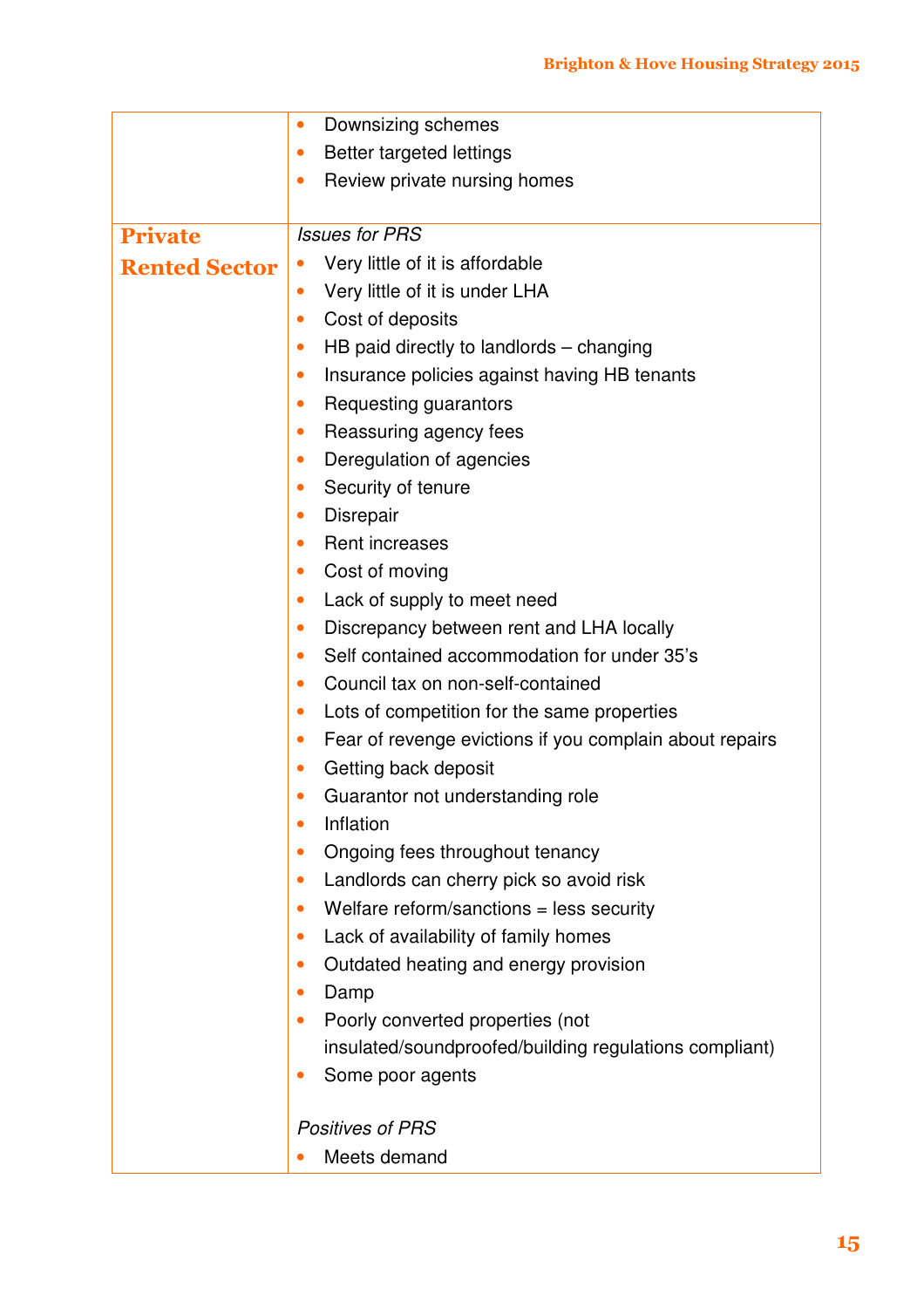| Offers choice and variety                                    |
|--------------------------------------------------------------|
| Offers flexibility                                           |
| Help people who can't afford to buy $-$ buying is            |
| increasingly out of reach for many people                    |
| PRS 'houses the poor' in some situations. These people's     |
| needs are not always met through HA properties               |
| The tenants can move on though a landlords portfolio         |
| Positives are more likely when working directly with a       |
| landlord rather than agency                                  |
| Provides employment<br>$\bullet$                             |
| Offers freedom to tenant<br>$\bullet$                        |
| Offers affordability versus buying<br>٠                      |
| Don't have to worry about maintenance<br>$\bullet$           |
| % of good landlords                                          |
| Standard to expect really fluctuates                         |
| Size/scope/availability                                      |
| Option for people not in priority need and unable to access  |
| homemove                                                     |
| City centre locations                                        |
| Choice of sizes                                              |
| Some landlords happy to accept LHA<br>$\bullet$              |
| Good relationships between landlords and service             |
| providers                                                    |
| Some good agencies                                           |
| Mainly cheaper than London<br>$\bullet$                      |
| With the right support and good communication between        |
| tenants and landlord it can be a genuinely positive solution |
|                                                              |
| Ways to improve                                              |
| Landlord accreditation                                       |
| Regulation of letting agencies                               |
| Letting agency accreditation<br>$\bullet$                    |
| Strengthening relationships between community                |
| organisations and landlords                                  |
| Website of accredited landlords<br>$\bullet$                 |
| Rent controls<br>$\bullet$                                   |
| Increase LHA rate - should reflect local market<br>٠         |
| Council needs to focus more on bad landlords. Draw on<br>٠   |
| information from environmental health and take action        |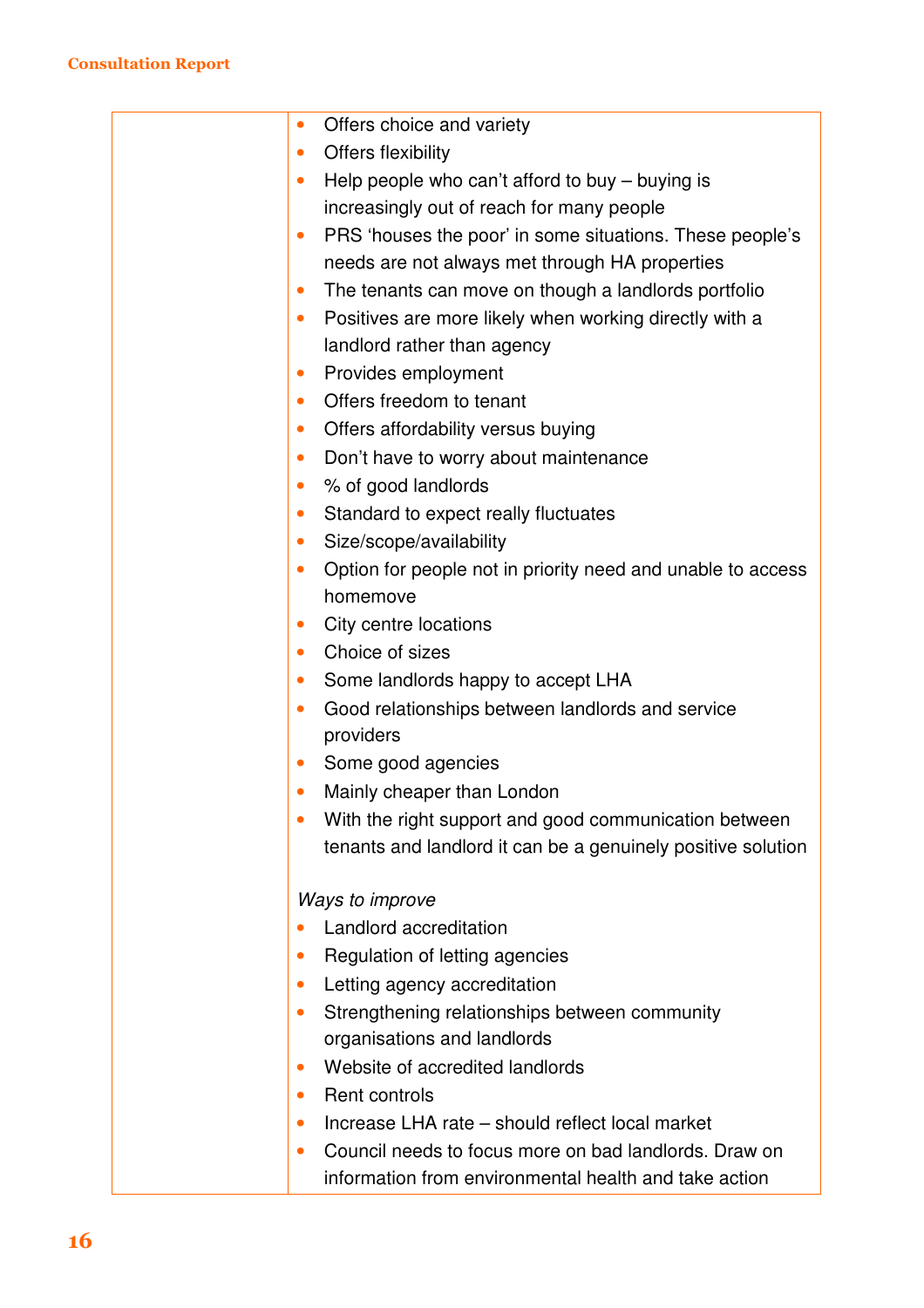|                 | Promotion and education on rights for tenants<br>$\bullet$              |
|-----------------|-------------------------------------------------------------------------|
|                 | Legal advice for tenants<br>$\bullet$                                   |
|                 | Plus general advice for PRS tenants<br>$\bullet$                        |
|                 | Monet set aside for fees<br>$\bullet$                                   |
|                 | B&HCC act as guarantor<br>$\bullet$                                     |
|                 | Improve communication between landlords and tenants<br>$\bullet$        |
|                 | Cap rent increases<br>$\bullet$                                         |
|                 | More support before/during/after tenancy<br>$\bullet$                   |
|                 | Access to funds for deposit<br>$\bullet$                                |
|                 | Access to legal advice in light of reforms<br>$\bullet$                 |
|                 | Support with digital inclusion<br>$\bullet$                             |
|                 | Incentives for landlords to take low income/LHA tenants -<br>$\bullet$  |
|                 | tax incentives?                                                         |
|                 | Regulation/incentives to improve maintenance of<br>$\bullet$            |
|                 | properties                                                              |
|                 | Fostering creative solutions e.g. Richardsons Yard<br>$\bullet$         |
|                 |                                                                         |
| <b>Students</b> | <b>Positive Impact of Students</b>                                      |
|                 | Spend a lot of money                                                    |
|                 | Big contribution to the town<br>$\bullet$                               |
|                 | Brings improvement for responsible landlords who invest in<br>$\bullet$ |
|                 | properties plus jobs for tradespeople                                   |
|                 | Supply of labour/skilled labour<br>$\bullet$                            |
|                 | Community work/volunteering                                             |
|                 | <b>Cultural diversity</b>                                               |
|                 | Increased profile of the city                                           |
|                 | Long term residents of the future                                       |
|                 | <b>Issues Facing Communities</b>                                        |
|                 | Noise/nuisance                                                          |
|                 | Untidy gardens                                                          |
|                 | Rubbish/recycling                                                       |
|                 | Parking<br>$\bullet$                                                    |
|                 | Imbalanced and unsustainable communities                                |
|                 | Not enough suitable housing for families<br>$\bullet$                   |
|                 | Problem with physical environment e.g. bicycles chained to              |
|                 | railings                                                                |
|                 | 'To Let' boards everywhere                                              |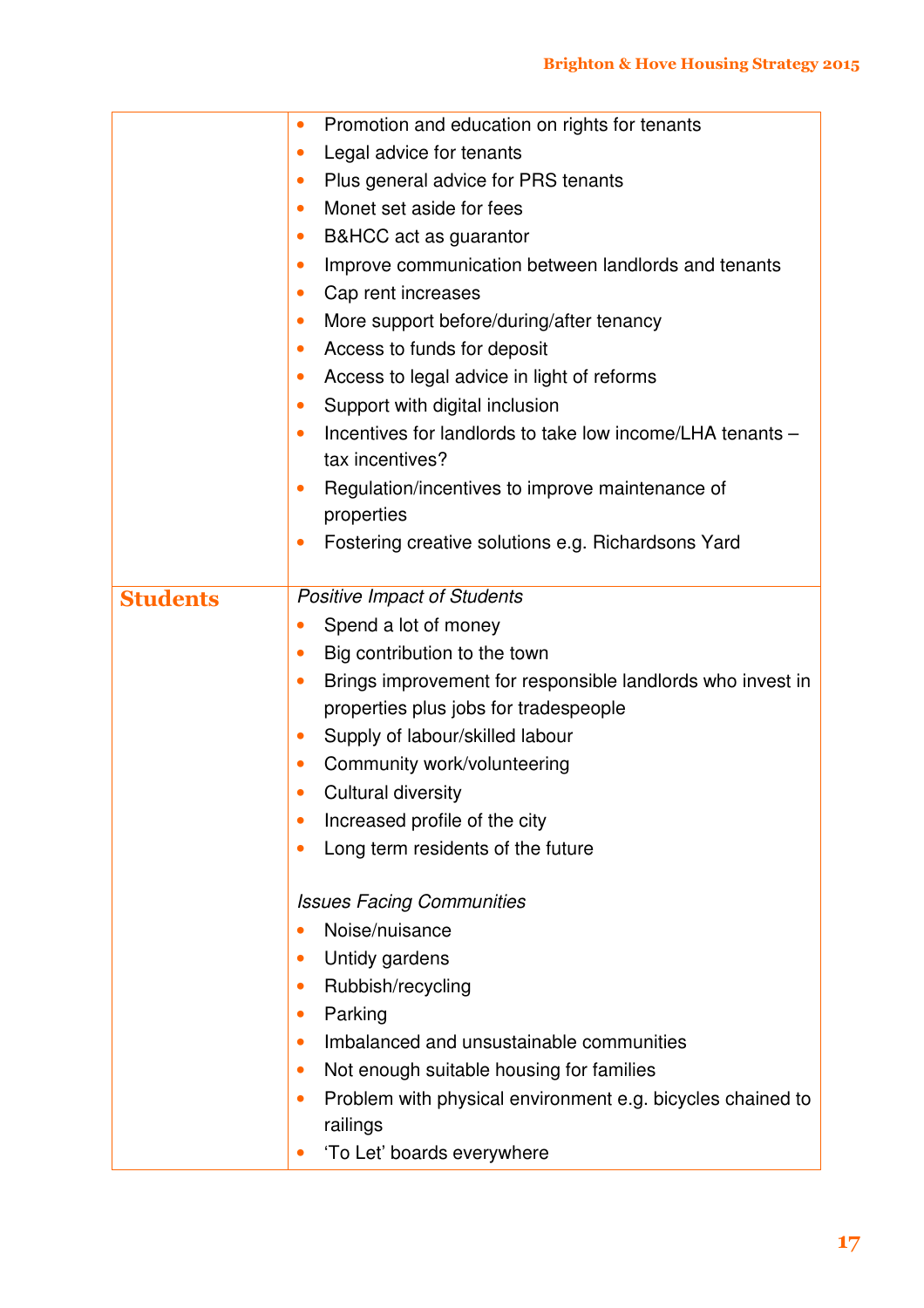| Too many HMO's – houses with too many beds<br>$\bullet$               |
|-----------------------------------------------------------------------|
| Unlicensed and irresponsible landlords                                |
| HMO's not converted back into properties suitable for<br>$\bullet$    |
| others                                                                |
|                                                                       |
| <b>Issues Facing Students</b>                                         |
| Inexperience/lack of knowledge                                        |
| High demand and competition fro properties                            |
| Lack of affordable and good quality properties                        |
| Unscrupulous landlords and agents (but not all!) and no<br>$\bullet$  |
| regulation                                                            |
| Pressure to secure properties/pay money instantly<br>$\bullet$        |
| High fees and deposits<br>$\bullet$                                   |
| Lack of UK guarantors or home owner guarantors<br>$\bullet$           |
| Not being given key information or equipment need e.g.<br>$\bullet$   |
| equipment to maintain garden, rubbish/recycling days                  |
| Not enough university managed accommodation for those<br>$\bullet$    |
| students that do want it (not all)                                    |
|                                                                       |
| <b>Ways Forward</b>                                                   |
| Regulation of landlords/agents - more                                 |
| accreditation/voluntary codes of conduct in the meantime              |
| More responsible landlords/agents e.g. taking                         |
| responsibility for tenants and community                              |
| Easier checks of HMO licences                                         |
| Enforcement of HMO licencing and Article 4                            |
| More university managed accommodation to meet                         |
| increasing number                                                     |
| More information/education for students and landlords on<br>$\bullet$ |
| rights and responsibilities                                           |
| Review of environmental health legislation regarding noise            |
| More publicity on the work done by universities and<br>$\bullet$      |
| student unions                                                        |
| More publicity of the role of the SHP<br>$\bullet$                    |
| Better and more frequent communications between key<br>٠              |
| stakeholders to identify and discuss issues and possible              |
| ways to address these                                                 |
| Rubbish and recycling addressed by council<br>$\bullet$               |
|                                                                       |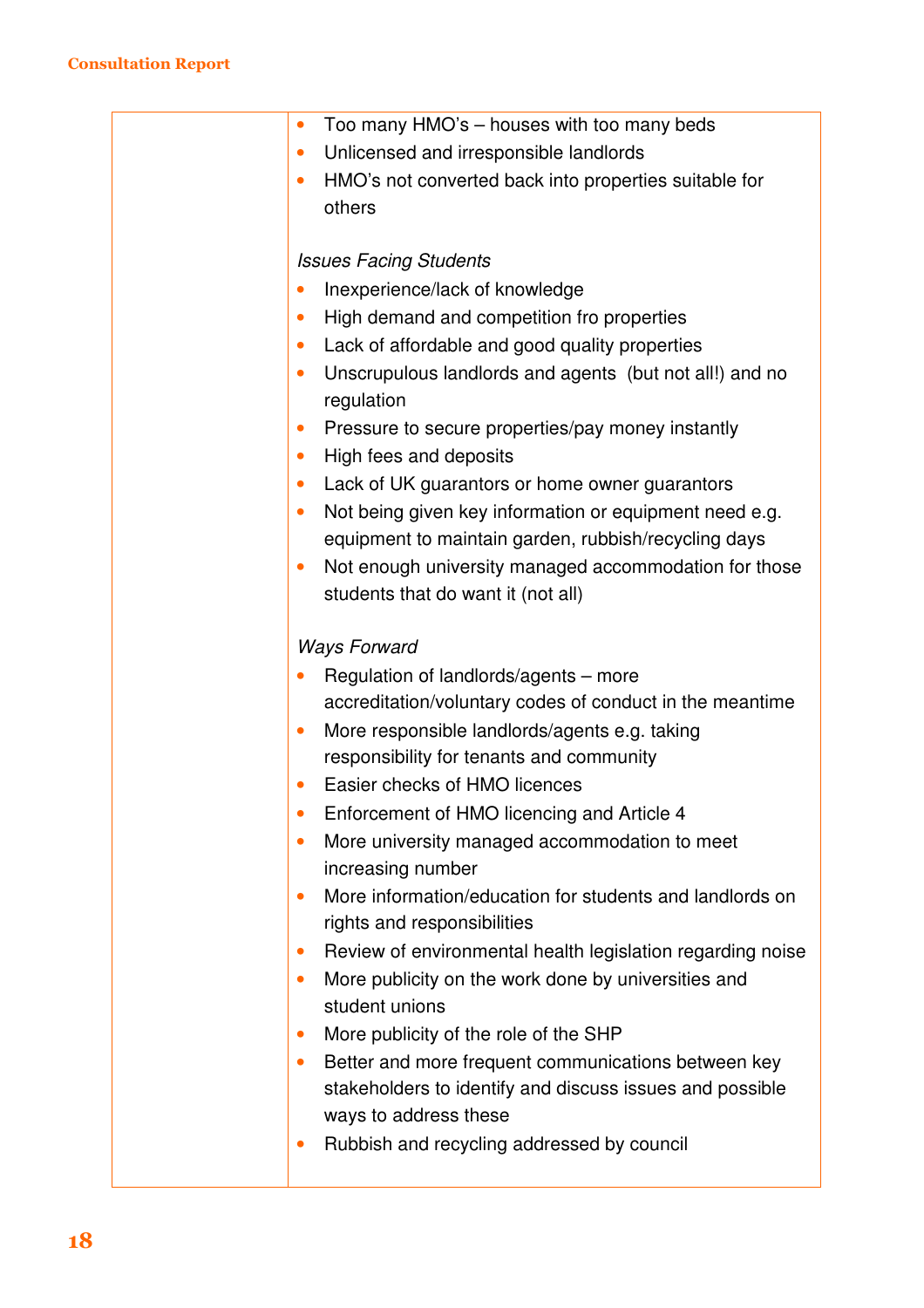| <b>Sustainability</b> | What are the issues around housing and sustainability in               |
|-----------------------|------------------------------------------------------------------------|
|                       | <b>Brighton?</b>                                                       |
|                       | Sustainability includes more issues than just energy, it               |
|                       | includes food, in principle all of the issues involved with the        |
|                       | One Plant Living model.                                                |
|                       | Use of land and the availability of housing are issues.<br>$\bullet$   |
|                       | Under-occupancy is also a big issue. For example, holiday<br>$\bullet$ |
|                       | homes. There are a lot of unoccupied properties in                     |
|                       | Brighton, getting these inhabited would go some way to                 |
|                       | resolving inequities in the housing market. The bedroom                |
|                       | tax appears to have caused mental health issues and is                 |
|                       | not the way to resolve the housing problem.                            |
|                       | There are issues concerning the quality of the residences<br>٠         |
|                       | available in the private rental market. Landlords are not              |
|                       | providing a minimum standard, instead they are able to                 |
|                       | receive high rents for providing homes that are below                  |
|                       | standard.                                                              |
|                       | What are the barriers to change?                                       |
|                       | Planning departments present a big barrier to change.                  |
|                       | Planning barriers refer to changes in use of buildings as              |
|                       | well as making changes to improve the thermal efficiency               |
|                       | of existing, older stock in conservation areas.                        |
|                       | Also the deep seeded property ownership culture in the<br>$\bullet$    |
|                       | UK. This means that legislation provides a light touch on              |
|                       | laws that effect private landlords in terms of their                   |
|                       | requirement to provide a decent home where people can                  |
|                       | live. It also allows people to buy property for investment             |
|                       | purposes only or holiday homes that are under-occupied.                |
|                       | What needs to be done to make positive change?                         |
|                       | Repeal the council tax waiver on unoccupied homes                      |
|                       | Create incentives to fortify social values around land use,            |
|                       | ensuring that suitable land does not go undeveloped, that              |
|                       | unoccupied shops are used, encouraging more pop-up                     |
|                       | shops around the city for social enterprises.                          |
|                       | Encourage more joined up thinking, bringing the various                |
|                       | groups and social enterprises together that are engaged in             |
|                       | furthering goals of One Planet Living.                                 |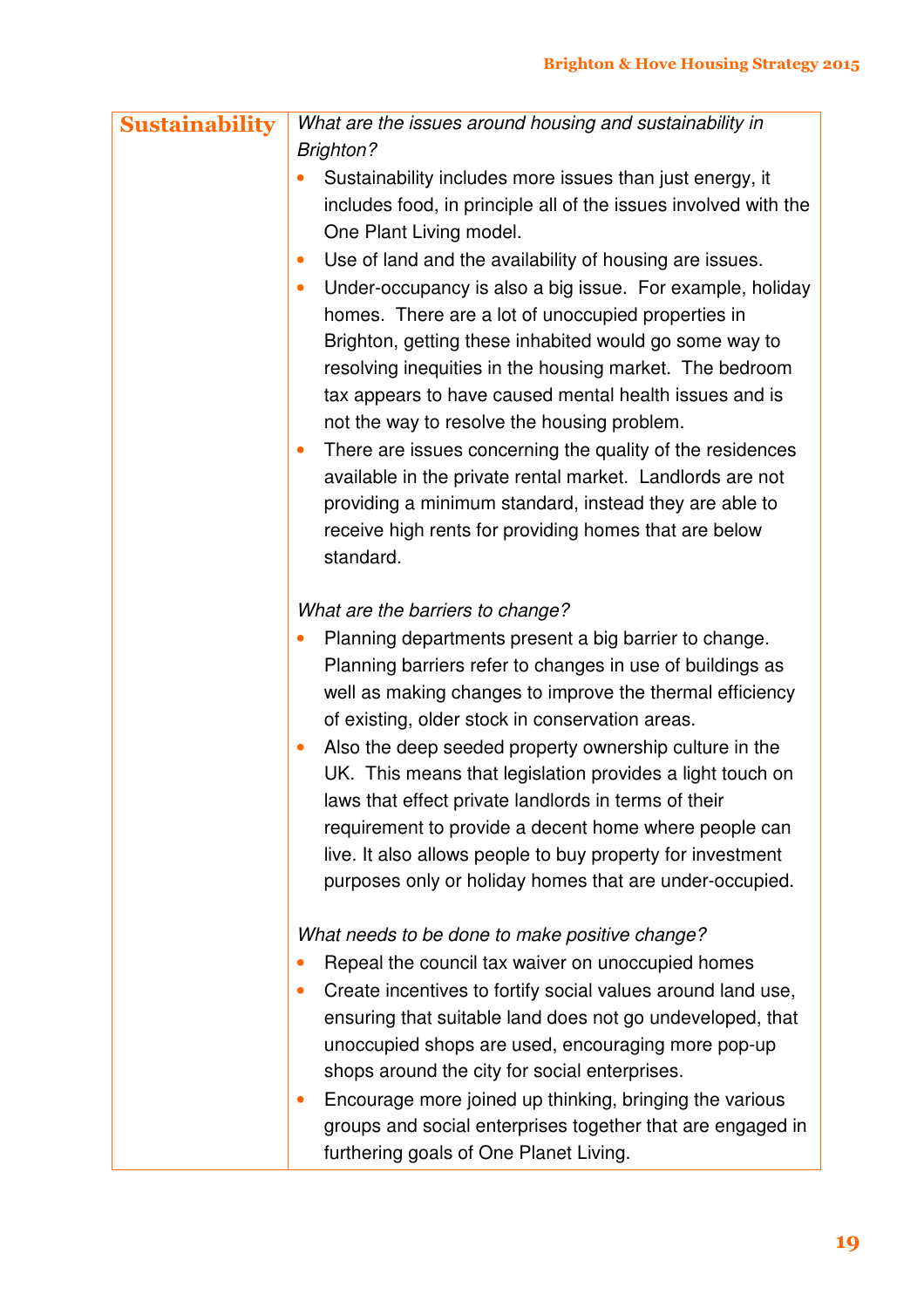#### Consultation Report

|  |           | Develop more allotments on suitable land for growing local |
|--|-----------|------------------------------------------------------------|
|  |           | food with groups like the Community Land Trust. For        |
|  |           | example, on the Avenue at Bevendean.                       |
|  | $\bullet$ | Create a tax on under occupation of holiday homes. In      |
|  |           | Rottingdean, more houses are used as holiday homes         |
|  |           | which has a negative impact on the local community.        |
|  | $\bullet$ | Create a tax on properties that are purchased for          |
|  |           | investment purposes only and not occupied, like they are   |
|  |           | doing in London.                                           |
|  |           |                                                            |
|  |           |                                                            |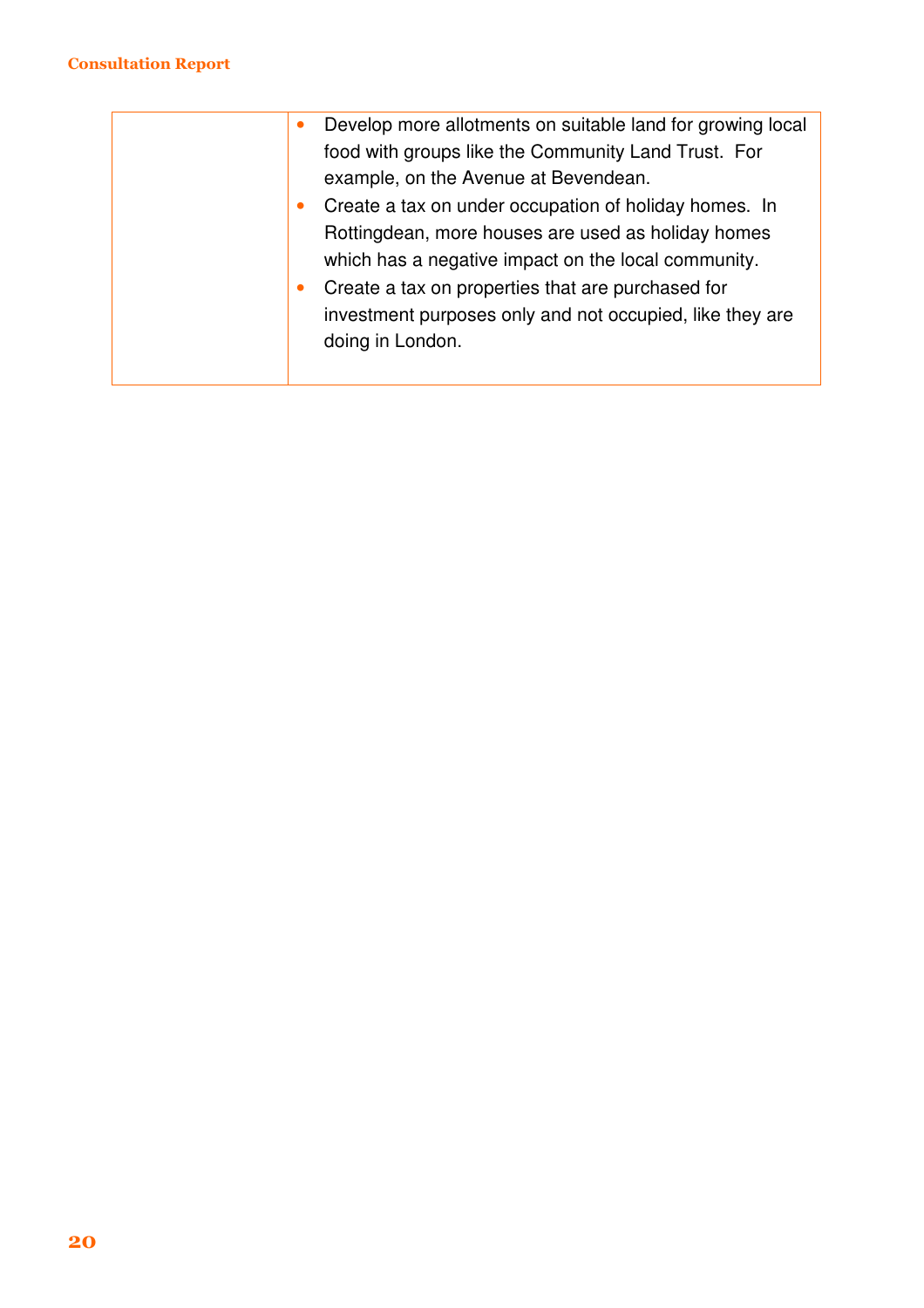## Black & Minority Ethnic (BME) Community Event

This event held on 15 May 2014 was funded from the existing grant to the BMECP. It was co-ordinated by the Needs Assessment Group and was held at the end of the scoping phase.

More than 60 people attended and feedback identified the following themes:

- Customer service at housing offices
- Neighbourhood harassment but considered that this was well responded to in general
- Overcrowding in HMO's
- Travellers sites needed
- Concern about racist letting agents and landlords

A number of questions were considered by those attending:

| <b>Question</b>            | <b>Issues</b>                                                       |
|----------------------------|---------------------------------------------------------------------|
| Q1. What do                | Not building enough<br>$\bullet$                                    |
| you think are              | Too expensive<br>$\bullet$                                          |
| the main                   | Long waiting lists<br>$\bullet$                                     |
| <i>issues around</i>       | Not understanding BME issues around allocations<br>$\bullet$        |
| <b>BME</b> and             | Difficulty paying mortgage<br>$\bullet$                             |
| housing in                 | Quality (damp)<br>$\bullet$                                         |
| $B\&H?$ –                  | <b>Size</b><br>$\bullet$                                            |
| <b>Affordability &amp;</b> | No access to washing machine<br>$\bullet$                           |
|                            | Single person housing unaffordable<br>$\bullet$                     |
| <b>Access</b>              | Language barriers<br>$\bullet$                                      |
|                            | Racial discrimination, neighbourhood noise, harassment<br>$\bullet$ |
|                            | Pushy estate agents<br>$\bullet$                                    |
|                            | Need more sheltered housing<br>$\bullet$                            |
|                            | Older people need spare rooms for family or carers<br>$\bullet$     |
|                            | Bigger family homes need to be built<br>$\bullet$                   |
|                            | Disabled people need larger properties<br>$\bullet$                 |
|                            | Frightened to leave property because of harassment -<br>$\bullet$   |
|                            | unsuitable locations                                                |
|                            | Isolation<br>$\bullet$                                              |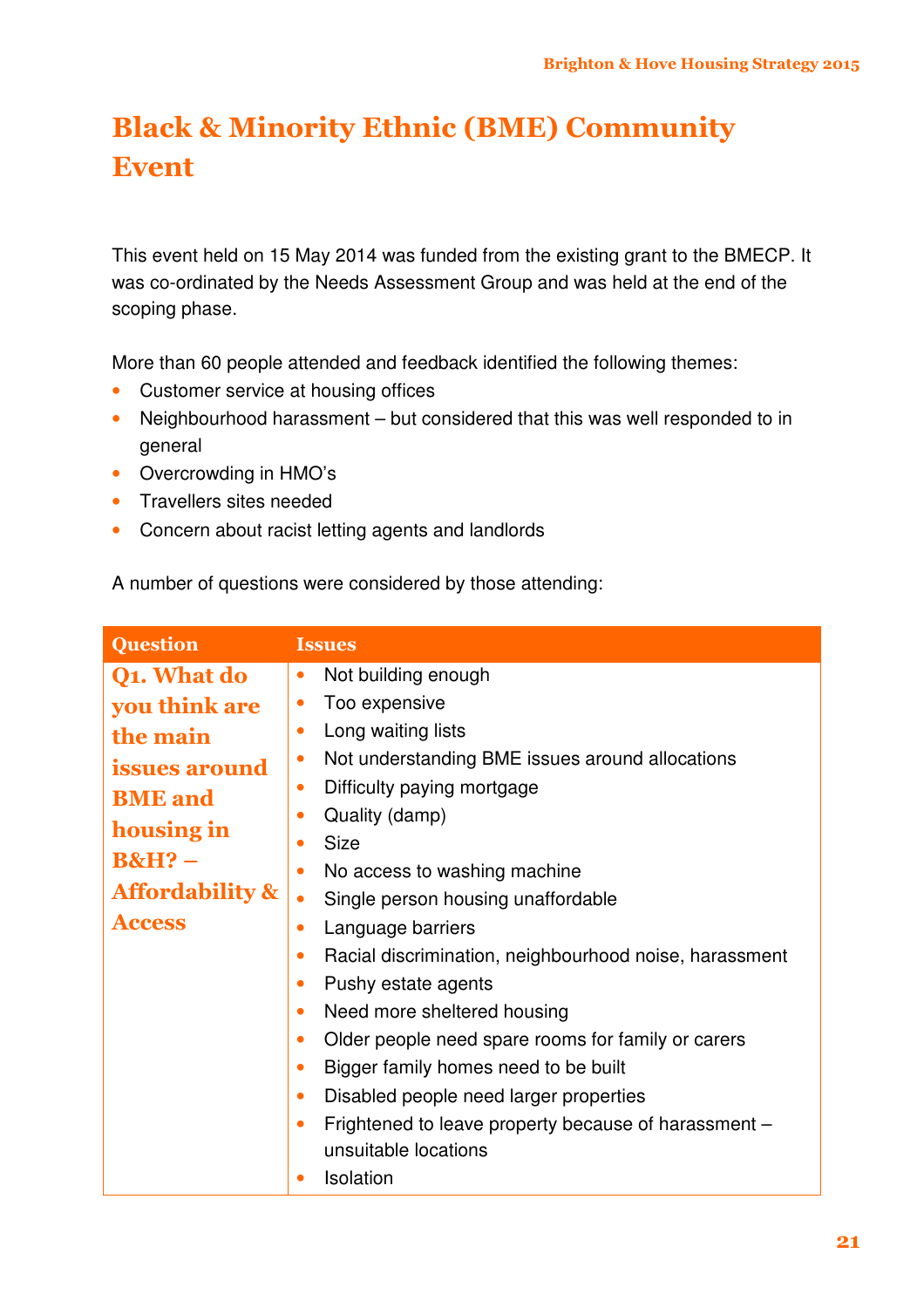|                      | Not taking into consideration people's health needs i.e.                         |
|----------------------|----------------------------------------------------------------------------------|
|                      | giving a person with sever back problems a flat on the third                     |
|                      | floor with no lift                                                               |
|                      | No access to wifi, landline, tv $-$ difficulty in raising the right<br>$\bullet$ |
|                      | department in the council                                                        |
|                      | Lack of interpreters<br>$\bullet$                                                |
|                      | Hard to access sheltered as an owner occupier<br>$\bullet$                       |
|                      |                                                                                  |
| <b>Q2.</b>           | Not translating forms<br>$\bullet$                                               |
| <b>Neighbourhoo</b>  | Council does well in preventing harassment<br>$\bullet$                          |
| d Harassment,        | Need to be able to challenge wrong doing<br>$\bullet$                            |
| <b>Immigration</b>   | Police used to be helpful but not anymore<br>$\bullet$                           |
|                      | Harassment is still a major issue<br>$\bullet$                                   |
| checks by            | Moving the victim rather than the perpetrator which gives<br>$\bullet$           |
| landlords,           | green light to the rest of the neighbourhood to harass any                       |
| <b>Landlord</b>      | family from BME                                                                  |
| <b>Harassment</b> in | $\bullet$<br>Landlords increasing rent regularly, not repairing properly,        |
| <b>PRS</b>           | visiting without advance notice                                                  |
|                      | Neighbours - stress and mental health issues caused by<br>$\bullet$              |
|                      | bad neighbours                                                                   |
|                      | Deposits are too much<br>$\bullet$                                               |
|                      | Not renting to DSS<br>$\bullet$                                                  |
|                      | Landlords are not immigration experts and should be a<br>$\bullet$               |
|                      | private matter                                                                   |
|                      | Tenants are left to deal with landlords alone under threat of                    |
|                      | being asked to leave the tenancy                                                 |
|                      |                                                                                  |
| <b>Q3. Traveller</b> | Need more sites<br>$\bullet$                                                     |
| <b>Sites</b>         | Need more facilities on sites<br>$\bullet$                                       |
|                      | Need a permanent site to park caravans<br>$\bullet$                              |
|                      | Do not interrupt their community life by harassing them<br>$\bullet$             |
|                      | Council tries to solve travellers issues by moving them<br>$\bullet$             |
|                      | around which doesn't solve anything                                              |
|                      | Start an engagement process between travellers and the<br>$\bullet$              |
|                      | surrounding communities                                                          |
|                      | Entitled to land for caravans<br>$\bullet$                                       |
|                      | Concerns about violence<br>$\bullet$                                             |
|                      |                                                                                  |
| Q4. Other            | Not enough information for tenants on who to report issues<br>$\bullet$          |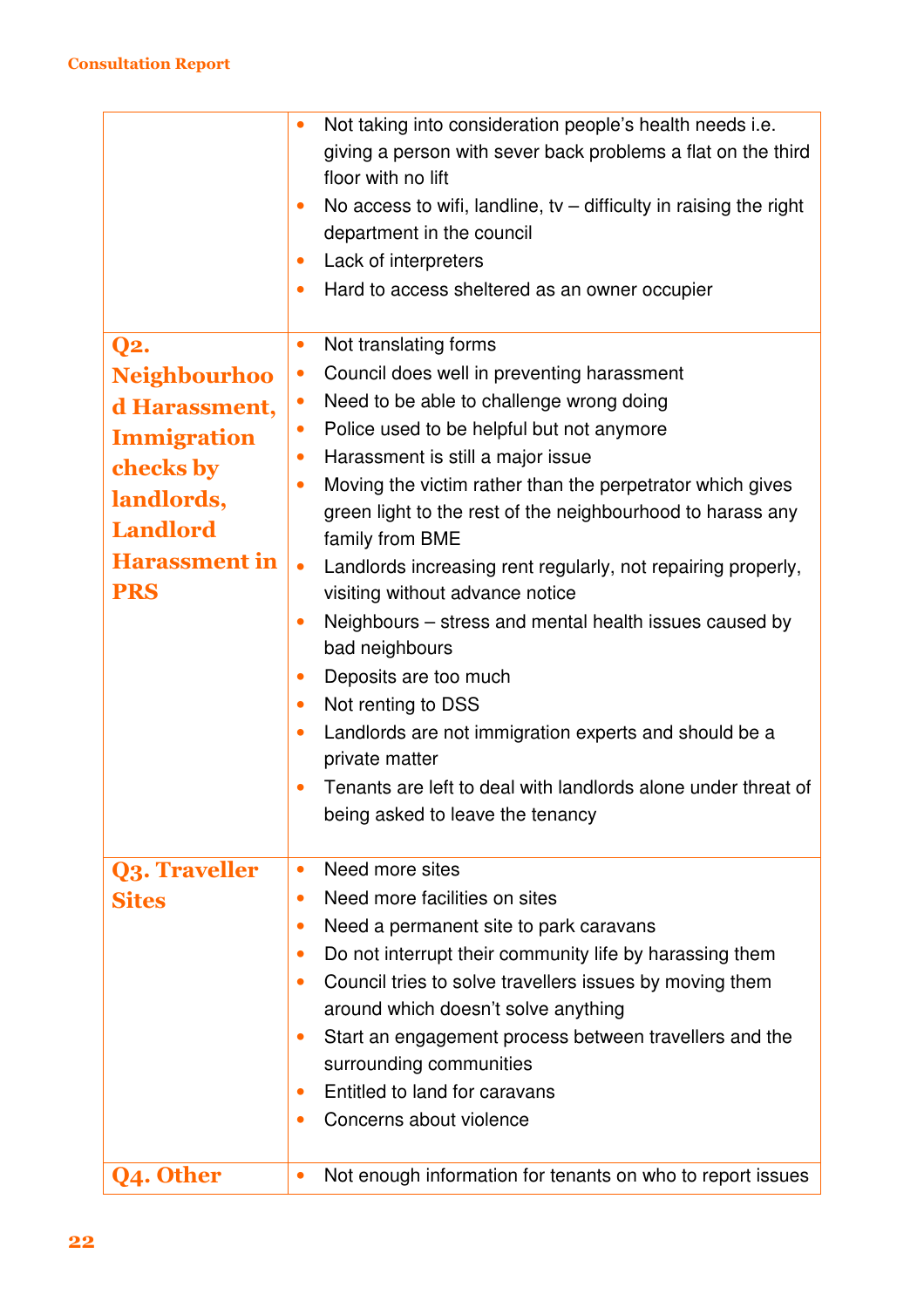| <b>issues</b> | to                                                                                                                  |
|---------------|---------------------------------------------------------------------------------------------------------------------|
|               | Language barriers with staff<br>$\bullet$                                                                           |
|               | Media assumptions that BME have preference for council<br>$\bullet$                                                 |
|               | housing                                                                                                             |
|               | Council selling houses but not replacing them<br>$\bullet$                                                          |
|               | Perception that BME people are making profits from<br>$\bullet$                                                     |
|               | houses                                                                                                              |
|               | Gap in services for older BME people<br>$\bullet$                                                                   |
|               | 5 year wait for sheltered<br>$\bullet$                                                                              |
|               | Overcrowding - very long waiting lists for bigger houses<br>$\bullet$                                               |
|               | People stuck in unsuitable accommodation<br>$\bullet$                                                               |
|               | Layout – people going through the kitchen to the toilet<br>$\bullet$                                                |
|               | (culture and hygiene)                                                                                               |
|               | Poor quality of materials used to fix kitchens and<br>$\bullet$                                                     |
|               | bathrooms                                                                                                           |
|               | Moving around affects whole family (schools)<br>$\bullet$                                                           |
|               | The council need to enforce strict regulation and laws<br>$\bullet$                                                 |
|               | governing private landlords and making them accountable<br>for any damage of personal possessions and health due to |
|               | bad condition of the accommodation                                                                                  |
|               | BME people are given housing in troubled council estates<br>$\bullet$                                               |
|               | which affects the choice of schools that children go to                                                             |
|               | No organisation is currently in place to advocate on behalf<br>$\bullet$                                            |
|               | of tenants regarding harassment from private landlords -                                                            |
|               | CAB exists but with limited capacity                                                                                |
|               | Need a BME Housing Health Inspector regarding rents,                                                                |
|               | tenants rights, and loss of personal possessions due to                                                             |
|               | environment damage                                                                                                  |
|               | Housing is not affordable<br>$\bullet$                                                                              |
|               | Not being accepted by the local community $-$ people not<br>$\bullet$                                               |
|               | accepting difference                                                                                                |
|               | Feel bullied by the council when it comes to housing needs<br>$\bullet$                                             |
|               | - being pressurised to accept an unsuitable property                                                                |
|               | Properties may not be suitable due to racism<br>$\bullet$                                                           |
|               | Medical report not treated with the gravity that they should<br>$\bullet$                                           |
|               | be – should be independently assessed                                                                               |
|               | Trained interpreters not available due to cost implication<br>$\bullet$                                             |
|               | Feel discriminated against as not working<br>$\bullet$                                                              |
|               | Expensive private rents<br>$\bullet$                                                                                |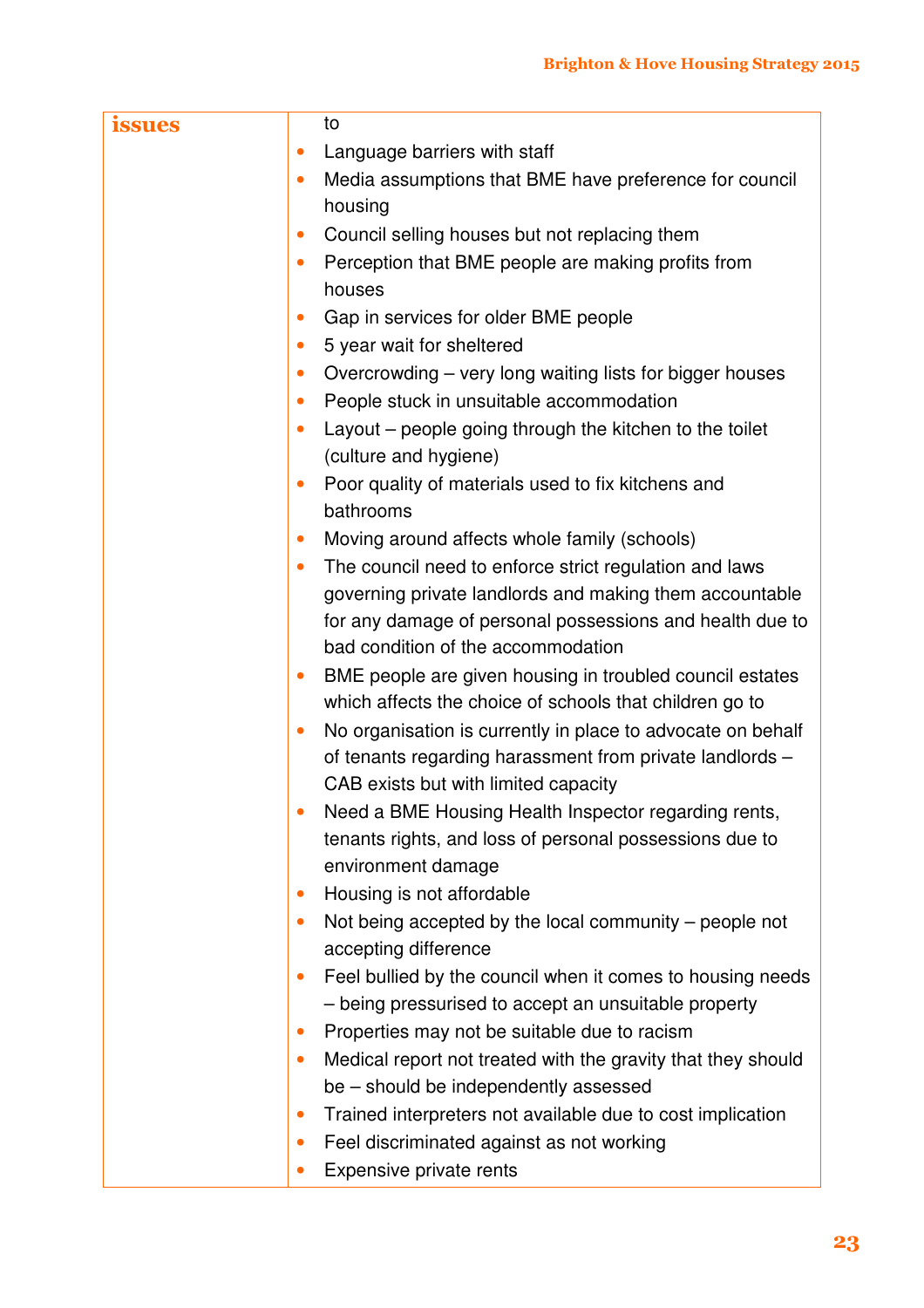|            | Everything takes a long time especially bidding                                                    |
|------------|----------------------------------------------------------------------------------------------------|
|            | Council tax bills                                                                                  |
|            | Landlords not taking HB                                                                            |
|            |                                                                                                    |
| Q5. What   | Support people more                                                                                |
| should the | Strict on fraud                                                                                    |
| council be | Make things more simple                                                                            |
| doing to   | More information                                                                                   |
| address    | <b>Build more houses</b>                                                                           |
| housing    | Convert empty offices into flats<br>$\bullet$                                                      |
| situation? | Pay rent directly to landlords to reassure them so they can<br>$\bullet$<br>trust DSS tenants more |
|            | Training for housing staff to help and support BME people                                          |
|            | Make sure there is an interpreter available at Housing plus                                        |
|            | translated information                                                                             |
|            | Employ more BME staff as they can be more approachable                                             |
|            | and can know more about their community and their needs                                            |
|            | Strict supervision on contracted staff to make sure the job<br>$\bullet$                           |
|            | is done properly                                                                                   |
|            | Translated forms for feedback and complaints<br>$\bullet$                                          |
|            | Links between decision makers and community groups<br>$\bullet$                                    |
|            | Stay in locality if you need to move into temporary<br>٠                                           |
|            | accommodation so children do not need to move school                                               |
|            | which can be very upsetting                                                                        |
|            | <b>Build more houses</b>                                                                           |
|            | Encourage co-operatives                                                                            |
|            | Manage empty properties                                                                            |
|            | Make landlords accept HB tenants                                                                   |
|            | Take into account tenants needs to accommodate                                                     |
|            | swapping for larger properties or vice versa                                                       |
|            | Compulsory purchase of derelict buildings to build<br>$\bullet$                                    |
|            | genuinely affordable housing                                                                       |
|            | Empty homes out of use<br>$\bullet$                                                                |
|            | Housing over shops to be utilised<br>$\bullet$                                                     |
|            | Housing in 'no go areas' for BME people                                                            |
|            | Floating support for people who are isolated and need<br>$\bullet$<br>practical help               |
|            | Every case should be treated as an individual                                                      |
|            | Specialist housing officers needed with a local offices                                            |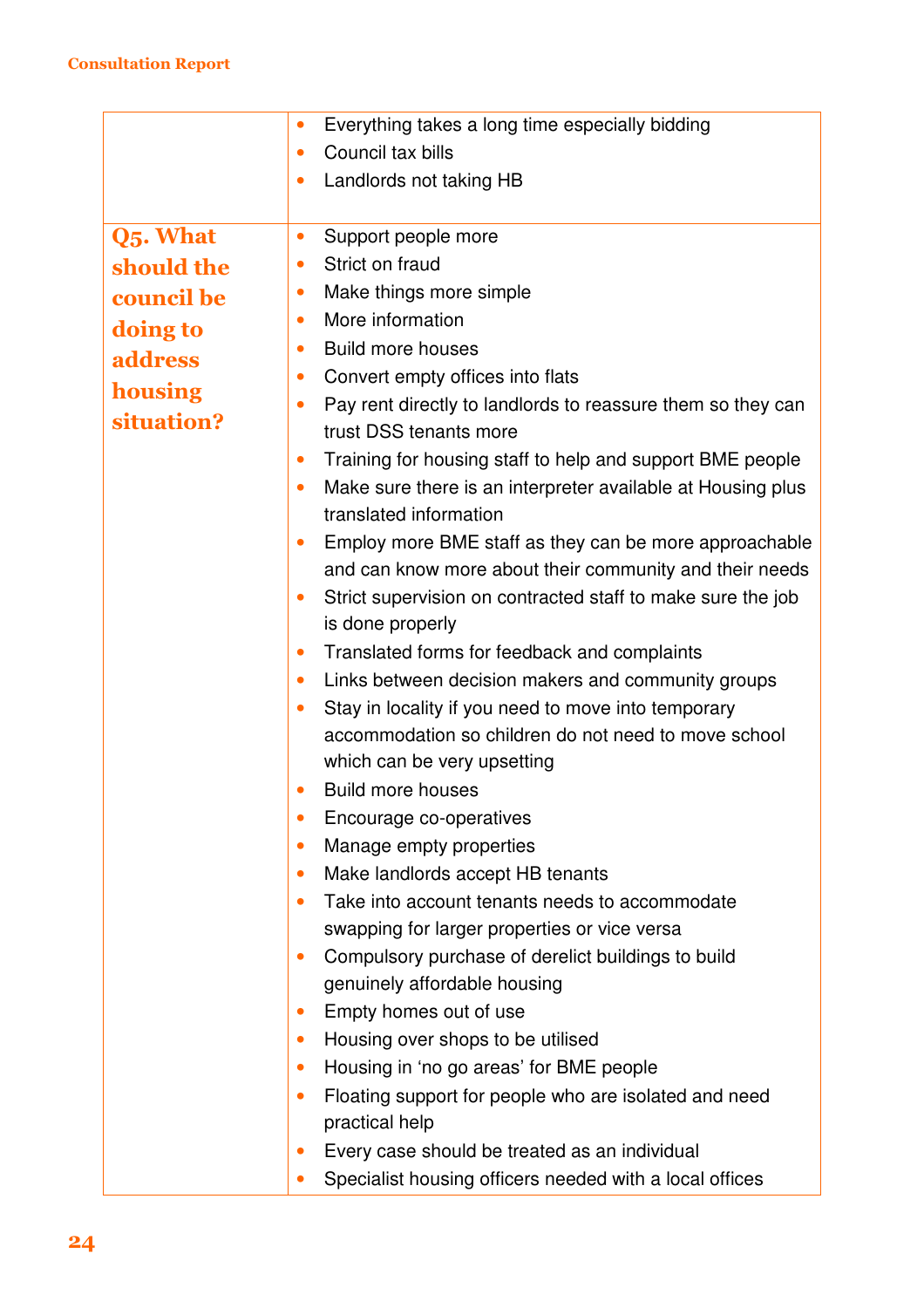|                                                                                                   | BME community groups should be supported to develop<br>$\bullet$<br>new housing<br>Rent controls<br>$\bullet$<br>Tax empty homes<br>$\bullet$                                                                                                                                                                                                                                                                                                                                                             |
|---------------------------------------------------------------------------------------------------|-----------------------------------------------------------------------------------------------------------------------------------------------------------------------------------------------------------------------------------------------------------------------------------------------------------------------------------------------------------------------------------------------------------------------------------------------------------------------------------------------------------|
| Q6. Are you<br>aware of good<br>practice in<br>other areas<br>that the<br>council could<br>adopt? | London – converted offices into flats<br>$\bullet$<br>Council should inform tenants of what is going on in other<br>$\bullet$<br>areas<br>Taking over empty properties and reusing them<br>$\bullet$<br>Social housing tenants being allowed to build their own<br>$\bullet$<br>homes<br>European money to build social houses<br>$\bullet$<br>Drop in sessions at the BMECP with interpreters – council<br>$\bullet$<br>officers do not listen or use language barriers as an excuse<br>CAB<br>$\bullet$ |
| Q7. Is there<br>anything else<br>you want to<br>say about<br>housing?                             | Overcrowding leads to bad health<br>$\bullet$<br>Affects children's schooling due to not sleeping well<br>$\bullet$<br>(mostly BME families)<br>Will our contributions make a difference to the housing<br>$\bullet$<br>strategy?<br>Need to see a document that takes into account BME<br>$\bullet$<br>needs<br>Need a BME Housing Rep at the One Stop Shop, CAB,<br>$\bullet$<br><b>Community Centres</b>                                                                                               |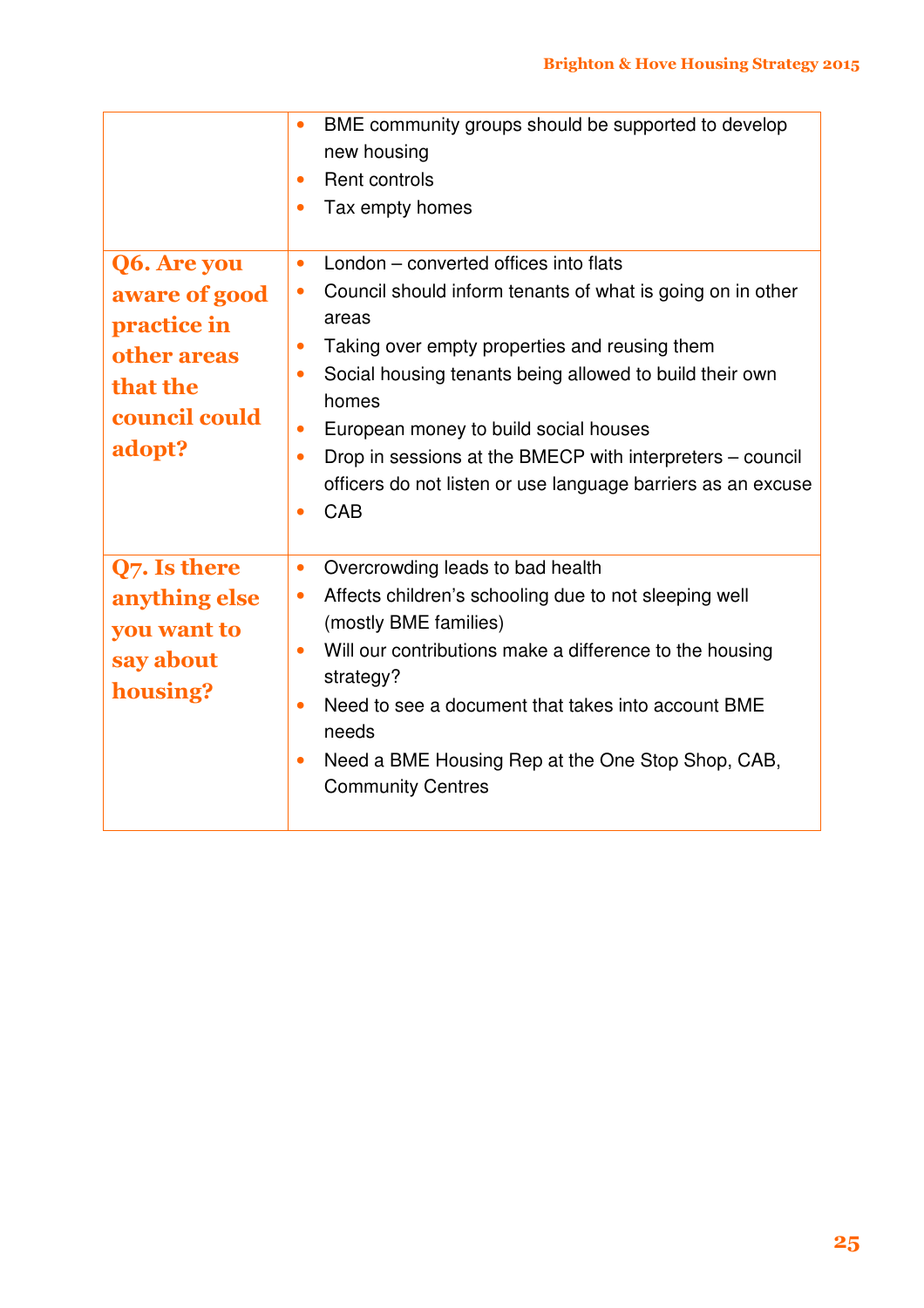#### Disability Get involved Event

This event was hosted by the Fed Centre for Independent Living and held on 18 June 2014. Feedback identified the following themes:

- Lack of supply
- Want an integrated strategy
- Issues around access but stressed that this was not just a mobility issue
- Use empty properties
- Isolation on urban fringe for those reliant on public transport

| <b>Theme</b>                                        | <b>Feedback</b>                                                                                                                                                                                                                                                                                                                                                                                                                                                                     |
|-----------------------------------------------------|-------------------------------------------------------------------------------------------------------------------------------------------------------------------------------------------------------------------------------------------------------------------------------------------------------------------------------------------------------------------------------------------------------------------------------------------------------------------------------------|
| <b>Strategy Focus</b>                               | There is great diversity amongst disabled people. 90% of<br>$\bullet$<br>disabled people registered with DWP do not have mobility<br>issues.<br>Strategy needs to integrate disability issues rather than<br>$\bullet$<br>focus on specific aspects.                                                                                                                                                                                                                                |
| <b>Housing</b><br><b>Supply</b>                     | Very few houses meet LHA housing benefits.<br>$\bullet$<br>Impact of students moving into areas such as London<br>$\bullet$<br>road-shops now re-opening. Used to be a poorer area,<br>now former tenants are having to move out with increased<br>prices.<br>Toads Hole, home owners don't want an increase in supply<br>$\bullet$<br>as this reduces demand.<br>Banks often do not want to support social housing as they<br>$\bullet$<br>want to see proof of returns for loans. |
| <b>Access to</b><br><b>Social</b><br><b>Housing</b> | Some members of the group shared that Homemove have<br>$\bullet$<br>policies which are unfriendly to disabled people.<br>Some people voiced that Hyde had more of a moral<br>$\bullet$<br>compass and affordable housing.                                                                                                                                                                                                                                                           |
| <b>Isolation</b>                                    | Brighton never had the same industry as many other areas<br>$\bullet$<br>so less brown field sites.<br>Could West Sussex give us more space?<br>$\bullet$<br>Concerns about access to services, amenities, shops<br>$\bullet$                                                                                                                                                                                                                                                       |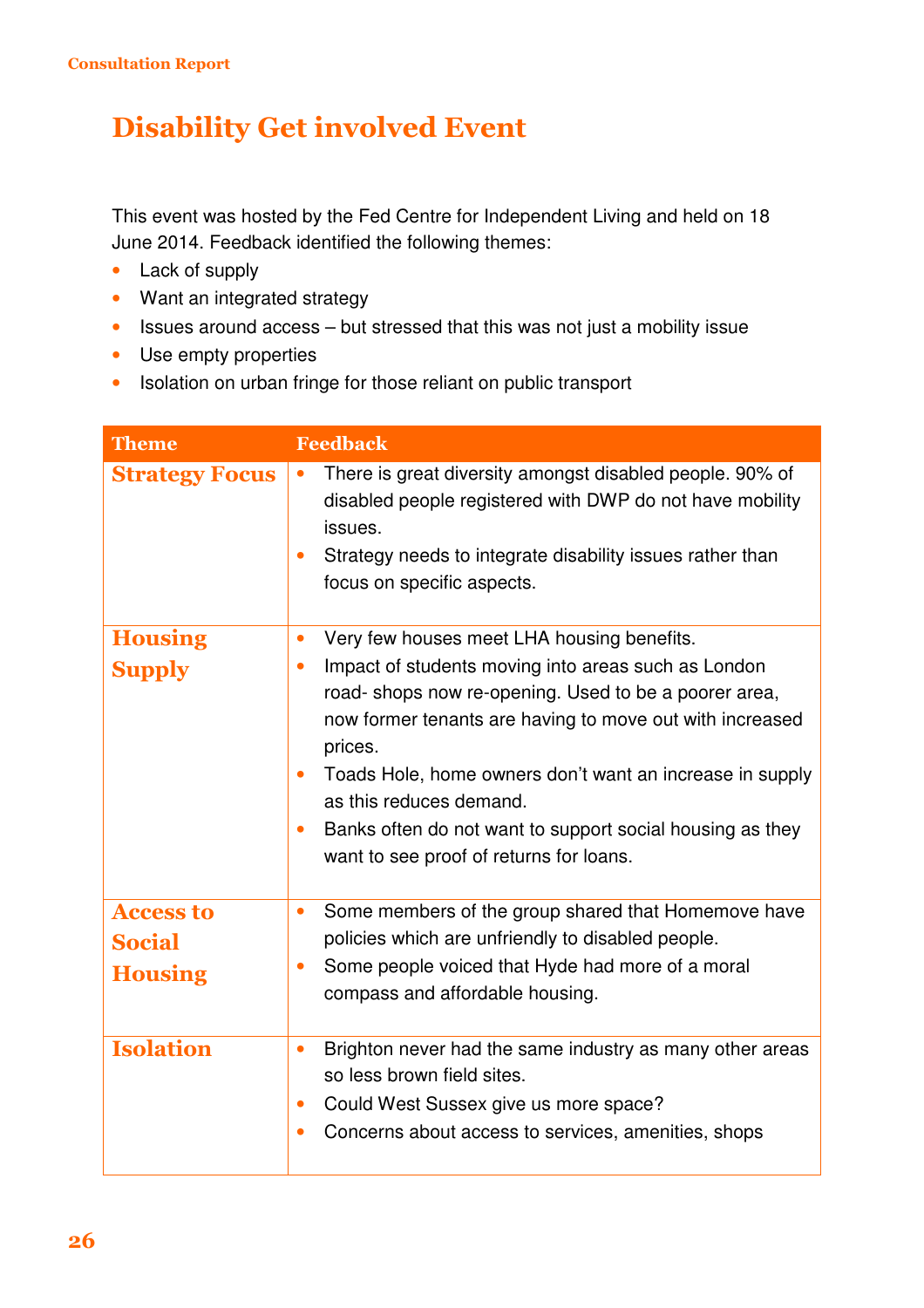### Consultation in Smaller Settings

Housing staff were invited to attend a number of groups and partnership meetings to discuss the city's housing needs and help shape the new strategy:

| <b>Group</b>                                                                 | <b>Feedback</b>                                                                                                                                                                                                                                                                                                                                                                                                                                                                                                                                                                                                                                                                                                                                 |
|------------------------------------------------------------------------------|-------------------------------------------------------------------------------------------------------------------------------------------------------------------------------------------------------------------------------------------------------------------------------------------------------------------------------------------------------------------------------------------------------------------------------------------------------------------------------------------------------------------------------------------------------------------------------------------------------------------------------------------------------------------------------------------------------------------------------------------------|
| <b>Advice</b><br><b>Network</b>                                              | Need to consider leaseholders<br>$\bullet$<br>Increase in owner occupiers with mortgage arrears<br>$\bullet$<br>Concern about Spanish and Italian families staying in<br>$\bullet$<br>hotels on low incomes<br>Need to consider rent controls<br>$\bullet$<br>Large gaps between LHA and rents particularly for single<br>$\bullet$<br>room rates<br>Need to promote the positives in taking HB for landlords<br>$\bullet$<br>(support from BHT Sussex YMCA etc)<br>More support needed for landlords<br>$\bullet$<br>Enforcing HMO licensing standards<br>$\bullet$<br>Review the working practices of Housing Options<br>$\bullet$<br>Support for people on incomes above current threshold<br>$\bullet$<br>Re examine Homeshare<br>$\bullet$ |
| <b>Affordable</b><br><b>Housing</b><br><b>Delivery</b><br><b>Partnership</b> | Concerns about the emphasis in the HCA Prospectus<br>$\bullet$<br>around 1 and 2 bed properties and a lack of interest on<br>firm bids in the prospectus. Likely to be greater emphasis<br>on s106 and shared ownership.<br>They stressed that the lack of developments for the next<br>$\bullet$<br>period were not deliberate but just due to a high watermark<br>based on land banking in the previous period.                                                                                                                                                                                                                                                                                                                               |
| <b>Age Friendly</b><br><b>City Group</b>                                     | Raised the access issues for older people bidding for<br>$\bullet$<br>sheltered/social housing<br>Raised the issues around downsizing<br>$\bullet$<br>More options needed for older people<br>$\bullet$                                                                                                                                                                                                                                                                                                                                                                                                                                                                                                                                         |
| <b>Age Friendly</b><br><b>City Network</b>                                   | Need to integrate older people and student through<br>$\bullet$<br>community cohesion<br>Promote commonhold tenancies<br>$\bullet$                                                                                                                                                                                                                                                                                                                                                                                                                                                                                                                                                                                                              |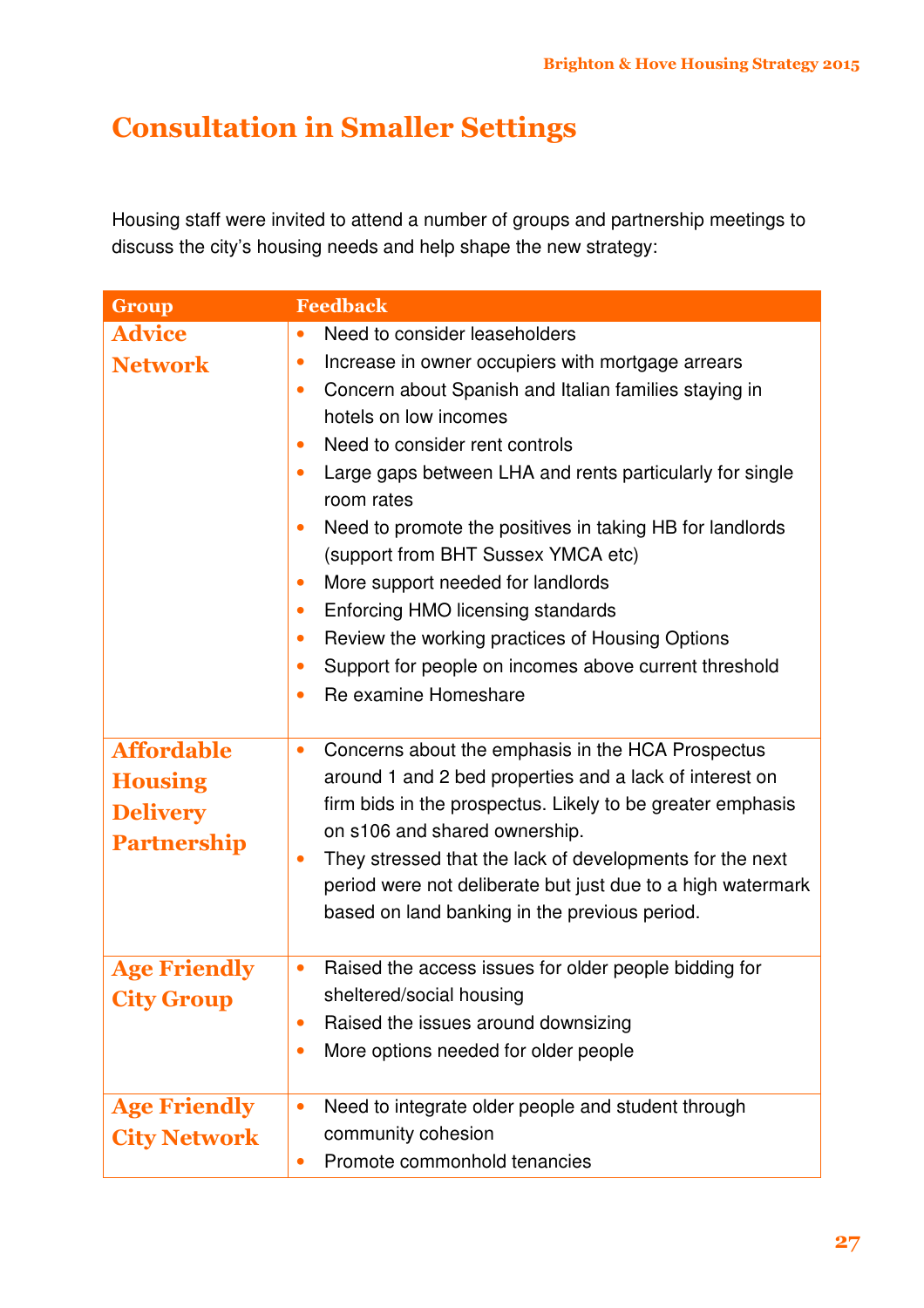|                                                                 | Support older people to set up co-operative housing<br>$\bullet$<br>projects<br>Reduce ASB from 'party houses'<br>$\bullet$<br>Promote sheltered housing<br>$\bullet$                                                                                                                                                                                                                                                                 |
|-----------------------------------------------------------------|---------------------------------------------------------------------------------------------------------------------------------------------------------------------------------------------------------------------------------------------------------------------------------------------------------------------------------------------------------------------------------------------------------------------------------------|
|                                                                 | Promote downsizing options<br>$\bullet$                                                                                                                                                                                                                                                                                                                                                                                               |
|                                                                 | Kinship models<br>$\bullet$                                                                                                                                                                                                                                                                                                                                                                                                           |
|                                                                 | More information on housing options<br>$\bullet$                                                                                                                                                                                                                                                                                                                                                                                      |
| <b>BME Needs</b><br><b>Analysis</b><br><b>Steering</b><br>Group | They were keen that they were not seen as a<br>$\bullet$<br>representative group and instead proposed that they<br>organise and host a consultation event which will gather<br>feedback on housing issues (BME Community Event)<br>They also mentioned express concerns about over-<br>$\bullet$<br>crowding in HMO's, and family housing particularly when<br>families are insecurely housed and how that can affecting<br>schooling |
| <b>Brighton &amp;</b>                                           | Wanted to ensure that the housing strategy would align<br>$\bullet$                                                                                                                                                                                                                                                                                                                                                                   |
| <b>Hove</b>                                                     | with other strategies such as 'age friendly city'                                                                                                                                                                                                                                                                                                                                                                                     |
| <b>Connected</b>                                                | Issues around the older poor and where they will be<br>$\bullet$                                                                                                                                                                                                                                                                                                                                                                      |
|                                                                 | housed                                                                                                                                                                                                                                                                                                                                                                                                                                |
|                                                                 | Link to Older People's Council<br>$\bullet$                                                                                                                                                                                                                                                                                                                                                                                           |
|                                                                 | Need to link with Independent Advice Sector<br>$\bullet$                                                                                                                                                                                                                                                                                                                                                                              |
|                                                                 | HRA used to fund developments such as Brookmead<br>$\bullet$                                                                                                                                                                                                                                                                                                                                                                          |
|                                                                 | Family Housing a priority<br>$\bullet$                                                                                                                                                                                                                                                                                                                                                                                                |
|                                                                 | Overcrowding<br>$\bullet$                                                                                                                                                                                                                                                                                                                                                                                                             |
|                                                                 | Delayed discharge from hospital<br>$\bullet$                                                                                                                                                                                                                                                                                                                                                                                          |
|                                                                 | <b>Involve CCG</b><br>$\bullet$                                                                                                                                                                                                                                                                                                                                                                                                       |
|                                                                 | University expansion – Sussex expanding campus,<br>$\bullet$<br>Brighton may rely on mixed tenure                                                                                                                                                                                                                                                                                                                                     |
|                                                                 | <b>HMO Licensing</b><br>$\bullet$                                                                                                                                                                                                                                                                                                                                                                                                     |
|                                                                 | No council tax income from student housing/pressure on<br>$\bullet$                                                                                                                                                                                                                                                                                                                                                                   |
|                                                                 | stock                                                                                                                                                                                                                                                                                                                                                                                                                                 |
|                                                                 | Inspector recommendations will be looked into but will<br>$\bullet$<br>remain council decision                                                                                                                                                                                                                                                                                                                                        |
| <b>Carers Centre</b>                                            | Considered that 'affordable' homes were no longer<br>$\bullet$                                                                                                                                                                                                                                                                                                                                                                        |
|                                                                 | affordable<br>Need to consider demand on community services when<br>$\bullet$                                                                                                                                                                                                                                                                                                                                                         |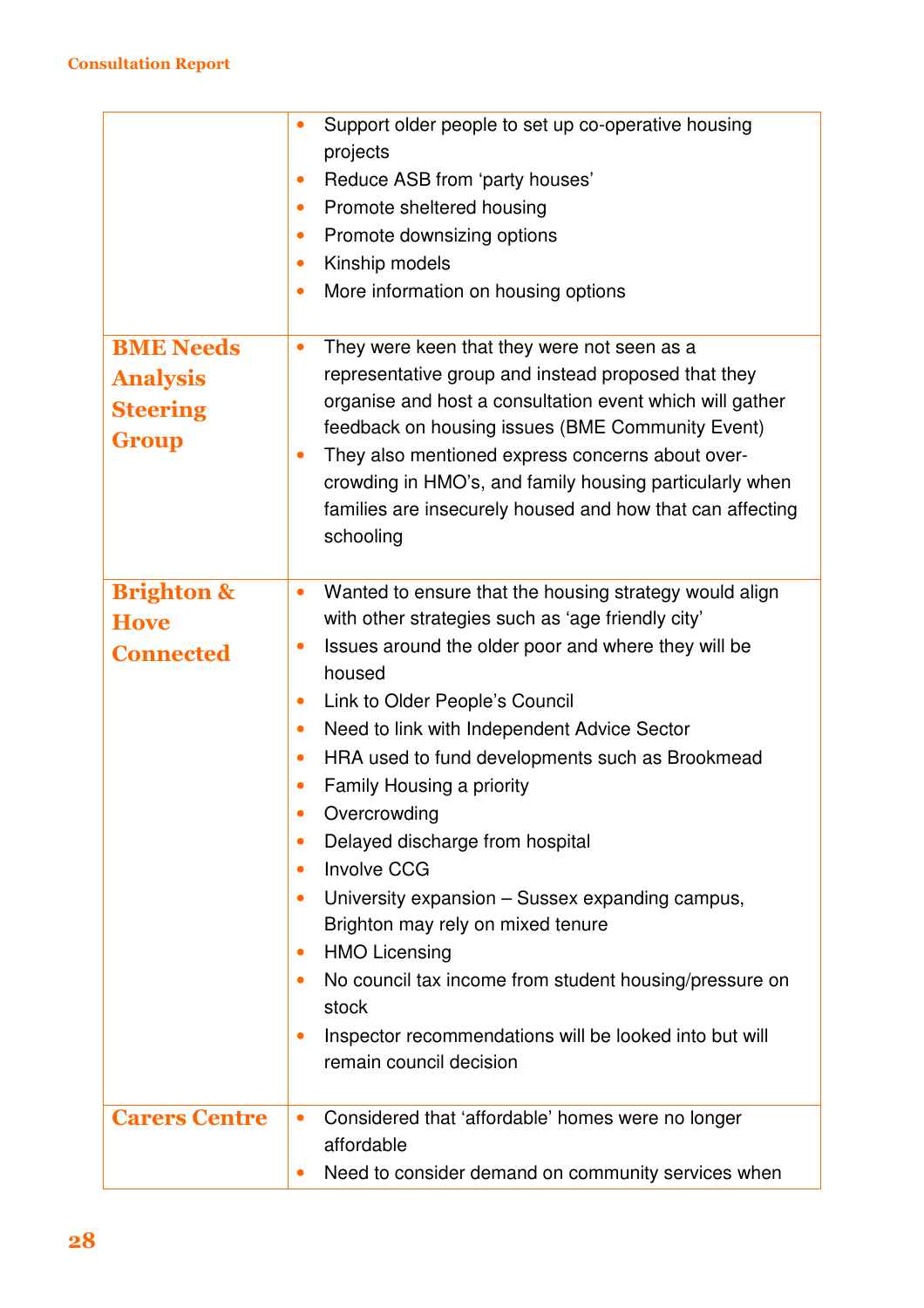|                    | planning housing                                                        |
|--------------------|-------------------------------------------------------------------------|
|                    | Support part buy/part rent<br>$\bullet$                                 |
|                    | Particular issues fro young carers who need 'sheltered'<br>$\bullet$    |
|                    | style accommodation                                                     |
|                    | Advocates are a good option for people for housing and<br>$\bullet$     |
|                    | health issues                                                           |
|                    | Increasing gap between benefits and cost of living<br>$\bullet$         |
| <b>Co-Housing</b>  | Planning on using 'warehousing' via pension funds to fund<br>$\bullet$  |
| <b>Network</b>     | developments with local housing related support providers               |
|                    | acting as guarantors.                                                   |
|                    | They are considering high density, cluster flats, fringe<br>$\bullet$   |
|                    | options, and brownfield sites in awkward locations.                     |
|                    | They would like to agree the Housing Strategy Manager as<br>$\bullet$   |
|                    | the link for a collaborative approach to ensuring that CLT's            |
|                    | are central to the new strategy.                                        |
|                    | Need information on available land.<br>$\bullet$                        |
|                    | Planning in promoting CLT's as part of sustainability, job<br>$\bullet$ |
|                    | creation, and community cohesion.                                       |
|                    |                                                                         |
| <b>Community</b>   | Starting an umbrella organisation and have made contact<br>$\bullet$    |
| <b>Land Trusts</b> | with all political parties and are working with Chibah and              |
|                    | <b>Community Works.</b>                                                 |
|                    | They have agreed to link in with the Housing Strategy<br>$\bullet$      |
|                    | Manager and update us on practical progress.                            |
|                    |                                                                         |
| <b>Community</b>   | Met to discuss the best ways to link in with this organisation          |
| <b>Works</b>       | and agreed to attend their housing event. However, as part of           |
|                    | the discussion they were a number of key themes:                        |
|                    | Managing expectations and the realistic spend<br>0                      |
|                    | Understanding that it is a political issues<br>$\bullet$                |
|                    | CLT's and co-ops<br>$\bullet$                                           |
|                    | <b>Student housing</b><br>$\bullet$                                     |
|                    | Displacement<br>$\bullet$                                               |
|                    | Meaningful links to communities of interest<br>$\bullet$                |
|                    | Need to have an aspirational ethos in the strategy<br>$\bullet$         |
|                    | Quality mark for landlords<br>$\bullet$                                 |
|                    |                                                                         |
| <b>Community</b>   | How can the strategy influence developments?<br>$\bullet$               |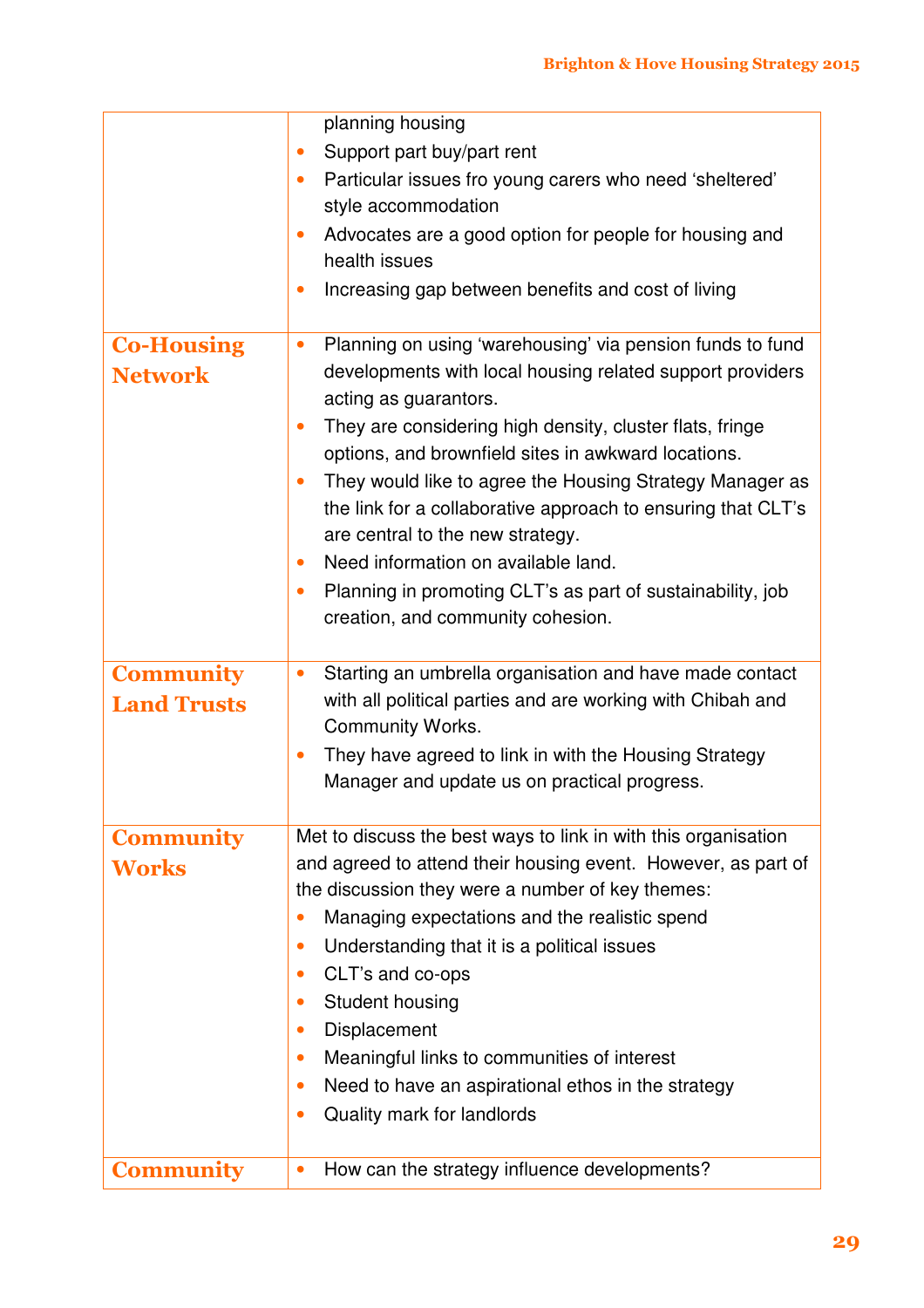| <b>Works Event</b>                                                                    | Through City Plan<br>$\bullet$<br><b>HCA</b><br>$\bullet$<br><b>Needs Assessments</b><br>$\bullet$<br>As an investment prospectus<br>$\bullet$<br>The strategy needs to consider longer term issues and<br>$\bullet$<br>developments<br>Needs to link to homelessness strategy<br>$\bullet$<br>Issues around London migration<br>$\bullet$<br>Need accessible information on land availability<br>$\bullet$<br>More joint working<br>$\bullet$                                                                                                                                                                                                                                                                                                                                                                  |
|---------------------------------------------------------------------------------------|-----------------------------------------------------------------------------------------------------------------------------------------------------------------------------------------------------------------------------------------------------------------------------------------------------------------------------------------------------------------------------------------------------------------------------------------------------------------------------------------------------------------------------------------------------------------------------------------------------------------------------------------------------------------------------------------------------------------------------------------------------------------------------------------------------------------|
| <b>Housing</b><br><b>Related</b><br><b>Support</b><br><b>Provider</b><br><b>Forum</b> | Review and remodel the Integrated Support Pathway for<br>$\bullet$<br>homelessness so that it can deliver a more personalised<br>service with better outcomes for service users<br>Support more independent accommodation to prevent long<br>$\bullet$<br>term use of hostels and reduce rough sleeping<br>Review how people access support services<br>$\bullet$<br>Ensure supported housing reduces the need for acute and<br>$\bullet$<br>residential care services<br>Work with social care to ensure a joint approach to housing<br>$\bullet$<br>for people with learning disabilities<br>Review outreach, advice, and floating support services to<br>$\bullet$<br>ensure that they meet the need in the city<br>Support the Mental Health Accommodation Pathway as a<br>$\bullet$<br>good practice model |
| <b>Leaseholders</b>                                                                   | Money advice services need to be able to support people<br>$\bullet$<br>with their leases and ground rents - some council tenants<br>charged for improvement, so are not<br>Introduce commonhold tenancies on conversions and new-<br>$\bullet$<br>builds                                                                                                                                                                                                                                                                                                                                                                                                                                                                                                                                                       |
| <b>LGBT HIP</b>                                                                       | Discussed the dichotomy between the need for accessible<br>$\bullet$<br>generic services and LGBT specific services<br>Commented on the specific issues for older LGBT people<br>$\bullet$<br>and sheltered housing but commended the positive work<br>done by some providers<br>Need to address the specific needs of trans communities<br>$\bullet$<br>LGBT community groups need to be involved in validating<br>$\bullet$                                                                                                                                                                                                                                                                                                                                                                                   |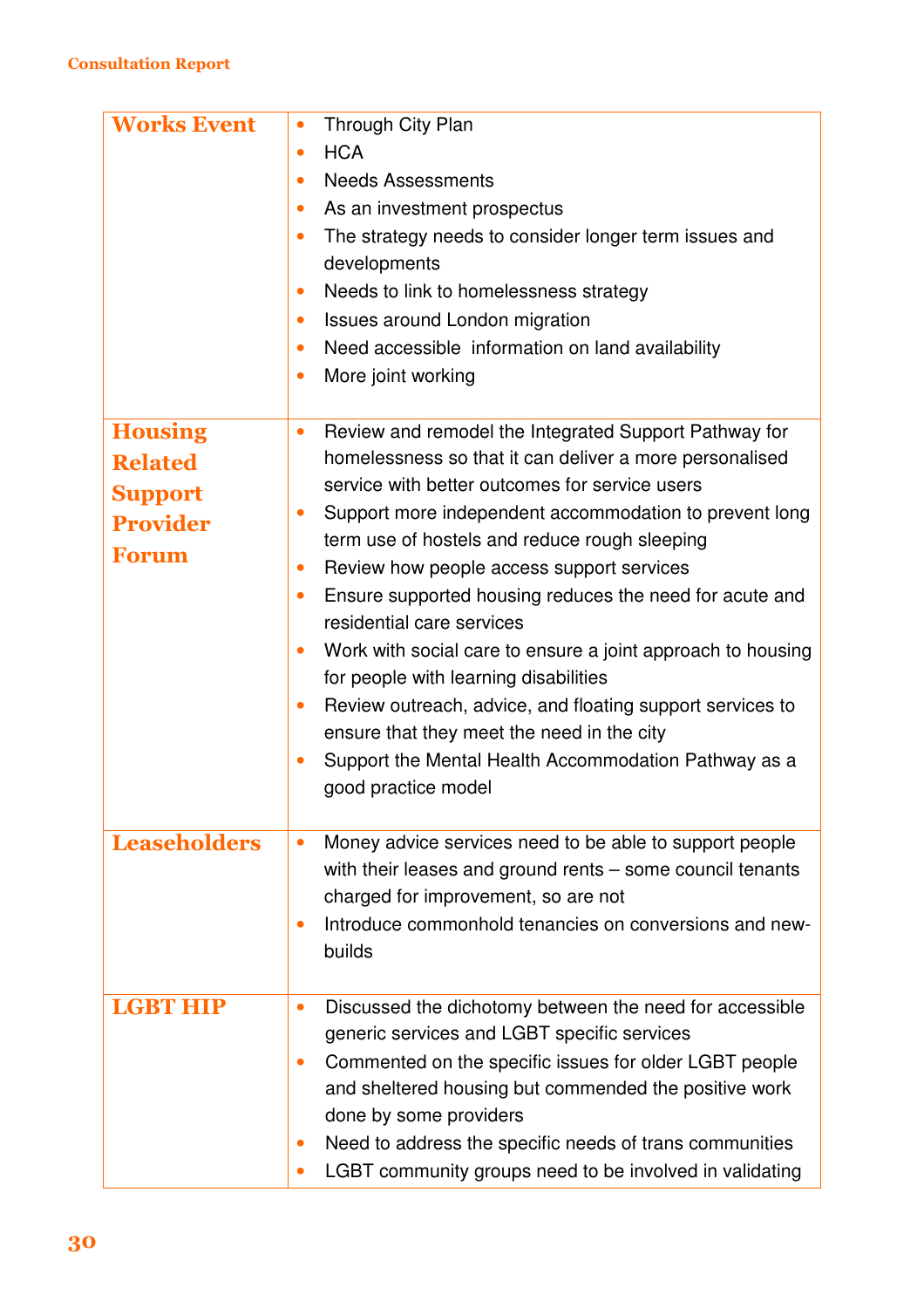|                       | the delivery of the strategy                                           |
|-----------------------|------------------------------------------------------------------------|
|                       | Need to publicise the successes and challenges in<br>$\bullet$         |
|                       | delivering the expiring LGBT Housing Strategy                          |
|                       |                                                                        |
| <b>LGBT Network</b>   | Concerned about the accessibility of services for older<br>$\bullet$   |
|                       | people including extra care and sheltered                              |
|                       | Need to address the specific needs of the trans community<br>$\bullet$ |
|                       | Link in with other LGBT groups co-ordinated through the<br>$\bullet$   |
|                       | <b>LGBT HIP</b>                                                        |
|                       |                                                                        |
| <b>National</b>       | The NLA attended and spoke at the Housing Conference                   |
| <b>Landlords</b>      | giving their feedback on the housing situation nationally and          |
| <b>Association</b>    | regionally. Initial feedback:                                          |
|                       | Need to acknowledge the positive impact of the PRS<br>$\bullet$        |
|                       | Understand issues around quality<br>$\bullet$                          |
| <b>Older Person's</b> | Affordable rents not affordable<br>$\bullet$                           |
|                       | Need to put pressure on increasing student numbers or get<br>$\bullet$ |
| <b>Council</b>        | community payback                                                      |
|                       | Need to work with Greater Brighton<br>$\bullet$                        |
|                       | Sheltered needs to be central as well as extra care<br>$\bullet$       |
|                       | Increasing older female population in social housing<br>$\bullet$      |
|                       | Proactive adaptations<br>$\bullet$                                     |
|                       | Encourage downsizing by offering more options<br>$\bullet$             |
|                       |                                                                        |
| <b>Probation</b>      | Restructure of probations service mean that there will be              |
|                       | greater pressure on available support units particularly for           |
|                       | those with chaotic lifestyles. It would be beneficial if               |
|                       | probation had fairer access (via the LA if needed) to other            |
|                       | services in order to prevent situations where hostels have             |
|                       | a greater number of certain needs than they can cope with,             |
|                       | or where a client cannot be placed due to Glenwood                     |
|                       | having a co-defendant/victim already resident.                         |
|                       | West Sussex have interim beds in the community which<br>$\bullet$      |
|                       | can help people demonstrate independent living skills to               |
|                       | future private sector landlords.                                       |
|                       | NPS remain an issue as they cannot usually be tested for<br>$\bullet$  |
|                       | so there is no power of recall. This presents a barrier to             |
|                       | accessing the PRS as there is a lack of confidence in                  |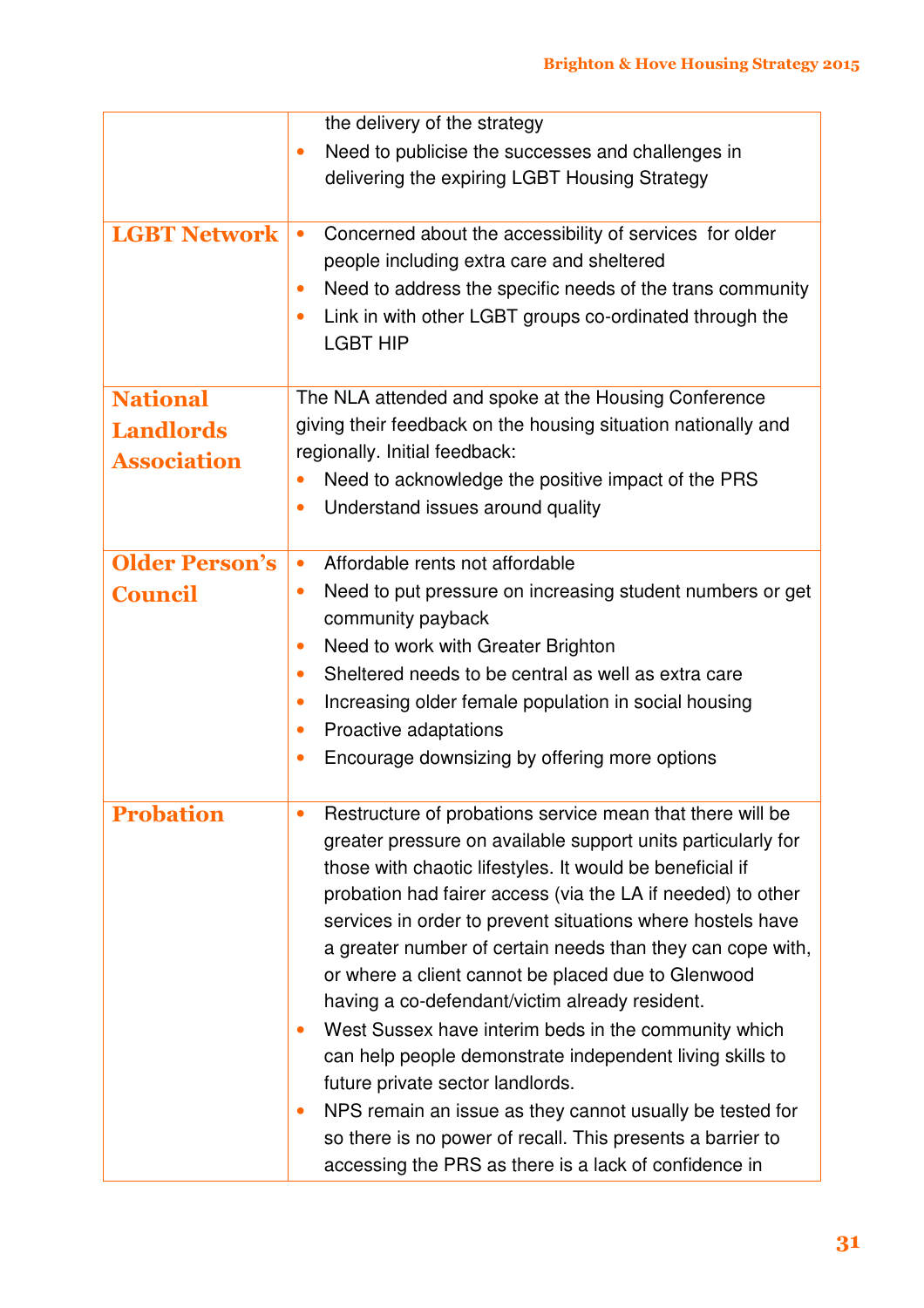|                      | clients being 'drug free'.                                             |
|----------------------|------------------------------------------------------------------------|
|                      | START is a good service but struggling with probation<br>$\bullet$     |
|                      | clients who may not be self motivated so offenders need                |
|                      | additional support to access PRS.                                      |
|                      | Furnishing PRS properties a major cost barrier to access.<br>$\bullet$ |
|                      |                                                                        |
| <b>Southern</b>      | Encourage use of commonhold tenancies<br>$\bullet$                     |
| <b>Landlords</b>     | Support empty homes programme<br>$\bullet$                             |
| <b>Association</b>   | Support PRS Solutions at BHT<br>$\bullet$                              |
|                      | Raised concerns about the quality of tenants applying for<br>$\bullet$ |
|                      | properties                                                             |
|                      | Queried the cost data                                                  |
|                      | Discussed city-wide licencing<br>٠                                     |
|                      |                                                                        |
| <b>University of</b> | Presented similar issues to the University of Sussex SU.               |
| <b>Brighton</b>      | Plus some additional specifics that highlighted particular             |
| <b>Students</b>      | issues:                                                                |
| <b>Union</b>         | Retaliatory evictions close to exams<br>$\bullet$                      |
|                      | Showing one property then switching to another (lower<br>$\bullet$     |
|                      | standard) property at the last minute                                  |
|                      | Concerns around CO safeguarding<br>$\bullet$                           |
|                      | Need a standard contract/tenancy approved by B&HCC<br>$\bullet$        |
|                      | Student have taken down To Let signs after complaints by<br>$\bullet$  |
|                      | neighbours then been fined by letting agent                            |
|                      | Travel plan needed                                                     |
|                      | Properties often insecure                                              |
|                      | On-line deposit scheme has improved some disputes                      |
|                      | Support additional licensing but landlords not always                  |
|                      | adhering to standards                                                  |
|                      | Students have lowering expectations of PRS but still want              |
|                      | somewhere 'fit for study'                                              |
|                      | Particular concerns around agents that specialise in<br>$\bullet$      |
|                      | student lets                                                           |
|                      | Approximately £1.1m per week spent by students on                      |
|                      | accommodation                                                          |
|                      |                                                                        |
| <b>University Of</b> | They stressed their ongoing commitment and support to<br>$\bullet$     |
| $S$ ussex $-$        | the priorities in the current Student Housing Strategy with a          |
|                      | particular emphasis on community engagement in                         |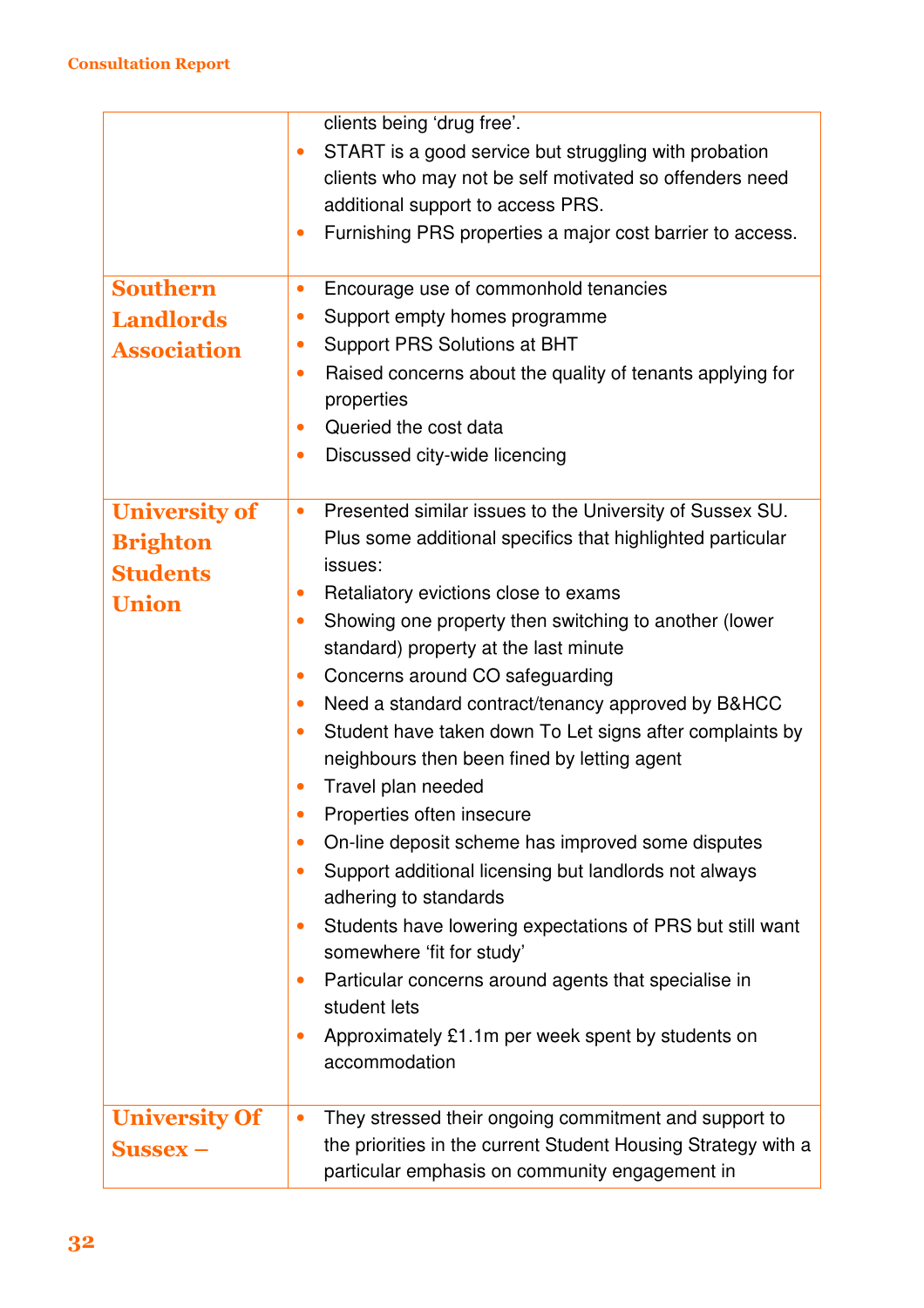| <b>Director</b>      | partnership with the Student Union. They have met with<br>LAT's and schools.<br>They have conducted research on the economic benefits<br>$\bullet$<br>of students to the area and will share this as part of the<br>strategy consultation.<br>They have moved students out of PRS into purpose built<br>$\bullet$<br>student accommodation and it remains the target to house<br>more students on campus.<br>They will share case studies with us on students who<br>$\bullet$<br>commute from outside the Lewes Road corridor.<br>They are aware of the issues around concentration and<br>$\bullet$<br>expansion, and are engaging with planning in ensuring this<br>is well managed. |
|----------------------|-----------------------------------------------------------------------------------------------------------------------------------------------------------------------------------------------------------------------------------------------------------------------------------------------------------------------------------------------------------------------------------------------------------------------------------------------------------------------------------------------------------------------------------------------------------------------------------------------------------------------------------------------------------------------------------------|
| <b>University of</b> | They are refreshing their Rate Your Landlord report which<br>$\bullet$                                                                                                                                                                                                                                                                                                                                                                                                                                                                                                                                                                                                                  |
| <b>Sussex</b>        | exposes bad practice and rewards best practice.                                                                                                                                                                                                                                                                                                                                                                                                                                                                                                                                                                                                                                         |
| <b>Students</b>      | Housing the number one issue for student seeking support<br>$\bullet$<br>from the union.                                                                                                                                                                                                                                                                                                                                                                                                                                                                                                                                                                                                |
| <b>Union</b>         | <b>Issues:</b>                                                                                                                                                                                                                                                                                                                                                                                                                                                                                                                                                                                                                                                                          |
|                      | <b>Reprisal evictions</b><br>$\bullet$                                                                                                                                                                                                                                                                                                                                                                                                                                                                                                                                                                                                                                                  |
|                      | Joint work with letting agents and landlords - some already<br>$\bullet$<br>but need to build on work                                                                                                                                                                                                                                                                                                                                                                                                                                                                                                                                                                                   |
|                      | Best practice awards<br>$\bullet$<br>Need to demonstrate positive impact of students:<br>$\bullet$                                                                                                                                                                                                                                                                                                                                                                                                                                                                                                                                                                                      |
|                      | economically and culturally                                                                                                                                                                                                                                                                                                                                                                                                                                                                                                                                                                                                                                                             |
|                      | Combat myths around ASB and students                                                                                                                                                                                                                                                                                                                                                                                                                                                                                                                                                                                                                                                    |
|                      | Particular barriers for overseas students especially in light<br>$\bullet$<br>of recent introduction of immigration checks                                                                                                                                                                                                                                                                                                                                                                                                                                                                                                                                                              |
|                      | Low quality HMO's<br>$\bullet$                                                                                                                                                                                                                                                                                                                                                                                                                                                                                                                                                                                                                                                          |
|                      | <b>Ideas:</b><br>More bike storage<br>$\bullet$                                                                                                                                                                                                                                                                                                                                                                                                                                                                                                                                                                                                                                         |
|                      | Rubbish and recycling awareness<br>$\bullet$                                                                                                                                                                                                                                                                                                                                                                                                                                                                                                                                                                                                                                            |
|                      | To Let signs limits<br>$\bullet$                                                                                                                                                                                                                                                                                                                                                                                                                                                                                                                                                                                                                                                        |
|                      | Link to Sussex In The Community – community cohesion<br>$\bullet$<br>projects                                                                                                                                                                                                                                                                                                                                                                                                                                                                                                                                                                                                           |
|                      | Generally they raised the concerns about perceived<br>$\bullet$<br>hostility to students and wanted to work strategically to<br>solve perceptions and issues                                                                                                                                                                                                                                                                                                                                                                                                                                                                                                                            |
|                      |                                                                                                                                                                                                                                                                                                                                                                                                                                                                                                                                                                                                                                                                                         |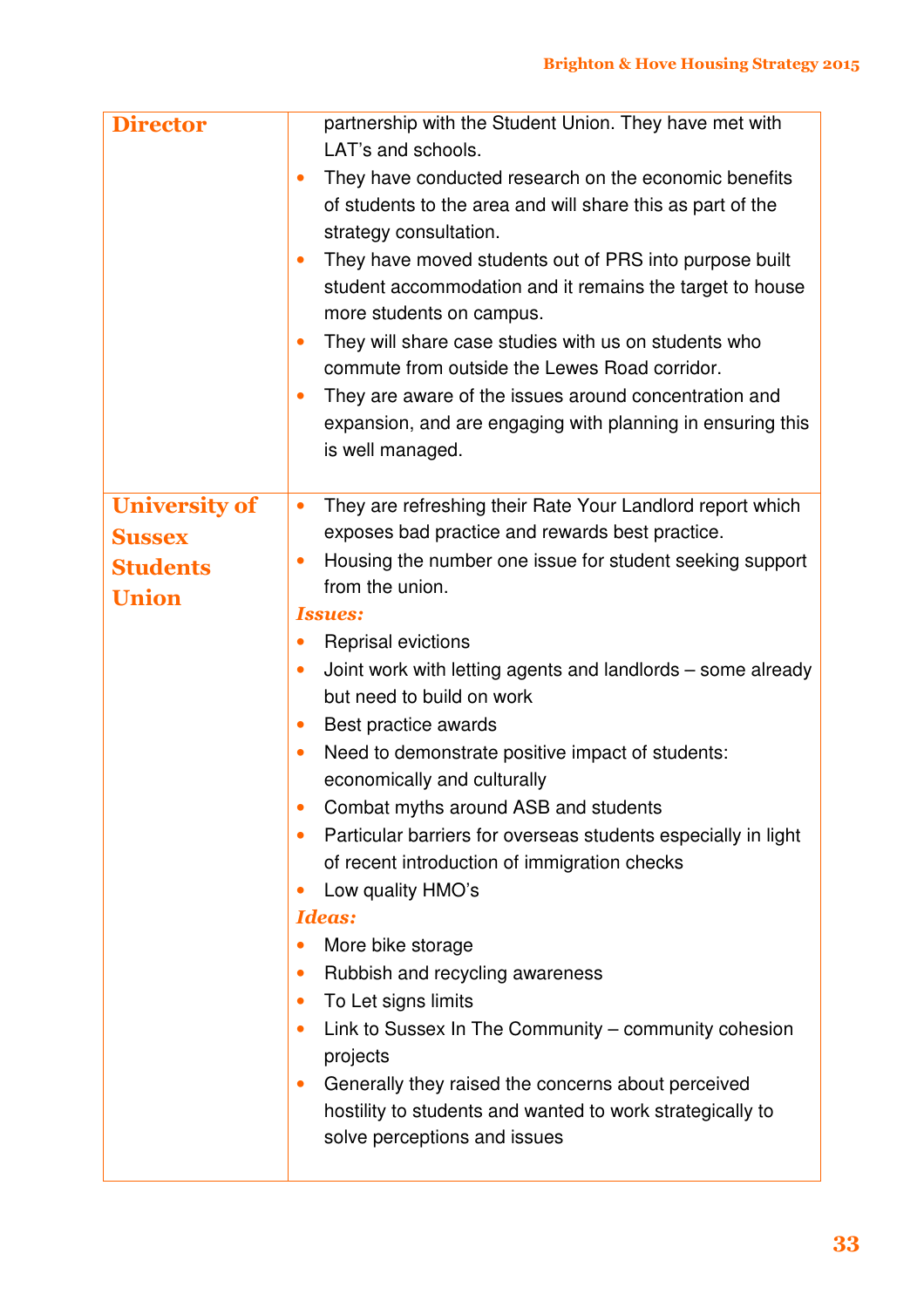| <b>Violence</b><br><b>Against</b><br><b>Women and</b><br><b>Girls</b>         | Need to ensure that support services are for VAWG<br>$\bullet$<br>survivors not just DV<br>Need a care/support/housing pathway for VAWG<br>$\bullet$<br>Concern that emergency accommodation is not fit for<br>$\bullet$<br>purpose<br>More investigation needed into women only services<br>$\bullet$                                      |
|-------------------------------------------------------------------------------|---------------------------------------------------------------------------------------------------------------------------------------------------------------------------------------------------------------------------------------------------------------------------------------------------------------------------------------------|
| <b>Vulnerable</b><br><b>Adult Who Are</b><br><b>Parents</b><br><b>Meeting</b> | Need to understand the issues for this client group when<br>$\bullet$<br>not in crisis<br>Link with early help Pathway<br>$\bullet$<br>Impact of lack of family housing on schools in East<br>$\bullet$<br><b>Brighton</b><br>Need supported accommodation that Children's services<br>$\bullet$<br>can access                              |
| <b>YMCA Downs</b><br><b>Link Group</b>                                        | Issues around securing employment for young people<br>$\bullet$<br>Linked to the above there are ongoing problems for clients<br>$\bullet$<br>and benefit sanctions<br>Young people are struggling to move on from supported<br>$\bullet$<br>accommodation due to the high cost of PRS<br>Serious impact of welfare reform on affordability |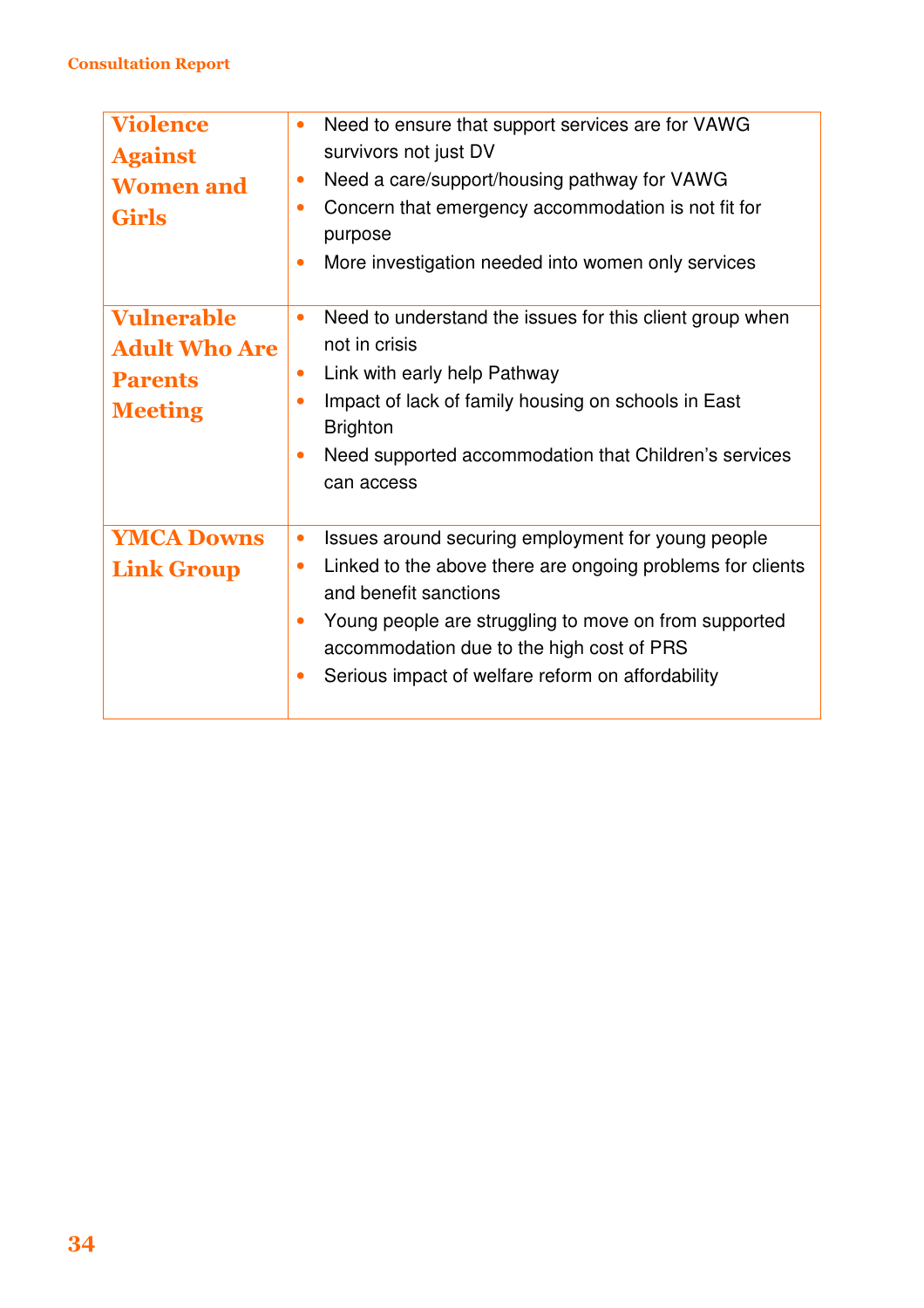### Brighton & Hove City Council

Housing staff engaged a wide range of services within the Council to ensure their views helped shape the new strategy:

| <b>Service</b>                                                                               | <b>Feedback</b>                                                                                                                                                                                                                                                                                                                                                                                                                                                                                                                                                                                                                   |
|----------------------------------------------------------------------------------------------|-----------------------------------------------------------------------------------------------------------------------------------------------------------------------------------------------------------------------------------------------------------------------------------------------------------------------------------------------------------------------------------------------------------------------------------------------------------------------------------------------------------------------------------------------------------------------------------------------------------------------------------|
| <b>Adult Social</b><br><b>Care</b><br><b>Directorate</b><br><b>Management</b><br><b>Team</b> | Ordinary residence concerns about other authorities<br>$\bullet$<br>placing high needs clients in Brighton & Hove and this<br>impact his has on local care funding and reducing the<br>supply of suitable homes locally<br>Private retirement housing vacancies that we could use or<br>$\bullet$<br>purchase<br>Lack of low cost housing driving care workers out of area<br>$\bullet$<br>meaning that we lack staff for social care services<br>The other issues included; new developments and<br>$\bullet$<br>improvements having accessible adaptations as standard;<br>council buy to lease; remodelling of Wayfield Avenue |
| <b>Adult Social</b><br><b>Care</b><br><b>Commissionin</b><br>g                               | Reinvigorate HOLD scheme but would need an RP partner<br>$\bullet$<br>to support the process locally<br>More joined up working with Housing to source housing<br>$\bullet$<br>solutions for people with learning disabilities on a case by<br>case basis<br>Homeshare could provide a care solution and a housing for<br>$\bullet$<br>students<br>Generic services need to be up-skilled to enable access for<br>$\bullet$<br>people with LD – particularly sheltered and extra care                                                                                                                                              |
| <b>Children and</b><br><b>Families</b>                                                       | Properties that are new built and considered as<br>$\bullet$<br>'accessible' often need radical adaptations including<br>removing the adaptations put in prior to the client being<br>identified.<br>OT's often have to advise families to turn down social<br>$\bullet$<br>housing offers as the properties are either unsuitable to<br>due to access issues or location – they never decline<br>properties that can be adapted.<br>There is a shortage of family housing in general but<br>$\bullet$<br>particularly bungalows.                                                                                                 |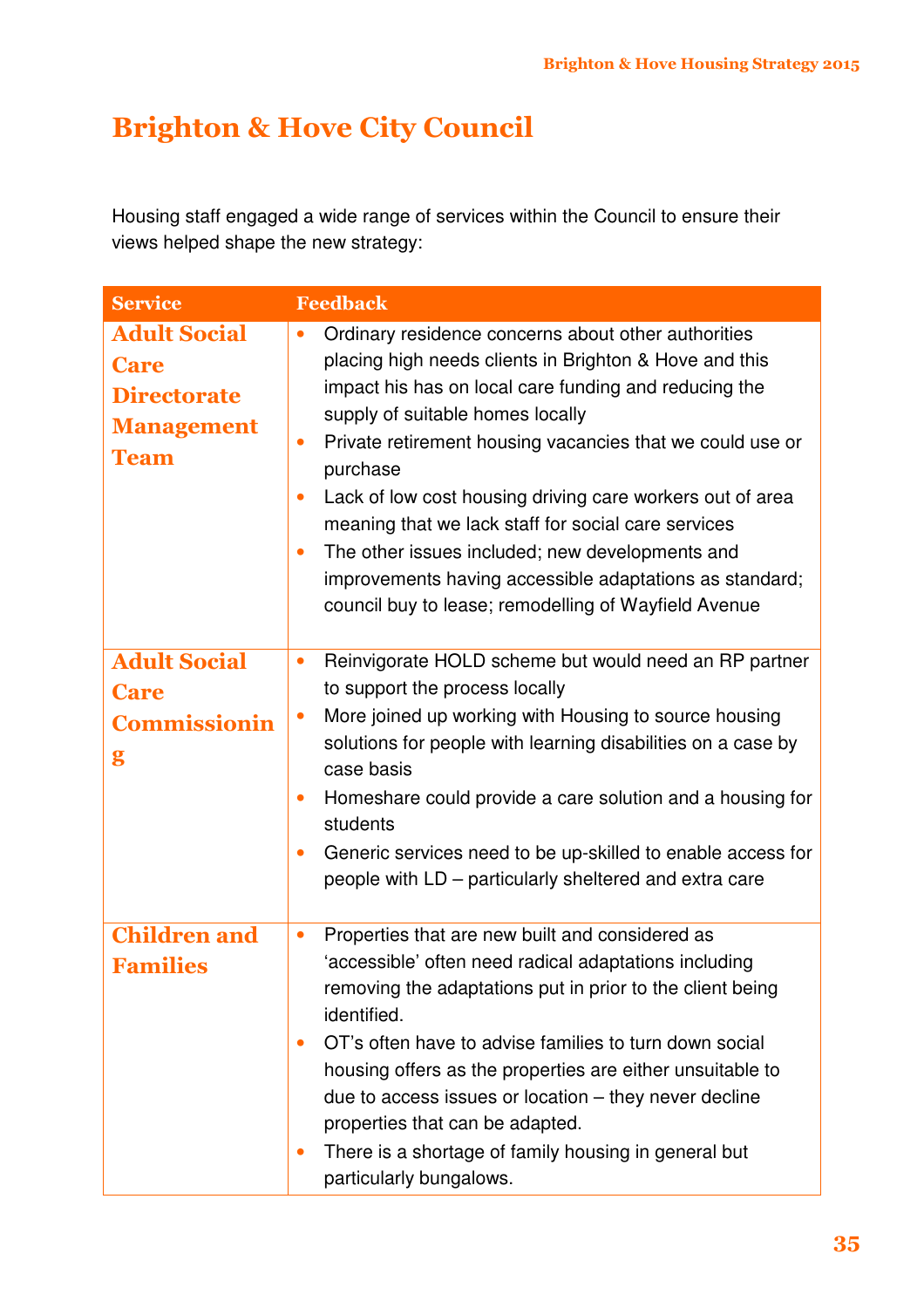|                        | Flats can be an issue do to lift maintenance.<br>$\bullet$                |
|------------------------|---------------------------------------------------------------------------|
|                        | Urban fringe developments may leave families isolated.<br>$\bullet$       |
|                        | Band A should be risk assessed then prioritised within<br>$\bullet$       |
|                        | band.                                                                     |
|                        | OT's need a point of contact with Housing options.<br>$\bullet$           |
|                        |                                                                           |
| <b>Dementia</b>        | Need to consider dementia issues at the design stage of<br>$\bullet$      |
| <b>Action Plan -</b>   | new developments                                                          |
| <b>Project Officer</b> | Response from Dementia Action Plan Group<br>$\bullet$                     |
|                        | Would like some mention of the work that is being<br>$\bullet$            |
|                        | proposed around dementia and housing in the city into the                 |
|                        | new Housing Strategy, it would be of real benefit in terms                |
|                        | of the work being undertaken to try and create a dementia                 |
|                        | friendly city.                                                            |
|                        | Main areas of work related to housing and dementia are to<br>$\bullet$    |
|                        | be around training and improving awareness of dementia                    |
|                        | friendly design.                                                          |
|                        | With regard to training, the Dementia Delivery Plan has an<br>$\bullet$   |
|                        | action to ensure that the training needs of staff in the                  |
|                        | public, private and voluntary sector are met and there is                 |
|                        | consistent strategic approach across the city. In particular              |
|                        | ensuring that the wider older people's workforce needs                    |
|                        | dementia awareness training (including those working with                 |
|                        | older people in the learning disability services).                        |
|                        | Training for managers of extra care housing, sheltered<br>$\bullet$       |
|                        | housing, homeless services and general needs housing, is                  |
|                        | all to be reviewed and where appropriate new training                     |
|                        | proposed.                                                                 |
|                        | Exploring the provision of dementia awareness training to<br>$\bullet$    |
|                        | staff across housing services to see whether there is                     |
|                        | adequate provision and where appropriate will propose                     |
|                        | new training.                                                             |
|                        | It would be good if the Housing Strategy was able to reflect<br>$\bullet$ |
|                        | this commitment to training staff within housing services.                |
|                        | A commitment within the Housing Strategy for future<br>$\bullet$          |
|                        | developments and refurbishments to consider dementia                      |
|                        | friendly design in their processes could also be of real                  |
|                        | benefit to residents. Dementia friendly design has been                   |
|                        | shown to help people to remain in their own homes longer                  |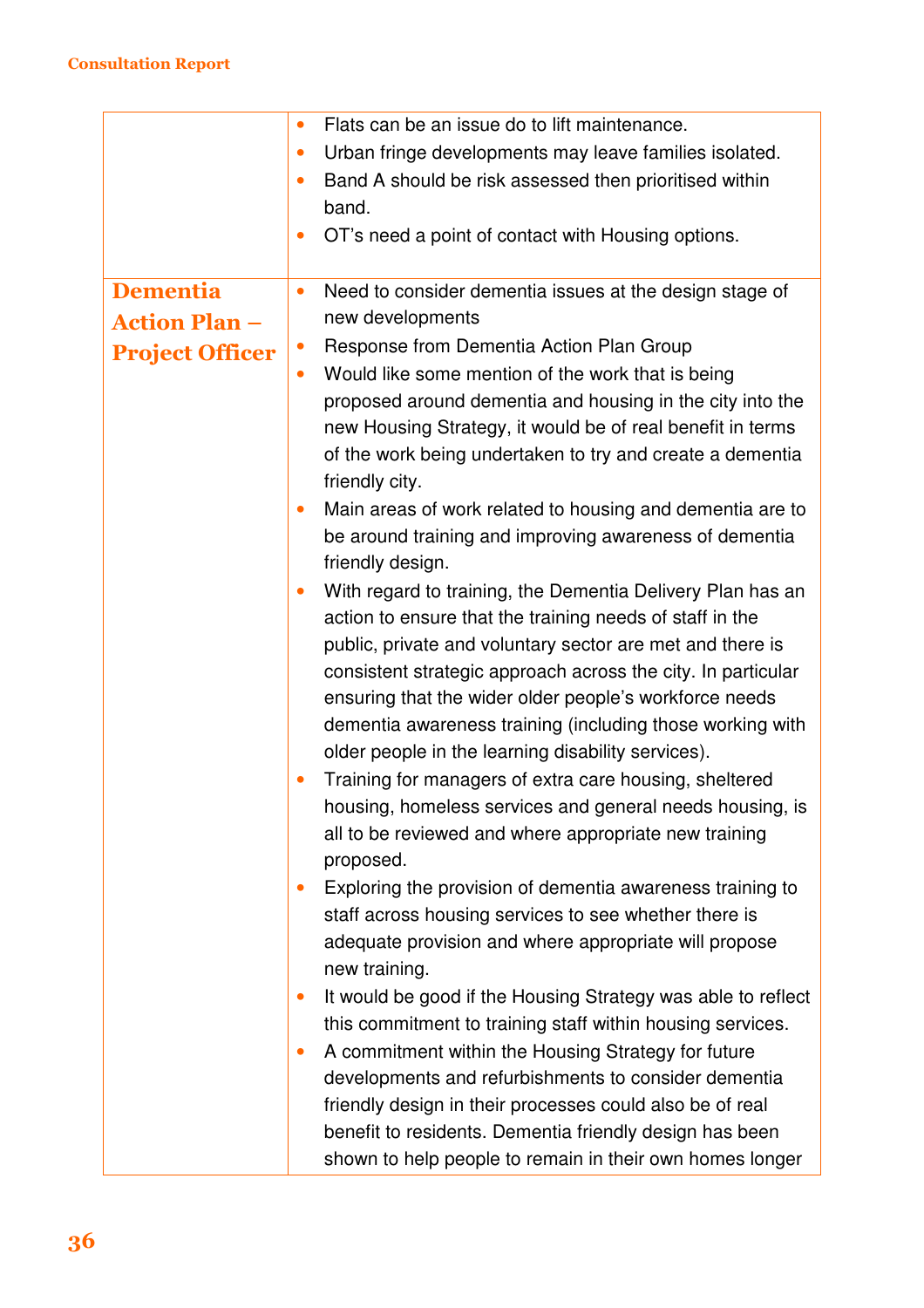|                                                                                                                                                                                      | by reducing some of the negative effects of dementia.<br>BHCC do not currently have their own dementia friendly<br>$\bullet$<br>design information. Currently staff in different departments<br>have been using information that is available from other<br>sources to try and improve dementia friendly design in their<br>services.<br>SPFT have produced some information (attached) which<br>$\bullet$<br>some in house community short term services referenced<br>when re-decorating recently, but I am aware it is a bit<br>focussed more on the care home / hospital environment.<br>Sheltered housing have recently redecorated the<br>$\bullet$<br>communal areas of 4 sheltered schemes in the city and<br>they referenced resources from Housing LIN here<br>http://www.housinglin.org.uk/Topics/browse/HousingandDe<br>mentia/Design/ to help them.<br>Would you need a specific design guide / reference point in<br>order to include something within the Housing Strategy<br>related to dementia friendly design? Or would it be<br>possible to link useful resources such as the two<br>mentioned here for other providers to use?<br>A specific design guide is available - include within the<br>$\bullet$<br><b>Housing Strategy?</b> |
|--------------------------------------------------------------------------------------------------------------------------------------------------------------------------------------|-----------------------------------------------------------------------------------------------------------------------------------------------------------------------------------------------------------------------------------------------------------------------------------------------------------------------------------------------------------------------------------------------------------------------------------------------------------------------------------------------------------------------------------------------------------------------------------------------------------------------------------------------------------------------------------------------------------------------------------------------------------------------------------------------------------------------------------------------------------------------------------------------------------------------------------------------------------------------------------------------------------------------------------------------------------------------------------------------------------------------------------------------------------------------------------------------------------------------------------------------------------|
| <b>Children's</b><br><b>Services</b><br><b>Directorate</b><br><b>Management</b><br><b>Team</b><br><b>Commissionin</b><br>g Manager –<br><b>Learning</b><br><b>Disabilities &amp;</b> | Care leavers<br>$\bullet$<br>School places and loss of family homes<br>Vulnerable parents<br>$\bullet$<br>16 year old sofa surfers<br>$\bullet$<br>Need co-ordination with housing when bespoke services<br>$\bullet$<br>are needed for people with learning disabilities.<br>Ensure that people with autism have the same access to<br>$\bullet$<br>supported housing and social housing                                                                                                                                                                                                                                                                                                                                                                                                                                                                                                                                                                                                                                                                                                                                                                                                                                                                 |
| <b>Autism</b>                                                                                                                                                                        | Make sure that people with learning disabilities are<br>$\bullet$<br>included in strategic plans<br>In 2012 the Department of Health published 'Transforming<br>$\bullet$<br>Care: A national response to Winterbourne View Hospital',<br>outlining the findings and requirements following<br>investigations into abuse at this hospital for people with<br>learning disabilities and challenging behaviour. There is                                                                                                                                                                                                                                                                                                                                                                                                                                                                                                                                                                                                                                                                                                                                                                                                                                    |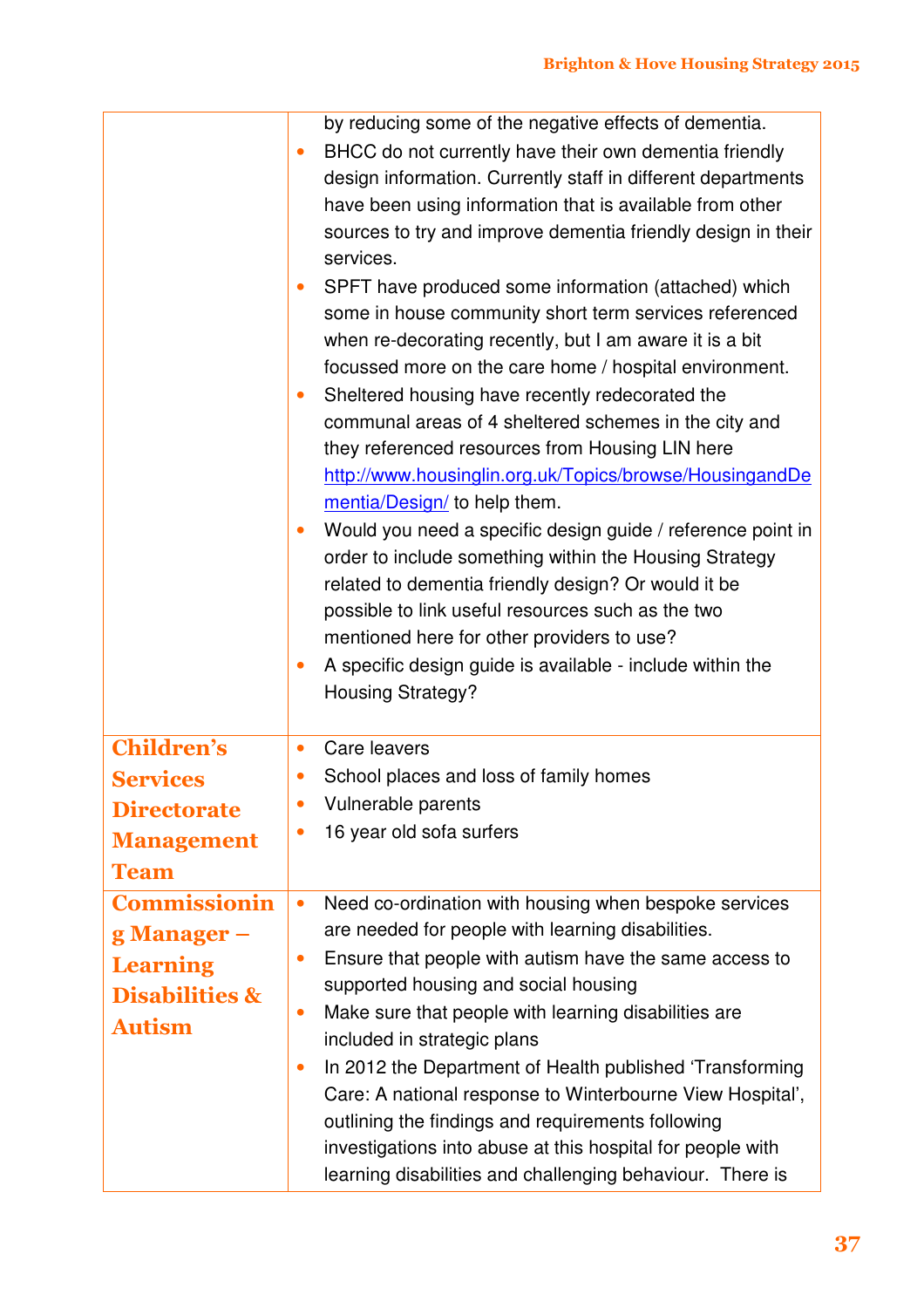|                      | now a national program to review and transform the way<br>that "people with learning disabilities or autism and mental<br>health conditions or behaviours described as challenging"<br>are supported. Key requirements are to ensure that<br>community-based alternatives are developed for this<br>population, including developing suitable housing solutions<br>to meet their needs. Locally it is estimated that housing<br>solutions will be required for 4-6 people a year. The<br>numbers are small but housing solutions are likely to<br>require detailed planning around very complex individuals,<br>in full partnership with commissioners of social care and<br>health services. Strategic planning will need to be<br>supported by innovative micro-commissioning to radically<br>improve the pathways and outcomes for this vulnerable<br>client group. |
|----------------------|------------------------------------------------------------------------------------------------------------------------------------------------------------------------------------------------------------------------------------------------------------------------------------------------------------------------------------------------------------------------------------------------------------------------------------------------------------------------------------------------------------------------------------------------------------------------------------------------------------------------------------------------------------------------------------------------------------------------------------------------------------------------------------------------------------------------------------------------------------------------|
| <b>Planning</b>      | Issues around the inspector's feedback on the City Plan<br>$\bullet$                                                                                                                                                                                                                                                                                                                                                                                                                                                                                                                                                                                                                                                                                                                                                                                                   |
| <b>Directorate</b>   | with the emphasis on fringe sites.                                                                                                                                                                                                                                                                                                                                                                                                                                                                                                                                                                                                                                                                                                                                                                                                                                     |
| <b>Management</b>    | There was also a discussion around HMO's and changing<br>۰<br>demographics in estates.                                                                                                                                                                                                                                                                                                                                                                                                                                                                                                                                                                                                                                                                                                                                                                                 |
| <b>Team</b>          |                                                                                                                                                                                                                                                                                                                                                                                                                                                                                                                                                                                                                                                                                                                                                                                                                                                                        |
| <b>Public Health</b> | Acknowledged the scale of the gap in supply<br>$\bullet$                                                                                                                                                                                                                                                                                                                                                                                                                                                                                                                                                                                                                                                                                                                                                                                                               |
| <b>Directorate</b>   | Building more social housing<br>$\bullet$                                                                                                                                                                                                                                                                                                                                                                                                                                                                                                                                                                                                                                                                                                                                                                                                                              |
| <b>Management</b>    | Growing PRS has significant Public Health implication<br>$\bullet$                                                                                                                                                                                                                                                                                                                                                                                                                                                                                                                                                                                                                                                                                                                                                                                                     |
| <b>Team</b>          | Insufficient brownfield sites<br>۰<br>Need to work with neighbouring boroughs                                                                                                                                                                                                                                                                                                                                                                                                                                                                                                                                                                                                                                                                                                                                                                                          |
|                      | Need to challenge the expansion of the universities<br>$\bullet$                                                                                                                                                                                                                                                                                                                                                                                                                                                                                                                                                                                                                                                                                                                                                                                                       |
|                      | Support for vulnerable people in low quality PRS or in TA<br>$\bullet$                                                                                                                                                                                                                                                                                                                                                                                                                                                                                                                                                                                                                                                                                                                                                                                                 |
|                      | Use of Article 4<br>$\bullet$                                                                                                                                                                                                                                                                                                                                                                                                                                                                                                                                                                                                                                                                                                                                                                                                                                          |
|                      | Evictions from PRS primary cause of homelessness<br>$\bullet$                                                                                                                                                                                                                                                                                                                                                                                                                                                                                                                                                                                                                                                                                                                                                                                                          |
| <b>Regeneration</b>  | conversion of commercial properties to housing<br>$\bullet$                                                                                                                                                                                                                                                                                                                                                                                                                                                                                                                                                                                                                                                                                                                                                                                                            |
| <b>Directorate</b>   | $CO2$ emissions from PRS – Green Deal<br>$\bullet$                                                                                                                                                                                                                                                                                                                                                                                                                                                                                                                                                                                                                                                                                                                                                                                                                     |
| <b>Management</b>    | Borrow to buy – council owned market PRS<br>$\bullet$<br>$\bullet$                                                                                                                                                                                                                                                                                                                                                                                                                                                                                                                                                                                                                                                                                                                                                                                                     |
| <b>Team</b>          | Duty to co-operate and housing links with neighbouring<br>authorities                                                                                                                                                                                                                                                                                                                                                                                                                                                                                                                                                                                                                                                                                                                                                                                                  |
|                      | Meeting local need $-60\%$ new homes currently to out of<br>$\bullet$                                                                                                                                                                                                                                                                                                                                                                                                                                                                                                                                                                                                                                                                                                                                                                                                  |
|                      | area purchasers                                                                                                                                                                                                                                                                                                                                                                                                                                                                                                                                                                                                                                                                                                                                                                                                                                                        |
|                      |                                                                                                                                                                                                                                                                                                                                                                                                                                                                                                                                                                                                                                                                                                                                                                                                                                                                        |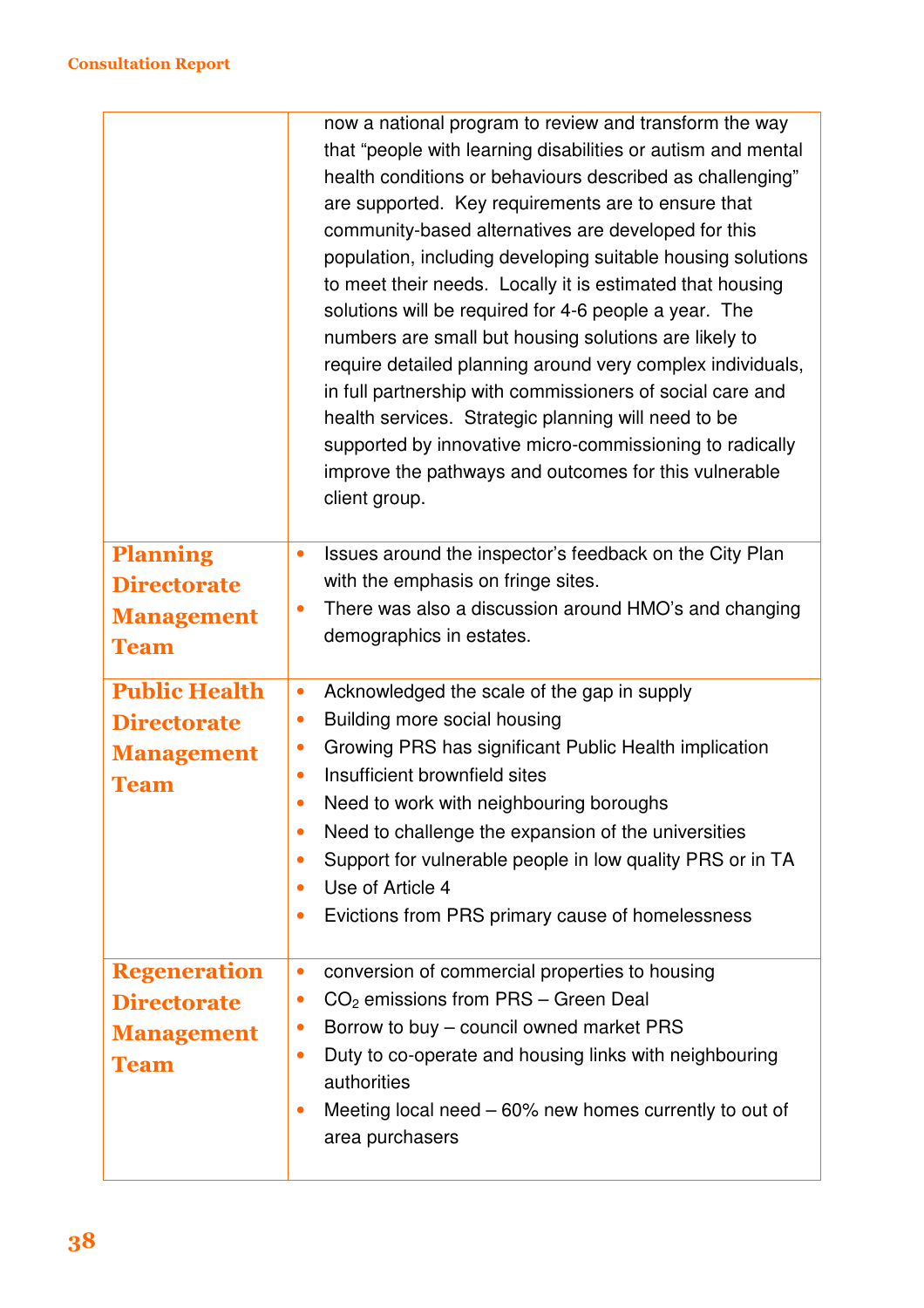#### Consultation Portal Responses

For the next stage of consultation we took the feedback from the events and community meetings and circulated a formal consultation link on the online portal.

We also promoted this via social media using the council's Twitter account and Facebook page.

This period of consultation was for eight weeks and closed at the end of September 2014.

In total 168 responses were received:

- 151 live in the city
- 134 are responding as residents
- 8 as carers
- 10 as service users
- 19 as providers
- 9 as community champions
- 3 as commissioners
- 15 as volunteers or voluntary organisations

Demographic breakdown:

- Average Age 47
- Gender 53 Male, 83 Female, 10 Prefer Not To Say, 1 Other, 1 person identified as trans\*
- $\bullet$  Ethnicity 18 identified as BME
- Sexual Orientation 22 identified as LGBT
- Disability 43 identified as having some kind of disability

| <b>Theme</b>      | <b>Feedback</b>                                                                       |
|-------------------|---------------------------------------------------------------------------------------|
| <b>Affordable</b> | <b>What is working for Affordable Housing</b>                                         |
| <b>Housing</b>    | Higher profile and commitment for affordable housing x 3<br>Nothing x 11<br>$\bullet$ |
|                   | Developments are essential for low income households x<br>۰<br>17                     |
|                   | Unfair competition for the private sector                                             |
|                   | HMO's most affordable options                                                         |
|                   | Good but need more information/support to access x 3                                  |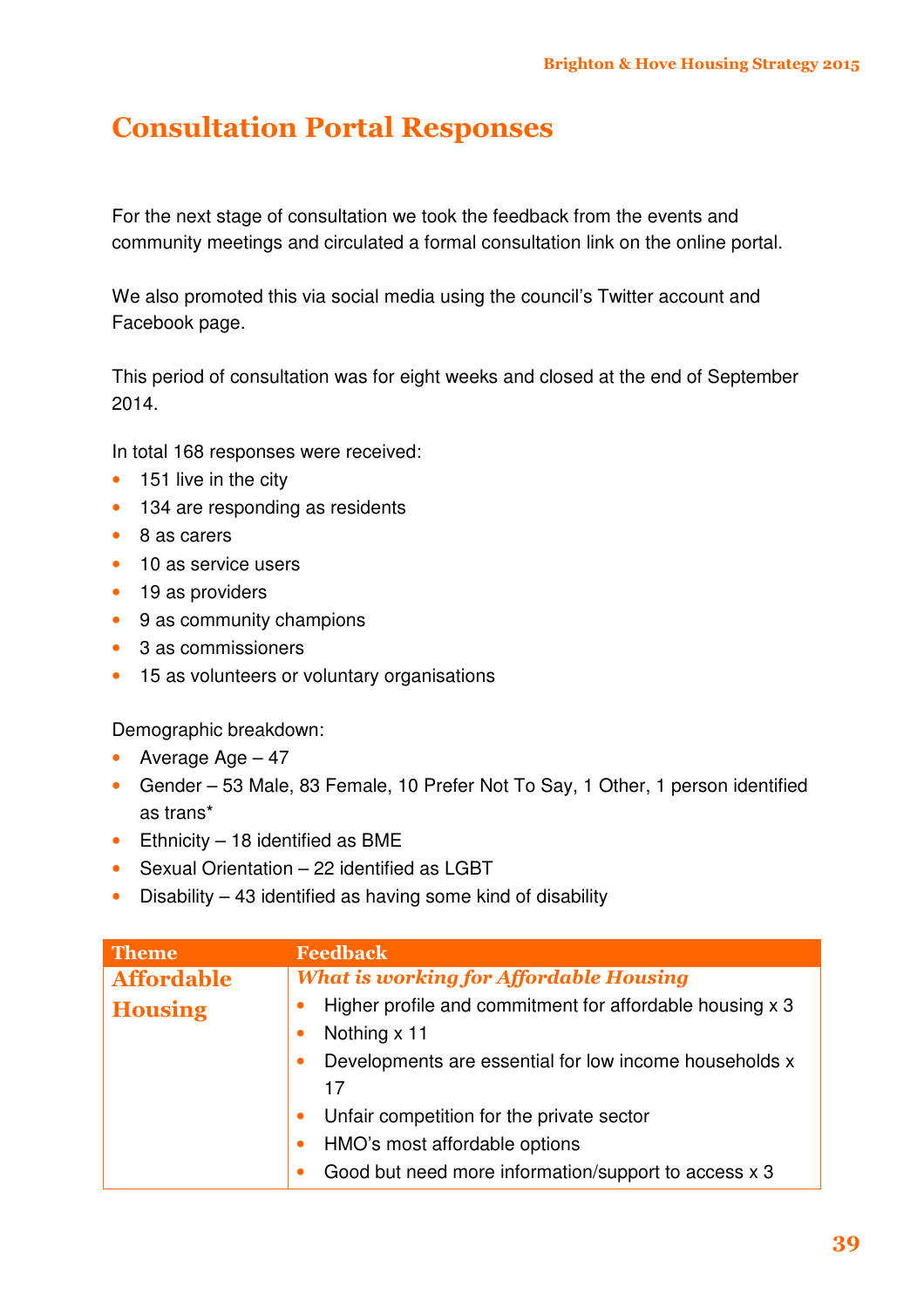| Good but still expensive x 11<br>$\bullet$                                |
|---------------------------------------------------------------------------|
| <b>Excellent quality</b><br>$\bullet$                                     |
| Like the style of new developments x 2<br>$\bullet$                       |
| Doesn't exist x 3<br>$\bullet$                                            |
| Balance of schemes x 2<br>$\bullet$                                       |
| Location of schemes<br>$\bullet$                                          |
| Seaside Homes<br>$\bullet$                                                |
| Planning regulations insisting on %<br>$\bullet$                          |
| Good but insufficient x 4<br>$\bullet$                                    |
| Good but too many one/two beds x 3<br>$\bullet$                           |
| Work of housing associations<br>$\bullet$                                 |
| Access to more space<br>$\bullet$                                         |
|                                                                           |
| Key themes for what is working with Affordable                            |
| <b>Housing</b>                                                            |
| Essential to continue this work – positive on location, mix,<br>$\bullet$ |
| quality, and commitment to housing lower income                           |
| households                                                                |
| Existing projects are excellent but still not affordable to<br>$\bullet$  |
| many                                                                      |
| Nothing – this is not working or doesn't meet the<br>$\bullet$            |
| understanding of affordable                                               |
|                                                                           |
| <b>What needs to change for Affordable Housing</b>                        |
| Lower the cost of shared ownership x 8                                    |
| Less shared ownership x 7                                                 |
| More rented properties (social and affordable) x 27<br>$\bullet$          |
| More one bed properties (welfare reform)<br>$\bullet$                     |
| Lower long term affordable rents x 13                                     |
| More accessible units x 2<br>$\bullet$                                    |
| Cancel Right To Buy x 8                                                   |
| More supported affordable units x 2<br>$\bullet$                          |
| Reduced rents or rent controls across all tenures x 13<br>$\bullet$       |
| More information & advice x 4<br>$\bullet$                                |
| Abolish affordable housing<br>$\bullet$                                   |
| Less executive developments x 2<br>$\bullet$                              |
| Give families priority                                                    |
| Relax planning to allow builds x 7<br>$\bullet$                           |
| Priority for older people                                                 |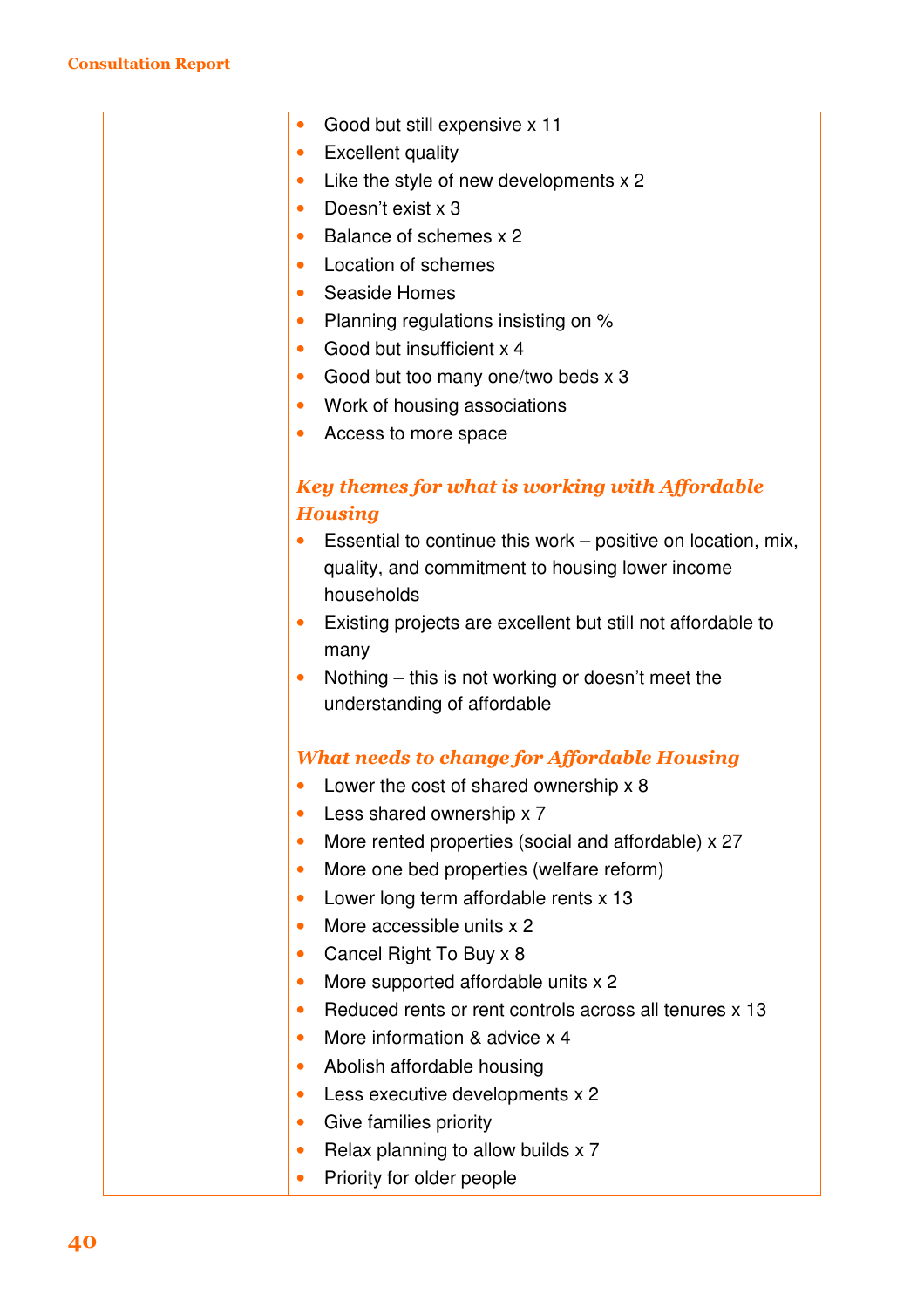|                    | More family housing x 2<br>$\bullet$                                |
|--------------------|---------------------------------------------------------------------|
|                    | More transparent/fairer allocations policy x 2<br>$\bullet$         |
|                    | Don't build on allotments<br>$\bullet$                              |
|                    | Regulation of letting agents x 6<br>$\bullet$                       |
|                    | Better plans for infrastructure x 2<br>$\bullet$                    |
|                    | Secured loans for deposits x 2<br>$\bullet$                         |
|                    | Longer tenancies x 3<br>$\bullet$                                   |
|                    | Priority for working households x 2<br>$\bullet$                    |
|                    | Tax on buy to let<br>$\bullet$                                      |
|                    | Convert commercial and empty properties x 9<br>$\bullet$            |
|                    | $\bullet$                                                           |
|                    | Better quality developments x 2                                     |
|                    | Support Homeshare schemes<br>$\bullet$                              |
|                    | Priority to local people<br>$\bullet$                               |
|                    | Higher % in new developments x 2<br>$\bullet$                       |
|                    | Allow pets<br>$\bullet$                                             |
|                    | Work with neighbouring boroughs<br>$\bullet$                        |
|                    | Use co-ops and community housing x 4<br>$\bullet$                   |
|                    | <b>Key Themes for change with Affordable Housing</b>                |
|                    | Need more social housing and affordable rented<br>$\bullet$         |
|                    | Lower the cost of rent across the city<br>$\bullet$                 |
|                    | Lower the cost of shared ownership<br>$\bullet$                     |
|                    | Use commercial sites<br>$\bullet$                                   |
|                    | Cancel Right to Buy<br>$\bullet$                                    |
|                    | <b>What is working for BME Communities and Housing</b>              |
| <b>BME</b>         | No harassment x 2<br>$\bullet$                                      |
| <b>Communities</b> | Engagement x 3<br>$\bullet$                                         |
| and Housing        | Help to integrate<br>$\bullet$                                      |
|                    | <b>Dedicated workers</b><br>$\bullet$                               |
|                    |                                                                     |
|                    | <b>BME</b> specific event<br>$\bullet$<br><b>BMECP</b><br>$\bullet$ |
|                    | <b>BME Needs Assessment</b>                                         |
|                    | $\bullet$                                                           |
|                    | The fact that it is included in this consultation<br>$\bullet$      |
|                    | <b>Key themes for what is working for BME</b>                       |
|                    | <b>Communities and Housing</b>                                      |
|                    | Better communication with communities needs to continue             |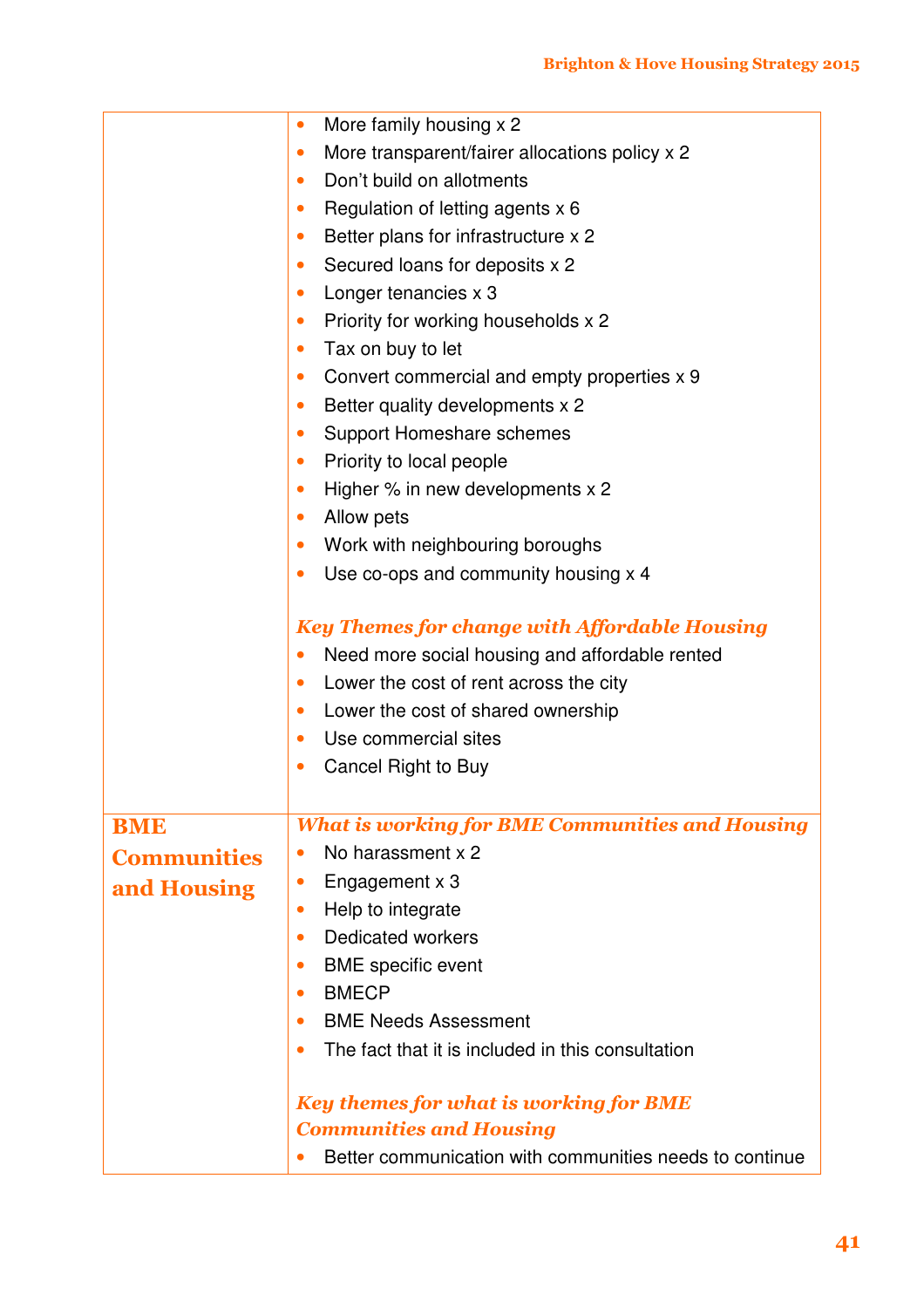|                    | Good at dealing with harassment issues                                 |
|--------------------|------------------------------------------------------------------------|
|                    |                                                                        |
|                    | <b>What needs to change for BME Communities and</b>                    |
|                    | <b>Housing</b>                                                         |
|                    | Respond better to incidents of racism x 10                             |
|                    | Integrated approach x 12<br>$\bullet$                                  |
|                    | More BME frontline staff x 2<br>$\bullet$                              |
|                    | Overcrowding x 3<br>$\bullet$                                          |
|                    | <b>Support Homeownership</b><br>$\bullet$                              |
|                    | Reduce rents x 4<br>$\bullet$                                          |
|                    | Less racism from communities/letting agents/landlords x 2<br>$\bullet$ |
|                    | Education and training x 5<br>$\bullet$                                |
|                    | More family housing x 7<br>$\bullet$                                   |
|                    | Community integration<br>$\bullet$                                     |
|                    | Better communication with BME communities x 4<br>$\bullet$             |
|                    | More supported housing x 2<br>$\bullet$                                |
|                    | Community housing<br>$\bullet$                                         |
|                    |                                                                        |
|                    | <b>Key Themes for change for BME Communities and</b>                   |
|                    | <b>Housing</b>                                                         |
|                    | B&HCC need an integrated approach as the same issues                   |
|                    | are raised by BME respondents on areas such as                         |
|                    | affordability and family housing                                       |
|                    | Better response to harassment on estates and throughout<br>$\bullet$   |
|                    | the city                                                               |
|                    | More frontline staff and better trained staff                          |
|                    |                                                                        |
| <b>Community</b>   | <b>What is working for Community Land Trusts</b>                       |
| <b>Land Trusts</b> | Brings properties into use x 6                                         |
|                    | Positive community initiative x 34<br>$\bullet$                        |
|                    | Nothing x 5<br>$\bullet$                                               |
|                    | Council shouldn't fund x 2                                             |
|                    | <b>Key themes for what is working for Community</b>                    |
|                    | <b>Land Trusts</b>                                                     |
|                    | Strategy should support CLT's                                          |
|                    | <b>What needs to change for Community Land Trusts</b>                  |
|                    | Compulsory purchase of empty properties x 9                            |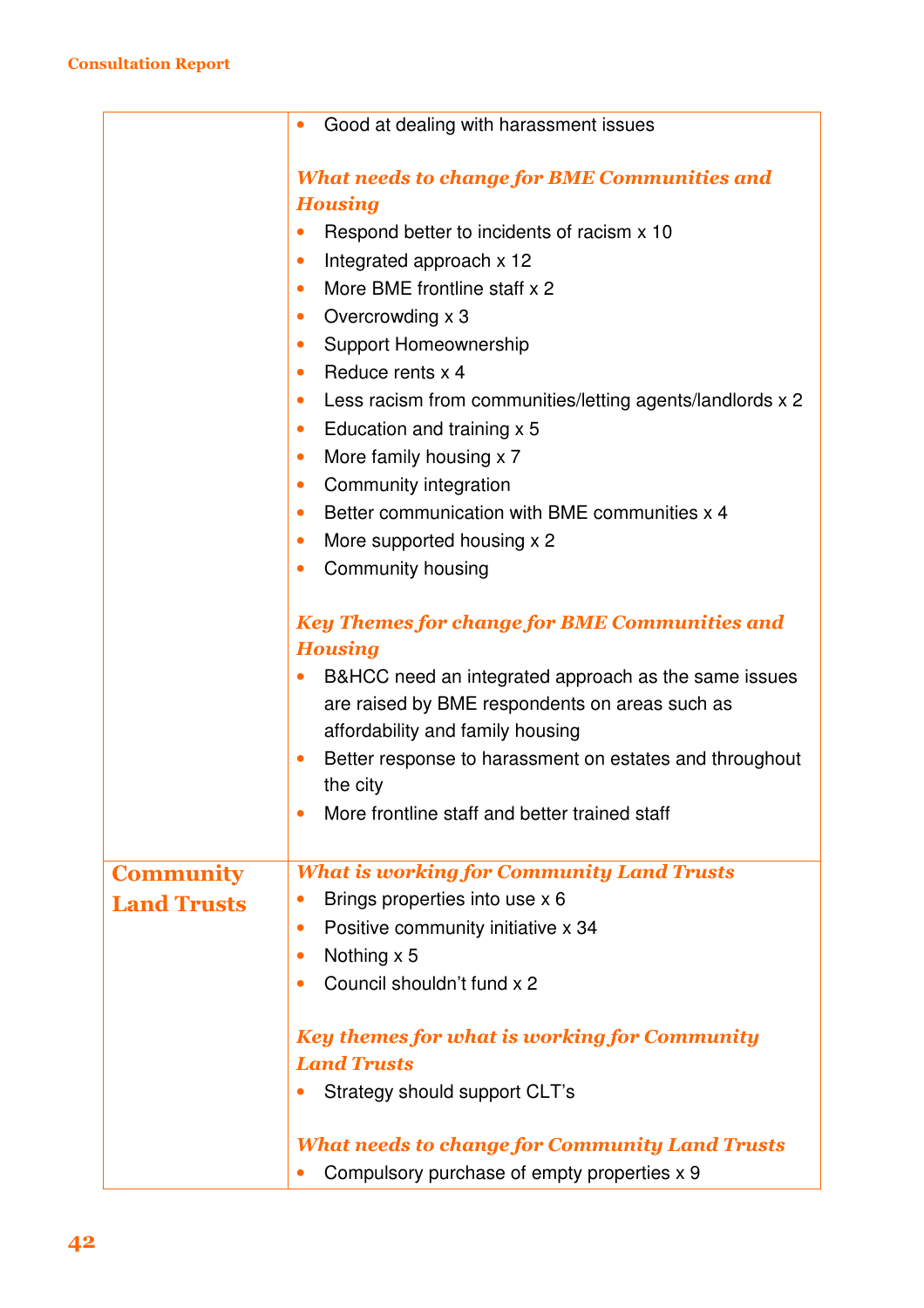|                | Council Funding x 7<br>$\bullet$                                   |
|----------------|--------------------------------------------------------------------|
|                | More support x 5<br>$\bullet$                                      |
|                | Should be abolished x 2<br>$\bullet$                               |
|                | Publicity x 11<br>$\bullet$                                        |
|                | Link to university<br>$\bullet$                                    |
|                | Donate public land x 4<br>$\bullet$                                |
|                | Ensure they are accessible to those in need x 2<br>$\bullet$       |
|                | Families should be prioritised<br>$\bullet$                        |
|                |                                                                    |
|                | <b>Key Themes for change for Community Land Trusts</b>             |
|                | Need to support through land, funding, and membership<br>$\bullet$ |
|                | Publicise and promote more widely<br>$\bullet$                     |
|                | Obtain properties suitable for co-ops<br>$\bullet$                 |
|                |                                                                    |
| <b>Family</b>  | <b>What is working in Family Housing</b>                           |
| <b>Housing</b> | Affordable Housing x 2<br>$\bullet$                                |
|                | Transfer Incentive Scheme x 13<br>$\bullet$                        |
|                | More homes<br>$\bullet$                                            |
|                | <b>Key themes for what is working in Family Housing</b>            |
|                | Support for the TIS                                                |
|                | <b>What needs to change in Family Housing</b>                      |
|                | More downsizing x 10<br>$\bullet$                                  |
|                | More affordable homes x 11<br>$\bullet$                            |
|                | Reduce under-occupying x 9<br>$\bullet$                            |
|                | Prevent HMO conversions x 2<br>$\bullet$                           |
|                | HA should offer TIS<br>$\bullet$                                   |
|                | Stop RTB x 3<br>$\bullet$                                          |
|                | More council housing x 15<br>$\bullet$                             |
|                | Reverse HMO conversions<br>$\bullet$                               |
|                | Longer tenancies<br>$\bullet$                                      |
|                | Bring empty properties into use<br>$\bullet$                       |
|                | Stop school catchment areas<br>$\bullet$                           |
|                | Promote TIS x 3<br>$\bullet$                                       |
|                | Timely adaptations<br>$\bullet$                                    |
|                | <b>Key Themes for change in Family Housing</b>                     |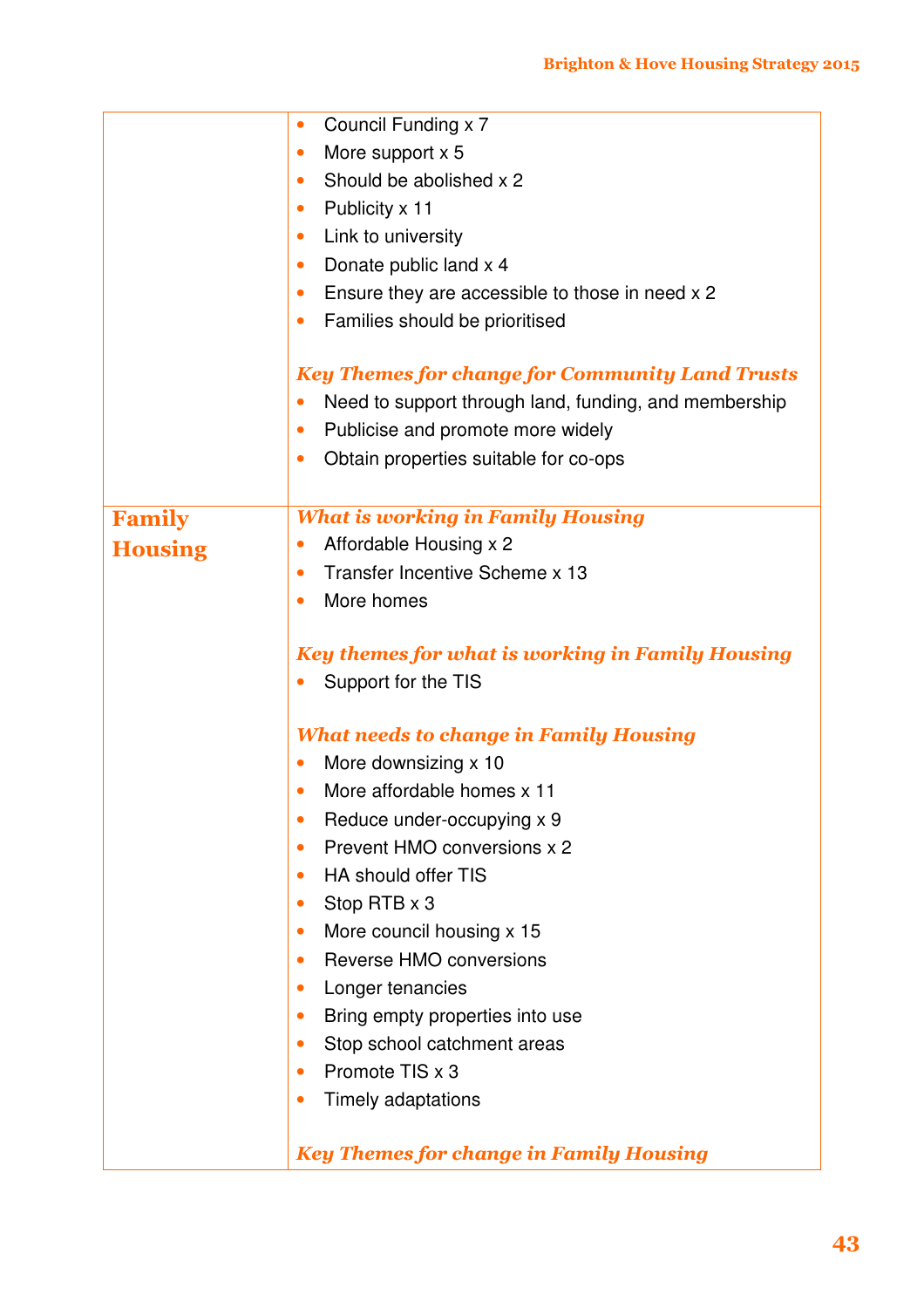|                  | Support downsizing for all<br>$\bullet$                             |
|------------------|---------------------------------------------------------------------|
|                  | Invest in family home developments both affordable and<br>$\bullet$ |
|                  | social                                                              |
|                  |                                                                     |
| <b>HMO</b>       | <b>What is working for HMO licencing</b>                            |
| <b>Licencing</b> | Discourages overcrowding<br>$\bullet$                               |
|                  | Keeps track and limits number of HMO's x 7<br>$\bullet$             |
|                  | Improving quality x 13<br>$\bullet$                                 |
|                  | HMO's needed for young people and students x 12<br>$\bullet$        |
|                  | Good where licenced<br>$\bullet$                                    |
|                  | Doesn't work as ineffectual<br>$\bullet$                            |
|                  | Pleased to see council are refusing applications<br>$\bullet$       |
|                  | Standards improving<br>$\bullet$                                    |
|                  | Article 4 works well<br>$\bullet$                                   |
|                  | Needs to be stricter x 4<br>$\bullet$                               |
|                  | Not working due to the impact of welfare reform<br>$\bullet$        |
|                  | Improved quality<br>$\bullet$                                       |
|                  | Penalties are working<br>$\bullet$                                  |
|                  | Good to have ward limits<br>$\bullet$                               |
|                  | Control of landlords<br>$\bullet$                                   |
|                  | HMO licencing made me homeless as I was using the<br>$\bullet$      |
|                  | lounge as a bedroom                                                 |
|                  | Stops people sharing due to increased rents x 3<br>$\bullet$        |
|                  | Not stopping HMO and the loss of family housing<br>$\bullet$        |
|                  | <b>Key themes for what is working with HMO licencing</b>            |
|                  | Improves quality and safety<br>$\bullet$                            |
|                  | HMO's are vital to the city<br>$\bullet$                            |
|                  | Need to control conversions and prevalence<br>$\bullet$             |
|                  | <b>What needs to change for HMO licencing</b>                       |
|                  | Closer scrutiny of applications/standards x 17<br>$\bullet$         |
|                  | Enforcement of breaches x 15<br>$\bullet$                           |
|                  | More HMO's to lower rents x 2<br>$\bullet$                          |
|                  | Reporting unlicensed HMO's x 4<br>$\bullet$                         |
|                  | Extend area covered and backdate x 13<br>$\bullet$                  |
|                  | Decline more applications x 11<br>$\bullet$                         |
|                  | Too many students in the same area x 2<br>$\bullet$                 |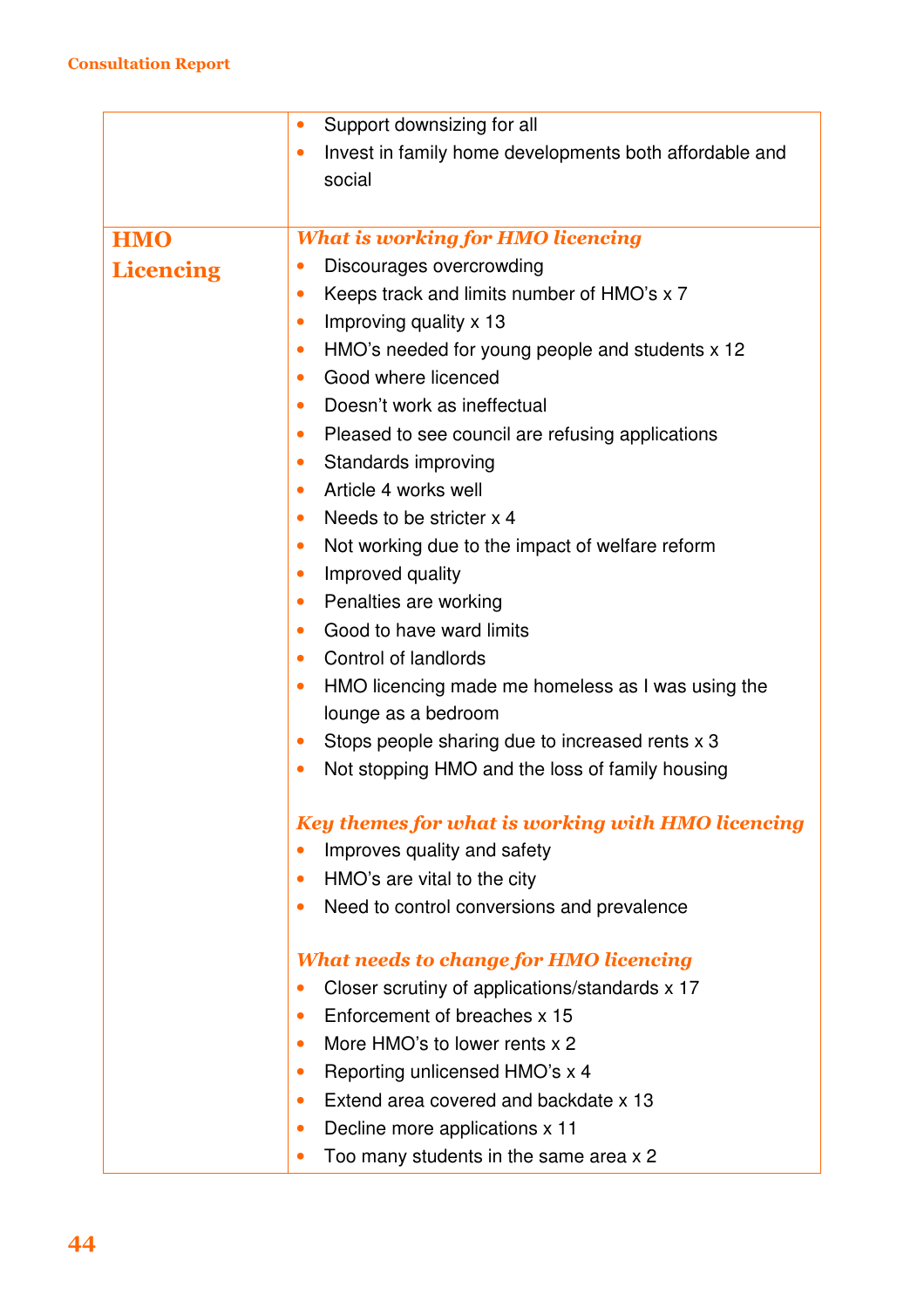|                | Rent limits on HMO's x 4<br>$\bullet$                                 |
|----------------|-----------------------------------------------------------------------|
|                | More space given to each tenant x 3<br>$\bullet$                      |
|                | Publicity/information on scheme x 6<br>$\bullet$                      |
|                | Longer tenancies<br>$\bullet$                                         |
|                | Support students to integrate x 3<br>$\bullet$                        |
|                | Support for tenants x 3<br>$\bullet$                                  |
|                | More car parking near HMO's<br>$\bullet$                              |
|                | Regulation of letting agents<br>$\bullet$                             |
|                | More specialist student housing<br>$\bullet$                          |
|                | Too strict fire safety standards<br>$\bullet$                         |
|                | More bins x 2<br>$\bullet$                                            |
|                | Extend noise patrol x 2<br>$\bullet$                                  |
|                | Abolish scheme                                                        |
|                | Limit by street<br>$\bullet$                                          |
|                |                                                                       |
|                | <b>Key Themes for change with HMO licencing</b>                       |
|                | Closer examination of applications and ongoing scrutiny               |
|                | Penalties for breaches<br>$\bullet$                                   |
|                | <b>Extend scheme</b>                                                  |
|                | Decline more applications in areas with high numbers<br>$\bullet$     |
|                | Publicity/Information<br>$\bullet$                                    |
|                |                                                                       |
| <b>Housing</b> | <b>What is working in Housing Related Support</b>                     |
| <b>Related</b> | Partnership working x 6<br>$\bullet$                                  |
|                | Preventative services for vulnerable people x 20                      |
| <b>Support</b> | Floating support and outreach x 3<br>$\bullet$                        |
|                | Cost benefit to the city x 3<br>$\bullet$                             |
|                | Hostels x 4<br>$\bullet$                                              |
|                | Sheltered Housing x 3<br>$\bullet$                                    |
|                | Good but insufficient or underfunded x 10<br>$\bullet$                |
|                | Staff at services x 3<br>$\bullet$                                    |
|                | Extra Care x 3<br>$\bullet$                                           |
|                | Not working as there are still people sleeping rough x 3<br>$\bullet$ |
|                | B&HCC support for these services x 3<br>$\bullet$                     |
|                | <b>Emergency Assessment Centres</b><br>$\bullet$                      |
|                | <b>Hostel Link Workers</b><br>$\bullet$                               |
|                | Good but hard to access<br>$\bullet$                                  |
|                | Good use of resources x 4                                             |
|                |                                                                       |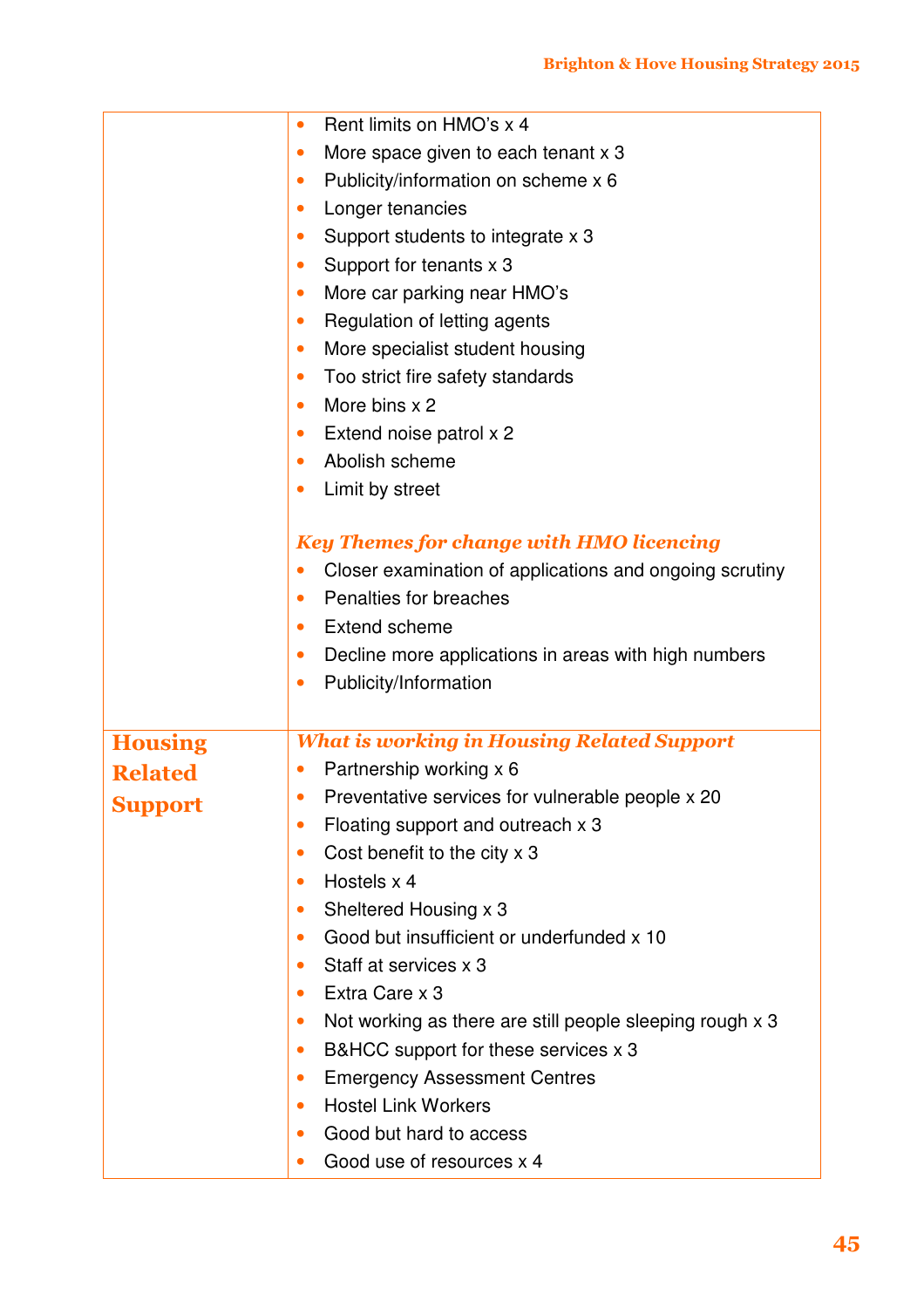| Poor use of resources<br>$\bullet$                               |
|------------------------------------------------------------------|
| Shared lives x 2<br>$\bullet$                                    |
| Range of providers<br>$\bullet$                                  |
| Drug/alcohol services x 3<br>$\bullet$                           |
| Young People's services x 2<br>$\bullet$                         |
|                                                                  |
| <b>Key themes for what is working in Housing Related</b>         |
| <b>Support</b>                                                   |
| Good use of funding on preventative services for                 |
| vulnerable people                                                |
| Concerns about reducing funding<br>$\bullet$                     |
| Joint work between third sector and local authority<br>$\bullet$ |
| <b>What needs to change in Housing Related Support</b>           |
| Lower level support services for people with LD x 2<br>$\bullet$ |
| Review allocations policy x 6<br>$\bullet$                       |
| More information<br>$\bullet$                                    |
| <b>Extend HIA</b><br>$\bullet$                                   |
| More move on accommodation x 8<br>$\bullet$                      |
| More supported accommodation x 2<br>$\bullet$                    |
| Lower rents to encourage work<br>$\bullet$                       |
| Longer term support<br>$\bullet$                                 |
| Accommodation for people with ASC x 2<br>$\bullet$               |
| More and Smaller hostels x 3<br>$\bullet$                        |
| Promote services to students<br>$\bullet$                        |
| More information sharing or co-ordination between                |
| agencies x 5                                                     |
| More support for rough sleepers x 4<br>$\bullet$                 |
| More outreach with more hours per client<br>$\bullet$            |
| Early intervention<br>$\bullet$                                  |
| Longer contracts for services<br>$\bullet$                       |
| More funding x 8<br>$\bullet$                                    |
| Support community support groups<br>$\bullet$                    |
| More sheltered with support x 7<br>$\bullet$                     |
| Day Centres<br>$\bullet$                                         |
| More self-contained accommodation<br>$\bullet$                   |
| <b>Quality assurance</b><br>$\bullet$                            |
| Mixed use development<br>$\bullet$                               |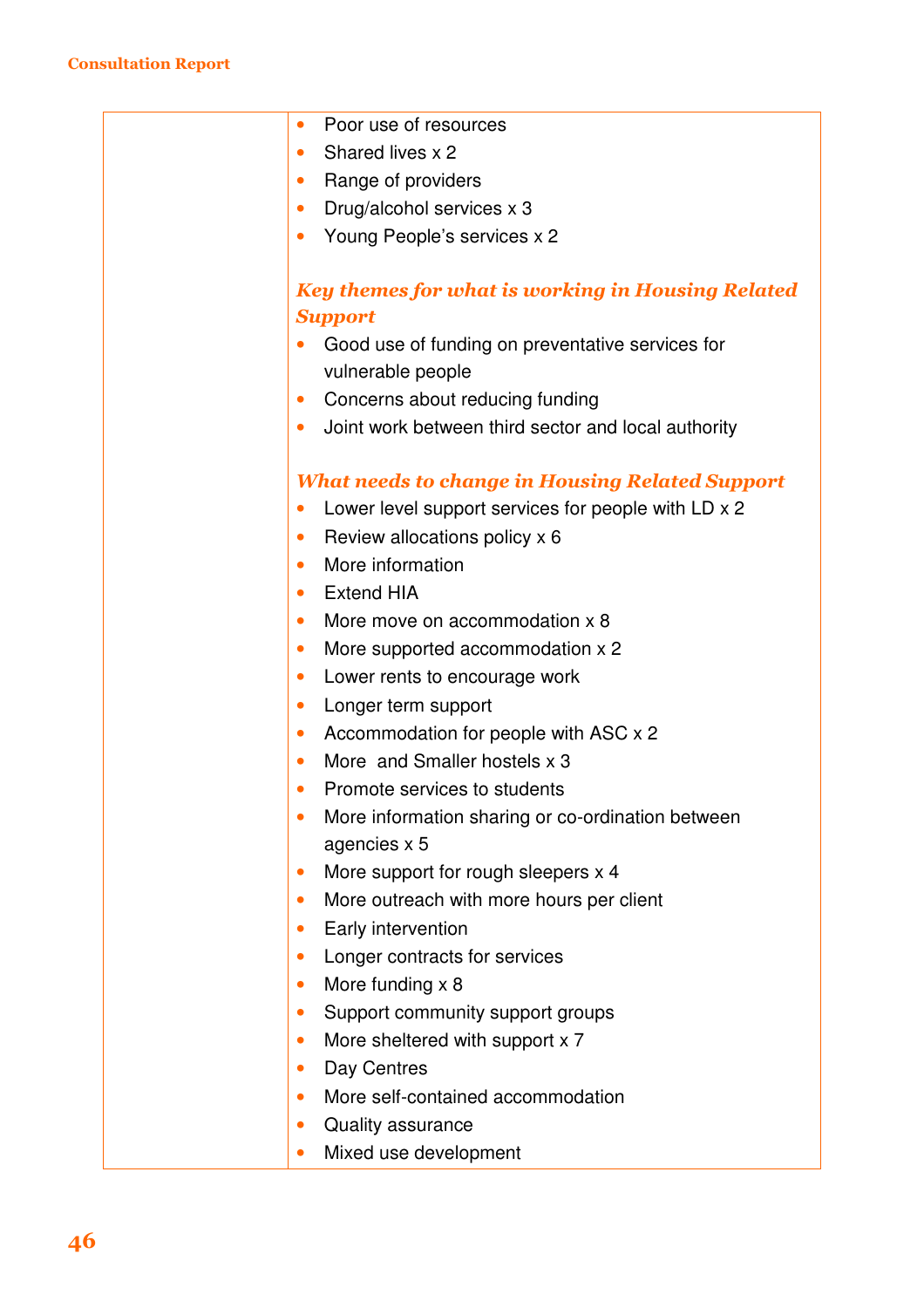|                    | <b>Key Themes for change in Housing Related Support</b><br>More move on accommodation<br>$\bullet$<br><b>Protect investment</b><br>$\bullet$<br>More sheltered with more support<br>$\bullet$<br>Review how to access support<br>$\bullet$ |
|--------------------|--------------------------------------------------------------------------------------------------------------------------------------------------------------------------------------------------------------------------------------------|
| <b>LGBT</b>        | <b>What is working for LGBT Communities and</b>                                                                                                                                                                                            |
| <b>Communities</b> | <b>Housing</b><br>Good support x 2<br>$\bullet$                                                                                                                                                                                            |
| and Housing        | Good response to harassment<br>$\bullet$                                                                                                                                                                                                   |
|                    | The strategy $\times$ 6<br>$\bullet$                                                                                                                                                                                                       |
|                    | Tolerance and equality x 3<br>$\bullet$                                                                                                                                                                                                    |
|                    | Inclusive services x 2<br>$\bullet$                                                                                                                                                                                                        |
|                    | Monitoring<br>$\bullet$                                                                                                                                                                                                                    |
|                    | Training<br>$\bullet$                                                                                                                                                                                                                      |
|                    | <b>Key themes for what is working for LGBT</b>                                                                                                                                                                                             |
|                    | <b>Communities and Housing</b>                                                                                                                                                                                                             |
|                    | The Council's strategic approach<br>$\bullet$                                                                                                                                                                                              |
|                    | The city as a tolerant and supportive community<br>$\bullet$                                                                                                                                                                               |
|                    | Inclusive mainstream services<br>$\bullet$                                                                                                                                                                                                 |
|                    | <b>What needs to change for LGBT Communities and</b>                                                                                                                                                                                       |
|                    | <b>Housing</b>                                                                                                                                                                                                                             |
|                    | More housing options                                                                                                                                                                                                                       |
|                    | LGBT Training for frontline staff x 2<br>$\bullet$                                                                                                                                                                                         |
|                    | More support around harassment x 3<br>$\bullet$<br>$\bullet$                                                                                                                                                                               |
|                    | Integrated approach x 9<br>More affordable housing x 2<br>$\bullet$                                                                                                                                                                        |
|                    | Acknowledge the importance to the city<br>$\bullet$                                                                                                                                                                                        |
|                    | LGBT specific housing x 2<br>$\bullet$                                                                                                                                                                                                     |
|                    | More engagement x 3<br>$\bullet$                                                                                                                                                                                                           |
|                    | More monitoring x 3<br>$\bullet$                                                                                                                                                                                                           |
|                    | Support for LGBT parents<br>$\bullet$                                                                                                                                                                                                      |
|                    | Dedicated LGBT worker at housing services<br>$\bullet$                                                                                                                                                                                     |
|                    | There were a significant number of negative responses to<br>$\bullet$                                                                                                                                                                      |
|                    | this question.                                                                                                                                                                                                                             |
|                    |                                                                                                                                                                                                                                            |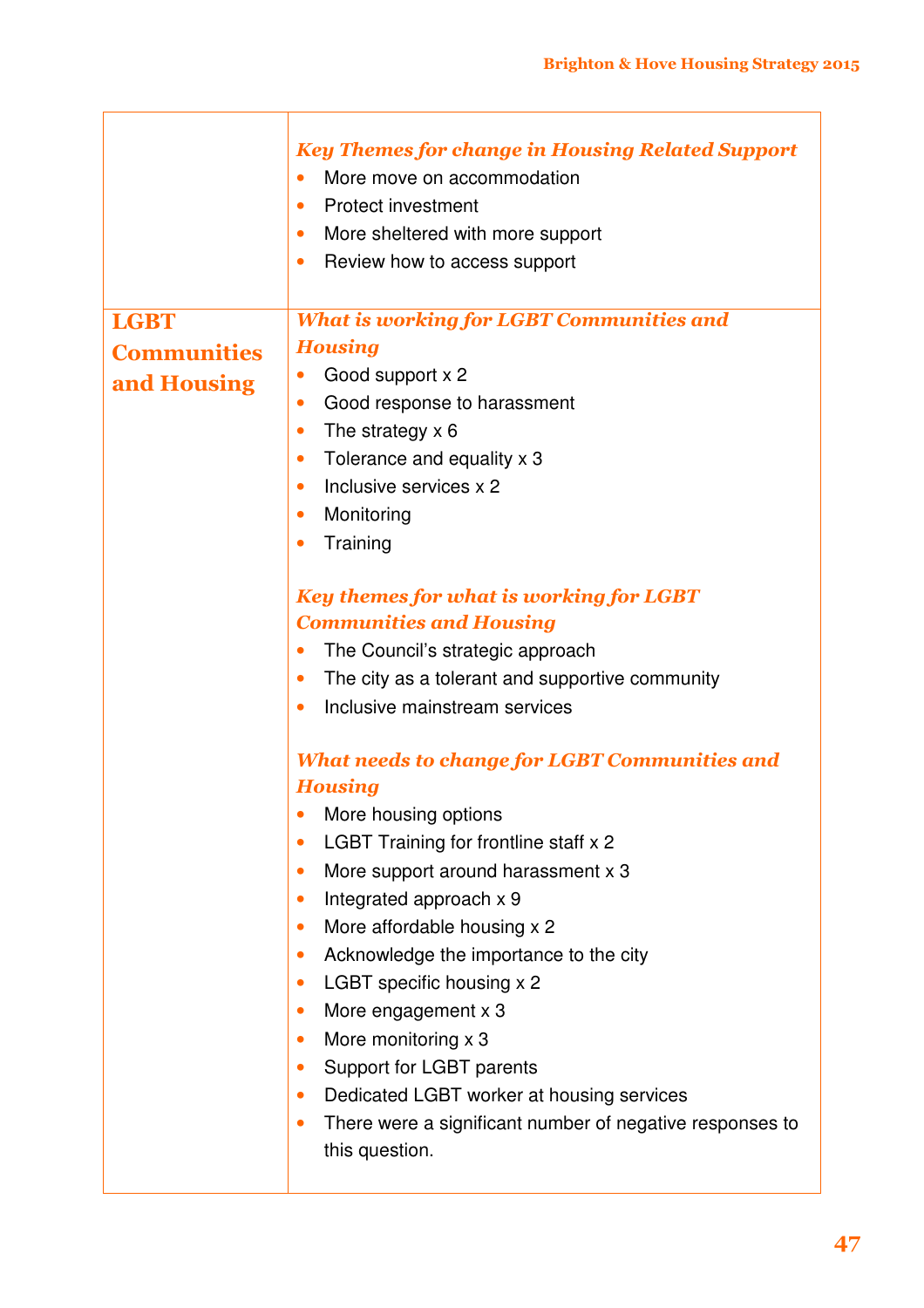|                     | <b>Key Themes for change for LGBT Communities and</b>                |
|---------------------|----------------------------------------------------------------------|
|                     | <b>Housing</b>                                                       |
|                     | Ensure services are integrated and safe for LGBT people              |
|                     | More research<br>$\bullet$                                           |
|                     | Support around harassment                                            |
|                     |                                                                      |
| <b>Older People</b> | <b>What is working for Older People</b>                              |
|                     | Extra Care x 8<br>$\bullet$                                          |
|                     | Sheltered x 6<br>$\bullet$                                           |
|                     | Care Homes x 2<br>$\bullet$                                          |
|                     | Carelink x 3<br>$\bullet$                                            |
|                     | Everything x 9<br>$\bullet$                                          |
|                     | Adaptations<br>$\bullet$                                             |
|                     | Outreach<br>$\bullet$                                                |
|                     | Recognition of need x 2<br>$\bullet$                                 |
|                     | <b>Community Integration</b><br>$\bullet$                            |
|                     | Engagement x 2                                                       |
|                     |                                                                      |
|                     | <b>Key themes for what is working for Older People</b>               |
|                     | Very positive responses around quality and range of                  |
|                     | provision                                                            |
|                     | Support for extra care development<br>$\bullet$                      |
|                     | Support for sheltered with particular mention of recent<br>$\bullet$ |
|                     | renovations                                                          |
|                     |                                                                      |
|                     | <b>What needs to change for Older People</b>                         |
|                     | More support needed in sheltered x 3<br>$\bullet$                    |
|                     | Engagement x 5<br>$\bullet$                                          |
|                     | Accessible and adapted properties x 4<br>$\bullet$                   |
|                     | LGBT specific x 3<br>$\bullet$                                       |
|                     | More space<br>$\bullet$                                              |
|                     | More support around dementia x 3<br>$\bullet$                        |
|                     | Preventative outreach x 5<br>$\bullet$                               |
|                     | Specialist older supported housing x 3<br>$\bullet$                  |
|                     | Support downsizing x 5<br>$\bullet$                                  |
|                     | Life times homes standards<br>$\bullet$                              |
|                     | Too many accessible units<br>$\bullet$                               |
|                     | Accessible information available off-line x 2<br>$\bullet$           |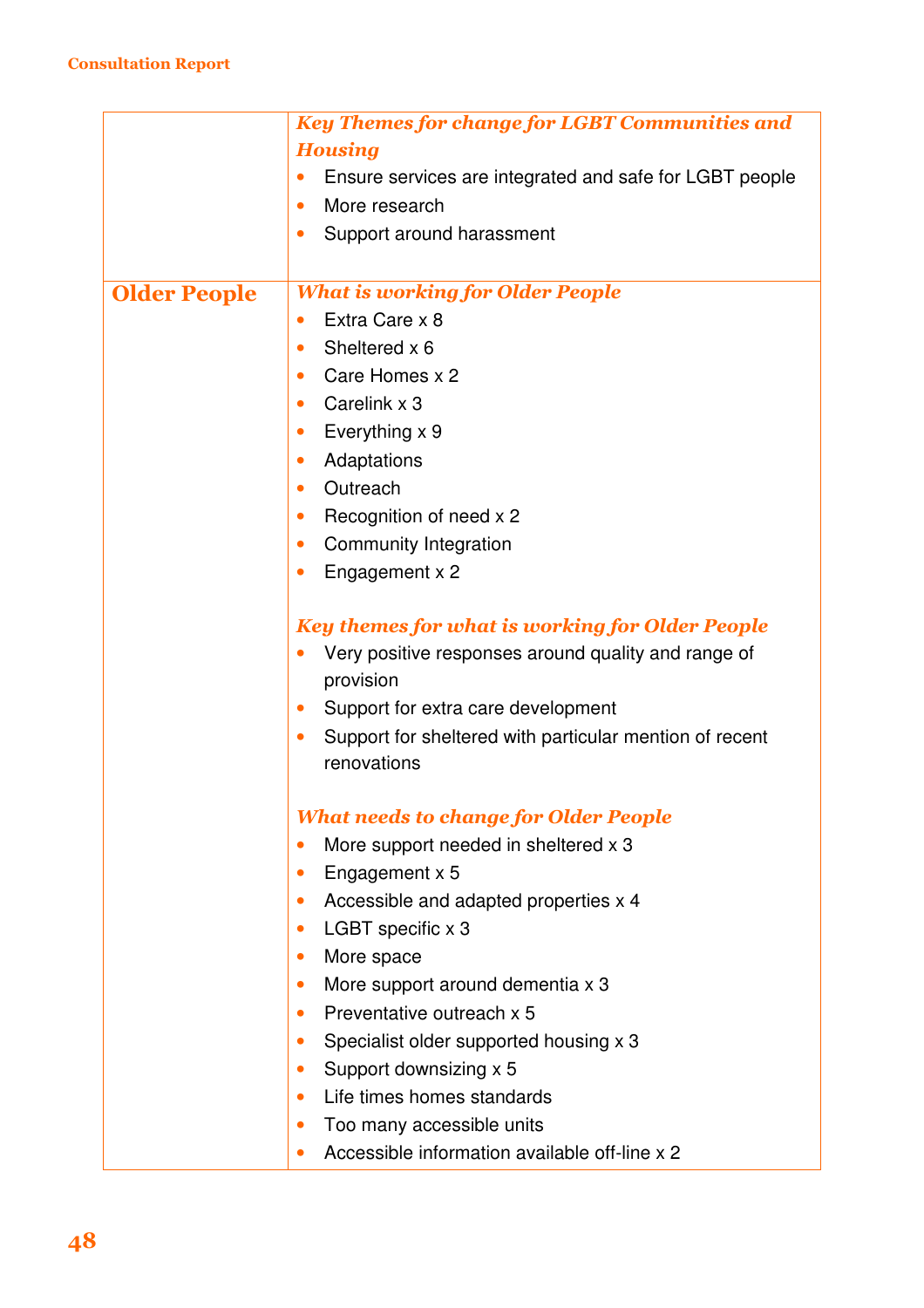|                       | More funding x 3<br>$\bullet$                                          |
|-----------------------|------------------------------------------------------------------------|
|                       | Energy efficiency x 2<br>$\bullet$                                     |
|                       | More sheltered x 3<br>$\bullet$                                        |
|                       | More bungalows<br>$\bullet$                                            |
|                       | More community activities<br>$\bullet$                                 |
|                       | Pets welcome<br>$\bullet$                                              |
|                       | <b>Mixed communities</b><br>$\bullet$                                  |
|                       |                                                                        |
|                       | <b>Key Themes for change for Older People</b>                          |
|                       | Support older people to move into smaller flats including<br>$\bullet$ |
|                       | sheltered to reduce isolation and free up family homes                 |
|                       | Timely adaptations<br>$\bullet$                                        |
|                       | Outreach to help older people in the PRS<br>$\bullet$                  |
|                       |                                                                        |
| <b>Private Rented</b> | <b>What is working in the Private Rented Sector</b>                    |
| <b>Sector</b>         | A good short term solution x 19<br>$\bullet$                           |
|                       | Nothing x 12<br>$\bullet$                                              |
|                       | PRS Team x 5<br>$\bullet$                                              |
|                       | Partnership with HA x 3<br>$\bullet$                                   |
|                       | Acquisitions<br>$\bullet$                                              |
|                       | Energy Efficiency x 3<br>$\bullet$                                     |
|                       | <b>Key themes for what is working in the Private</b>                   |
|                       | <b>Rented Sector</b>                                                   |
|                       | Generally positive about the range and quality of the PRS              |
|                       | Significant numbers saying the main problem is cost                    |
|                       | Continue PRS Team work and work with third sector                      |
|                       | <b>What needs to change in the Private Rented Sector</b>               |
|                       | Rent caps/Living Rent x 33<br>$\bullet$                                |
|                       | Licencing x 8<br>$\bullet$                                             |
|                       | Regulation of letting agents x 12<br>$\bullet$                         |
|                       | Longer tenancies x 14<br>$\bullet$                                     |
|                       | Inspection of repairs, safety and quality standards x 20<br>$\bullet$  |
|                       | Rent deposit scheme x 2<br>$\bullet$                                   |
|                       | Support to be PRS ready and maintain x 2<br>$\bullet$                  |
|                       | Limit the number of PRS x 3<br>$\bullet$                               |
|                       | Remove all licencing<br>$\bullet$                                      |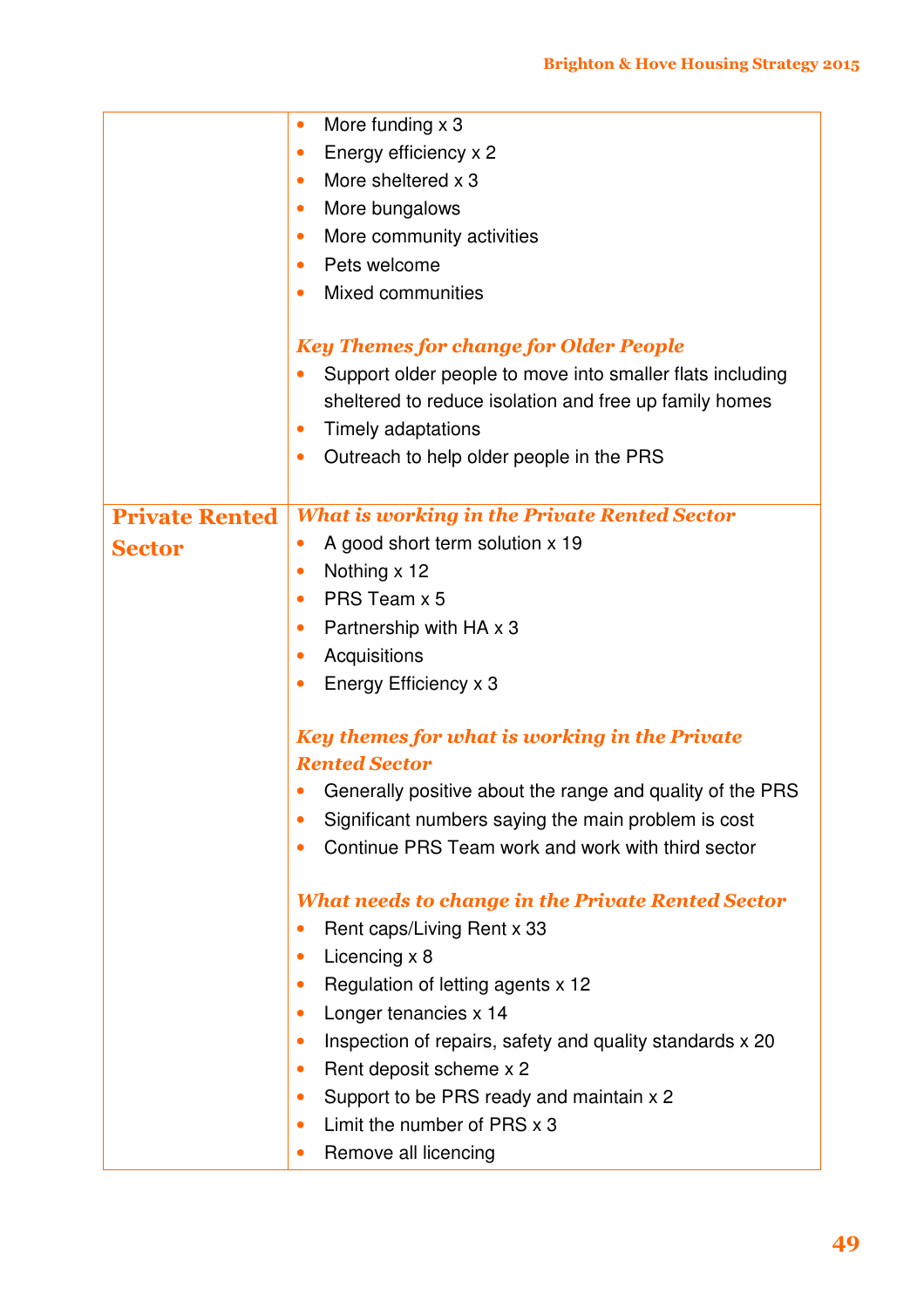|                | Support landlords to improve properties<br>$\bullet$         |
|----------------|--------------------------------------------------------------|
|                | Energy Efficiency x 5<br>$\bullet$                           |
|                | Family housing<br>$\bullet$                                  |
|                | Stop RTB                                                     |
|                | Local business tax<br>$\bullet$                              |
|                |                                                              |
|                | <b>Key Themes for change in the Private Rented Sector</b>    |
|                | Need to reduce rents in the city through living rent or rent |
|                | controls                                                     |
|                | Enforce quality, repair, and safety standards                |
|                | Longer tenancies                                             |
|                | Regulation of letting agents<br>$\bullet$                    |
|                |                                                              |
|                | Would the introduction of a register of all private          |
|                | sector landlords in the city be a good idea?                 |
|                | 137 of 168 responded<br>$\bullet$                            |
|                | 126 stated 'yes'<br>$\bullet$                                |
|                | 11 stated 'no'<br>$\bullet$                                  |
|                | This is 92% in support to the proposal<br>$\bullet$          |
|                | Would the introduction of a register of all private          |
|                | sector landlords in the city be a good idea -                |
|                | <b>comments</b>                                              |
|                | Greater security for tenants                                 |
|                | Improve quality                                              |
|                | Need to be enforced                                          |
|                | Increase rents                                               |
|                | Must be mandatory                                            |
|                | Accountability<br>$\bullet$                                  |
|                | Fairer if city wide                                          |
|                | Stability                                                    |
|                | Fees need to be invested in regulation                       |
|                | Social obligation                                            |
|                |                                                              |
| <b>Student</b> | <b>What is working in Student Housing</b>                    |
| <b>Housing</b> | More purpose built x 12<br>$\bullet$                         |
|                | More dispersed<br>$\bullet$                                  |
|                | Good new developments x 3<br>$\bullet$                       |
|                | Licencing                                                    |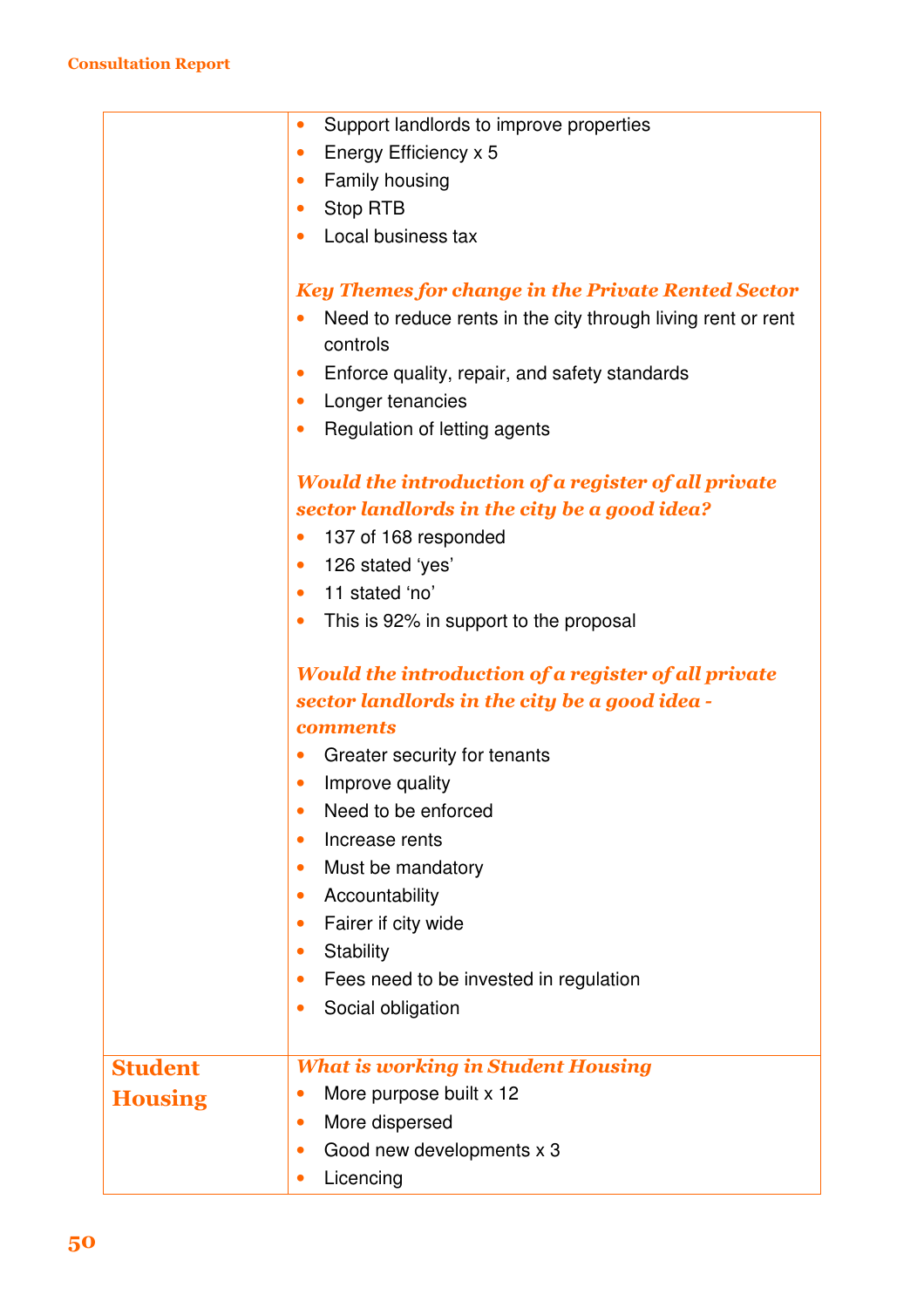|                       | Regenerated area x 4<br>$\bullet$                                                                                                                                                                               |
|-----------------------|-----------------------------------------------------------------------------------------------------------------------------------------------------------------------------------------------------------------|
|                       | <b>Key themes for what is working in Student Housing</b><br>Support the new and planned developments of purpose<br>$\bullet$<br>built accommodation<br>Students regenerate areas and communities<br>$\bullet$   |
|                       | <b>What needs to change in Student Housing</b>                                                                                                                                                                  |
|                       | Accommodation for 2/3 years<br>$\bullet$                                                                                                                                                                        |
|                       | More purpose built x 5<br>$\bullet$                                                                                                                                                                             |
|                       | <b>Protect family homes</b><br>$\bullet$                                                                                                                                                                        |
|                       | Noise patrol<br>$\bullet$                                                                                                                                                                                       |
|                       | Better design of new developments<br>$\bullet$<br>Promote integration x 5<br>$\bullet$                                                                                                                          |
|                       | More support for students x 4<br>$\bullet$                                                                                                                                                                      |
|                       | Dispersed housing x 4<br>$\bullet$                                                                                                                                                                              |
|                       | More developments at Falmer x 2<br>$\bullet$                                                                                                                                                                    |
|                       | Regulate letting agents and landlords x 7<br>$\bullet$                                                                                                                                                          |
|                       | Less purpose built<br>$\bullet$                                                                                                                                                                                 |
|                       | <b>Key Themes for change in Student Housing</b><br>More investment in purpose built student housing<br>$\bullet$<br>Support community to integrate<br>$\bullet$<br>Support for students as tenants<br>$\bullet$ |
| <b>Sustainability</b> | <b>What is working for Sustainability</b>                                                                                                                                                                       |
|                       | Insulation x 3<br>$\bullet$                                                                                                                                                                                     |
|                       | Allotments<br>$\bullet$                                                                                                                                                                                         |
|                       | Council Housing x 14<br>$\bullet$                                                                                                                                                                               |
|                       | Energy Co-op<br>$\bullet$                                                                                                                                                                                       |
|                       | Repairs<br>$\bullet$<br>Awareness x 4<br>$\bullet$                                                                                                                                                              |
|                       | Reduction in fuel poverty<br>$\bullet$                                                                                                                                                                          |
|                       | <b>PRS</b><br>$\bullet$                                                                                                                                                                                         |
|                       |                                                                                                                                                                                                                 |
|                       | <b>Key themes for what is working for Sustainability</b>                                                                                                                                                        |
|                       | Improvement in council stock recognised and should<br>$\bullet$                                                                                                                                                 |
|                       | continue                                                                                                                                                                                                        |
|                       | Improvement in understanding of this issue<br>$\bullet$                                                                                                                                                         |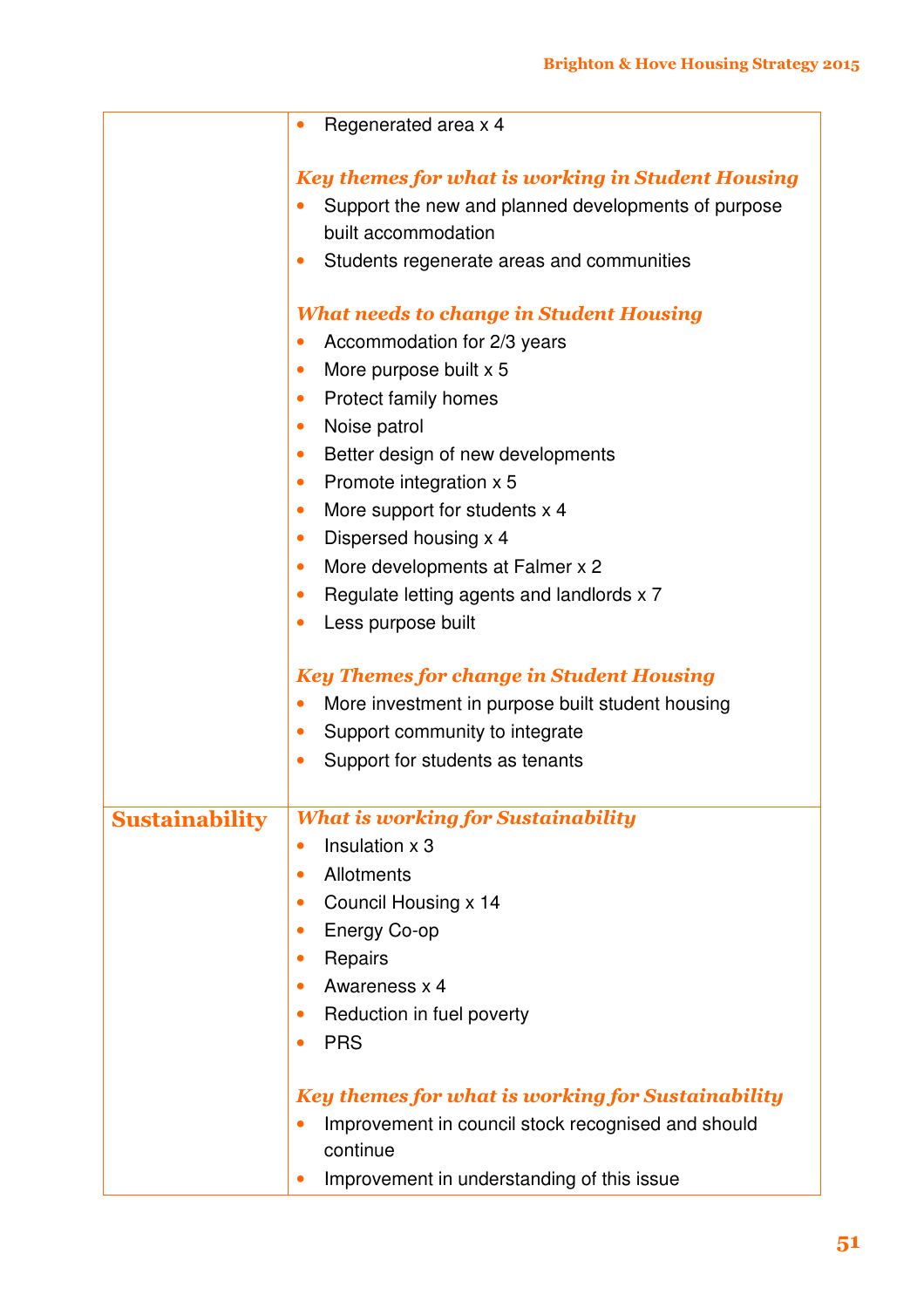| Properties are better insulated<br>$\bullet$                       |
|--------------------------------------------------------------------|
| <b>What needs to change for Sustainability</b>                     |
| <b>PRS x 16</b><br>$\bullet$                                       |
| Invest in sustainable energy x 12<br>$\bullet$                     |
| Education x 7<br>$\bullet$                                         |
| Grants for insulation/improvements x 2<br>$\bullet$                |
| Don't invest in this<br>$\bullet$                                  |
| Downsizing<br>$\bullet$                                            |
| Don't build on allotments<br>$\bullet$                             |
| Only invest in council housing<br>$\bullet$                        |
| Enforce standards x 10<br>$\bullet$                                |
| Green waste recycling<br>$\bullet$                                 |
| Scrap Green Deal x 3<br>$\bullet$                                  |
| Sustainable building standards x 4<br>$\bullet$                    |
| Energy co-op<br>$\bullet$                                          |
| <b>Address Fuel Poverty</b><br>$\bullet$                           |
|                                                                    |
| <b>Key Themes for change for Sustainability</b>                    |
| Extend the work to the PRS<br>$\bullet$                            |
| <b>Enforce Energy Efficiency Standards</b><br>$\bullet$            |
| The Local Authority should invest in renewable energy<br>$\bullet$ |
|                                                                    |
|                                                                    |